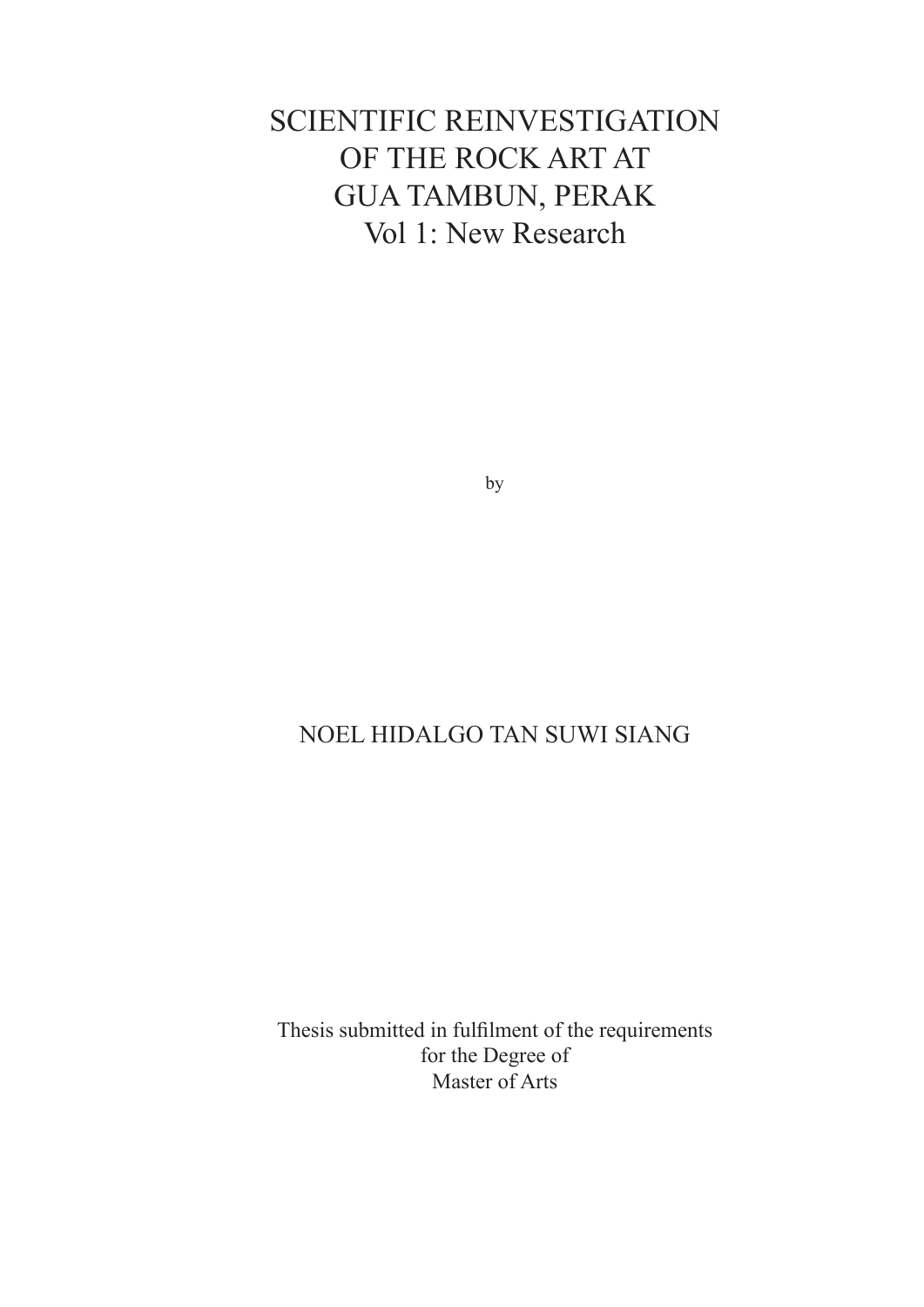### **ACKNOWLEDGEMENTS**

This research owes a debt of gratitude to many people and agencies for their help, support and motivation. Firstly, to the Centre for Global Archaeological Research, and its parent institution, Universiti Sains Malaysia; the centre's director Dr Mokhtar Saidin and my thesis supervisor Dr Stephen Chia. Through these people and institutions, I am grateful for the institutional support and funding by way of the USM Fellowship, the USM Postgraduate Research Grant and the USM Short-term Grant. Thanks also go out to the staff and colleagues from the Centre for Global Archaeological Research, in particular, Nicholas Gani, Velat Bujeng, Sean Eng and Suresh Narayanen for their assistance during fieldwork; to Ms Normah Bt. Mehat, Ms Sharifah Hasnah Syed Hassan and Mr Goon Kuang Ok for the numerous times of assistance with administrative and technical matters; and to colleagues Goh Hsiao Mei, Shaiful Idzwan B. Shaidan, Nor Khairunnisa Talib, Naizatul Akma Mohd Mokhtar and Mohd Jeffrey Abdullah.

Special thanks goes out to Kimberly Tung and Chan Choy Foong for their hospitality while working in Ipoh; Prof Paul Faulstich for sharing his hard-to-find papers and photographs of the Gua Tambun site; Prof Paul Taçon for his encouragement and ideas; Haji Jalil Osman for sharing his recollections about the initial 'discovery' of Gua Tambun in 1959; Jillian Huntley for her ideas about experimental studies in rock art; and to Mohd Syahrul bin Abdul Ghani and Ng Ching Huei from the National Museums of Malaysia and Singapore respectively for facilitating access to the collections. I would also like to acknowledge the many people who have provided various forms of assistance and feedback during the course of this research: Mr Karunakaran s/o Krishnan Nair and Ms Ee Bee Choo from the School of Physics, Universiti Sains Malaysia,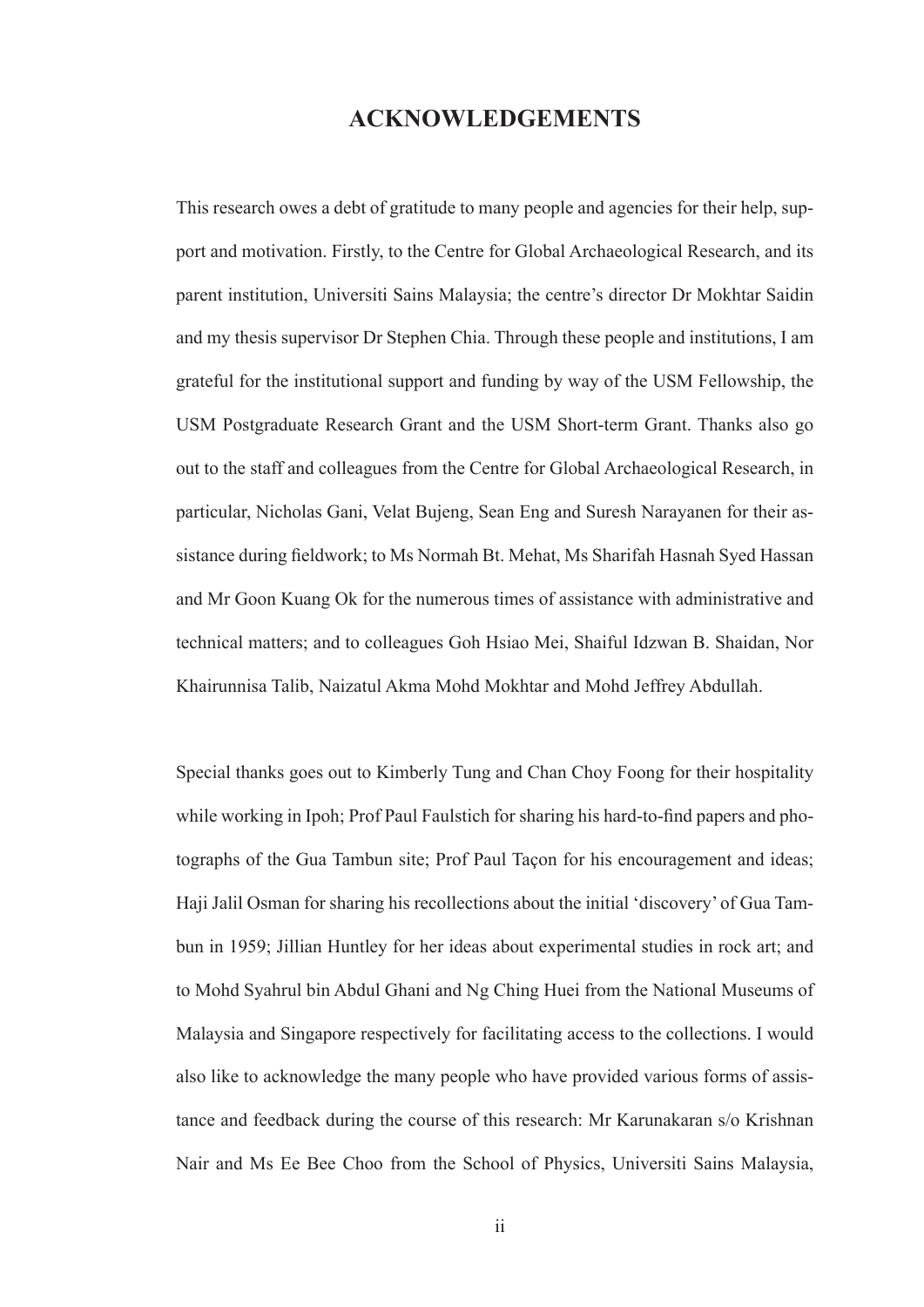Liz Price, Dr Louise Hitchcock, Dr Andrew Jamieson, Law Siak Hong, Dr Lynne Shepartz, Alison Carter, Atthasit Sukkham, Dr George Nash, Dr Sally Kate May, Dr Lindsay Lloyd-Smith, Barry Lewis, Khairil Amril Abdul Ghani, Sue Mitchell, Rob Ksynick, Juliana Rahim, Rochelle Johnston, Mike Sheppard, James Davisson, Tania Ryan, Jessica Heupel; Mogeswary d/o Muthusamy, Mani Maran s/o Marimuthu and Colin Yeow, Audra Lim and Joanna Sun for their initial investment in my archaeological career.

Lastly, heartfelt thanks go out to God and divine providence for the many graces that have come my way – many of them have already been named in these acknowledgements; to my parents, family and communities for their quiet support; to Dr Evelyn Khor, who has shown her generosity in many big and small ways – usually gastronomically – which is much appreciated; and finally to Christine May Yong who has endured the last three years with me, helped shaped my ideas and arguments over the course of this research and provided much-needed comfort and distraction from days buried in books and writing. Noff.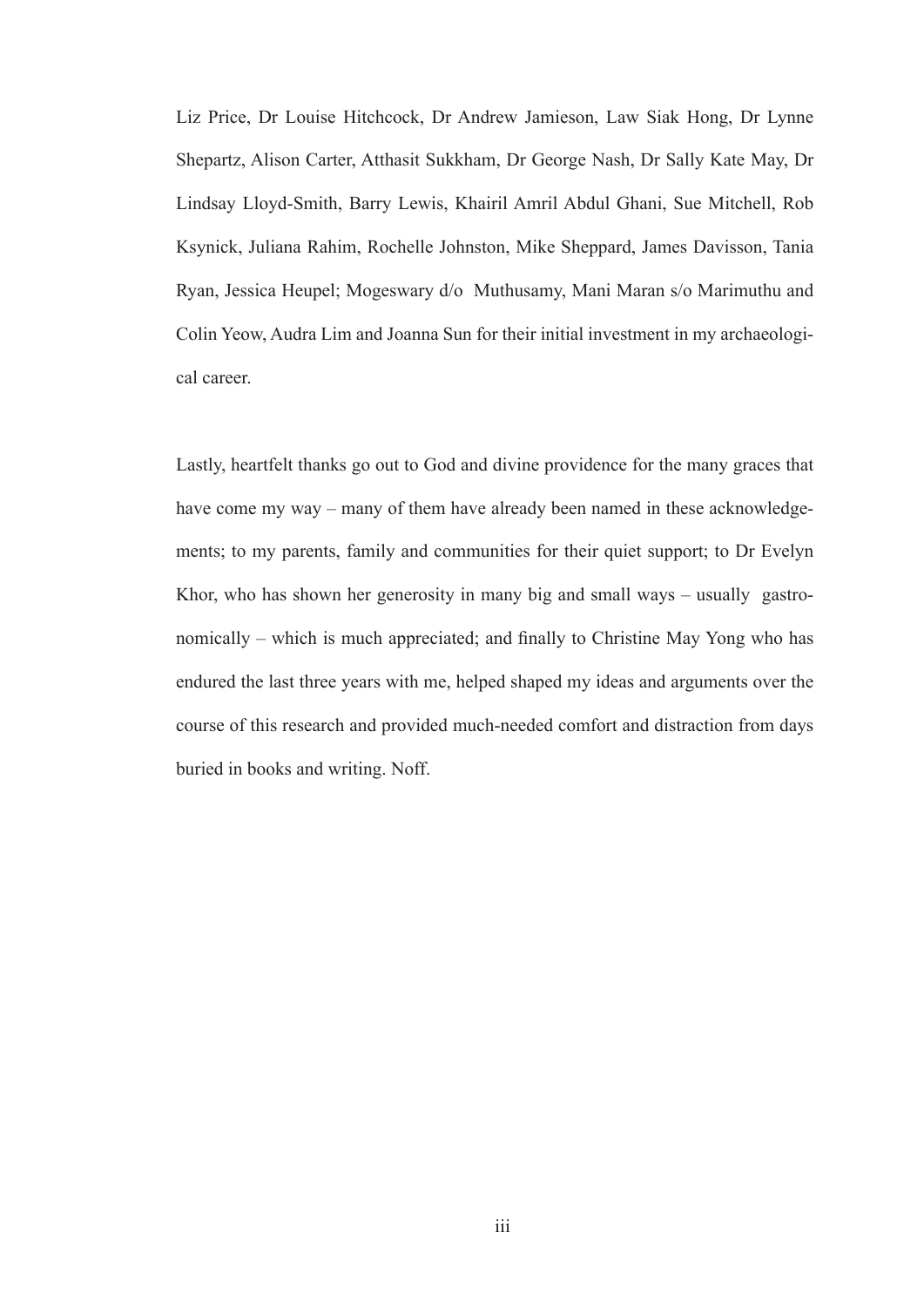# **TABLE OF CONTENTS**

| 30 |
|----|
|    |

|--|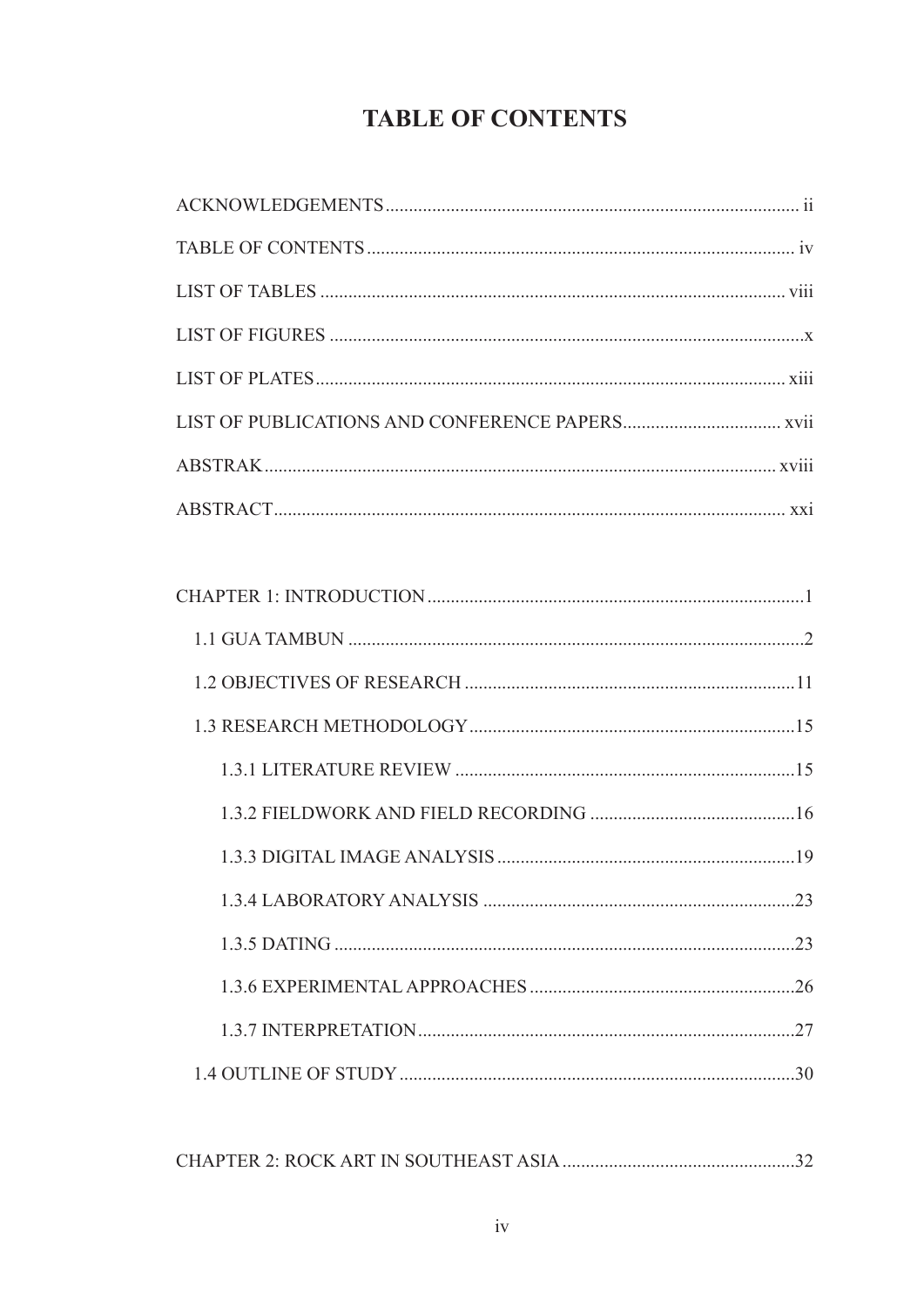| 2.4 ISLAND SOUTHEAST ASIA AND THE WESTERN PACIFIC 46 |  |
|------------------------------------------------------|--|
|                                                      |  |

| CHAPTER 3: DESCRIPTION OF GUA TAMBUN AND ITS ROCK ART56 |  |
|---------------------------------------------------------|--|
|                                                         |  |
|                                                         |  |
|                                                         |  |
|                                                         |  |
|                                                         |  |
|                                                         |  |
|                                                         |  |
|                                                         |  |
|                                                         |  |
|                                                         |  |
|                                                         |  |
|                                                         |  |
|                                                         |  |
|                                                         |  |
|                                                         |  |
|                                                         |  |
|                                                         |  |
|                                                         |  |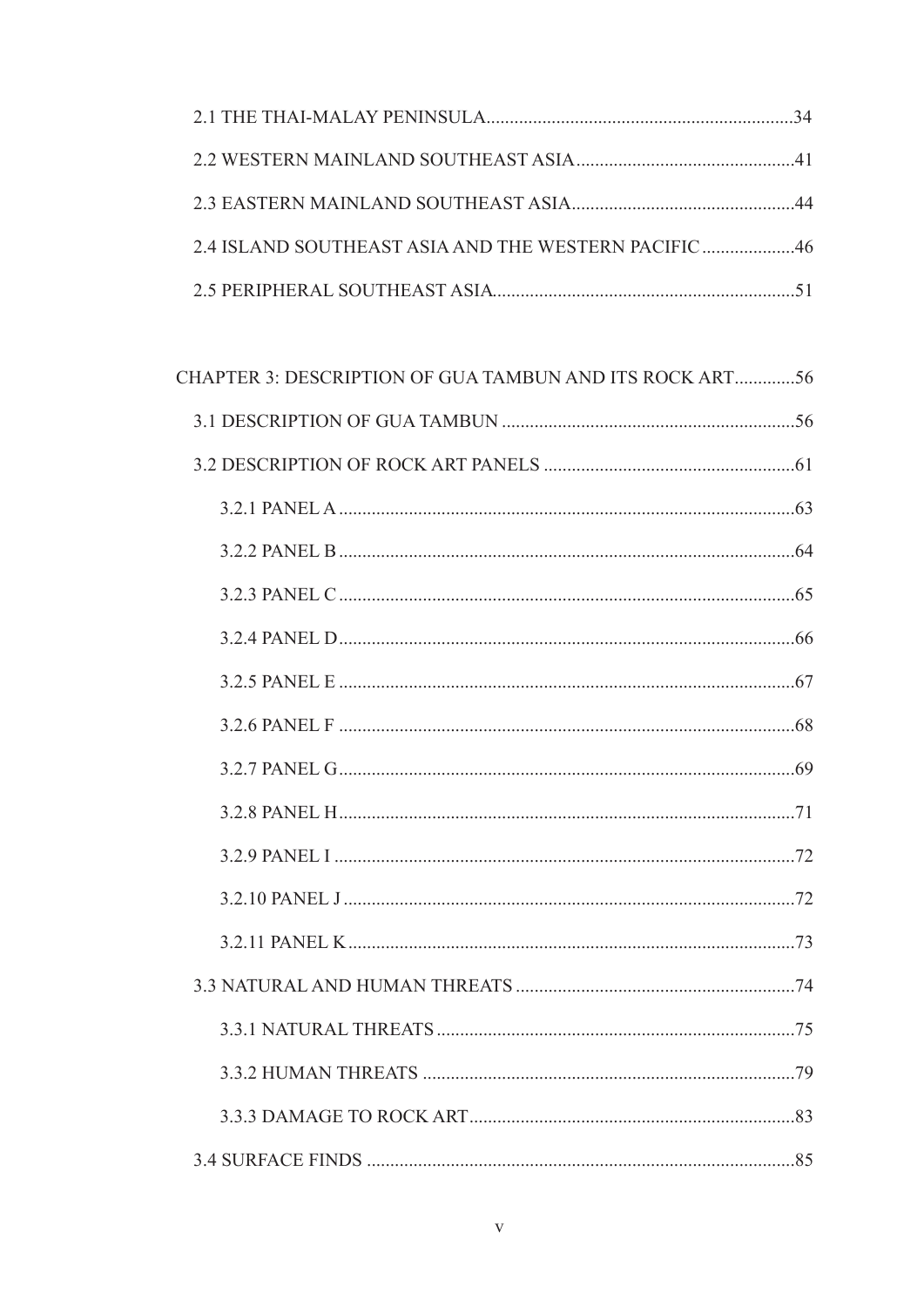| CHAPTER 4: IMAGE ANALYSIS OF THE GUA TAMBUN PAINTINGS91 |  |
|---------------------------------------------------------|--|
|                                                         |  |
|                                                         |  |
|                                                         |  |
|                                                         |  |

## CHAPTER 5: PHYSICAL, CHEMICAL AND EXPERIMENTAL ANALYSIS OF

| 5.3 SCANNING ELECTRON MICROSCOPE-ENERGY DISPERSIVE X-RAY  |
|-----------------------------------------------------------|
|                                                           |
| 5.4 EXAMINATION OF WEATHERING USING EXPERIMENTAL REPLICA- |
|                                                           |
| 152                                                       |

### CHAPTER 6: COMPARATIVE STUDY WITH THE ROCK ART OF SOUTHERN

| 6.1 PREHISTORY OF THE SOUTHERN THAI ANDAMAN SEA REGION156 |
|-----------------------------------------------------------|
|                                                           |
|                                                           |
|                                                           |
|                                                           |
|                                                           |
|                                                           |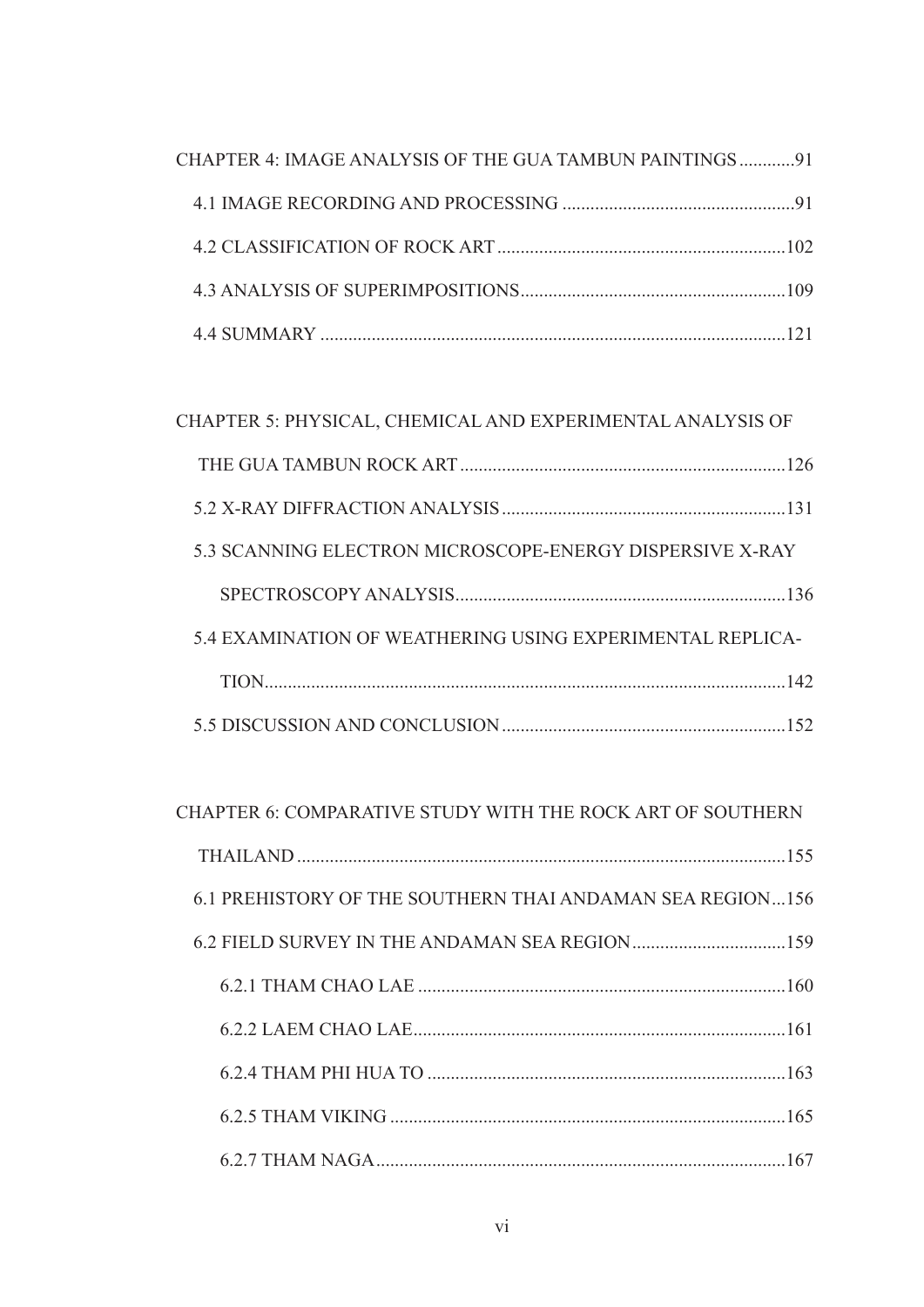# 

|--|

| APPENDIX C: Weather readings for monitoring period 31 July $2009 - 31$ January |  |
|--------------------------------------------------------------------------------|--|
|                                                                                |  |
| APPENDIX D: Slab surface temperature readings for monitoring period 31 July    |  |
|                                                                                |  |
|                                                                                |  |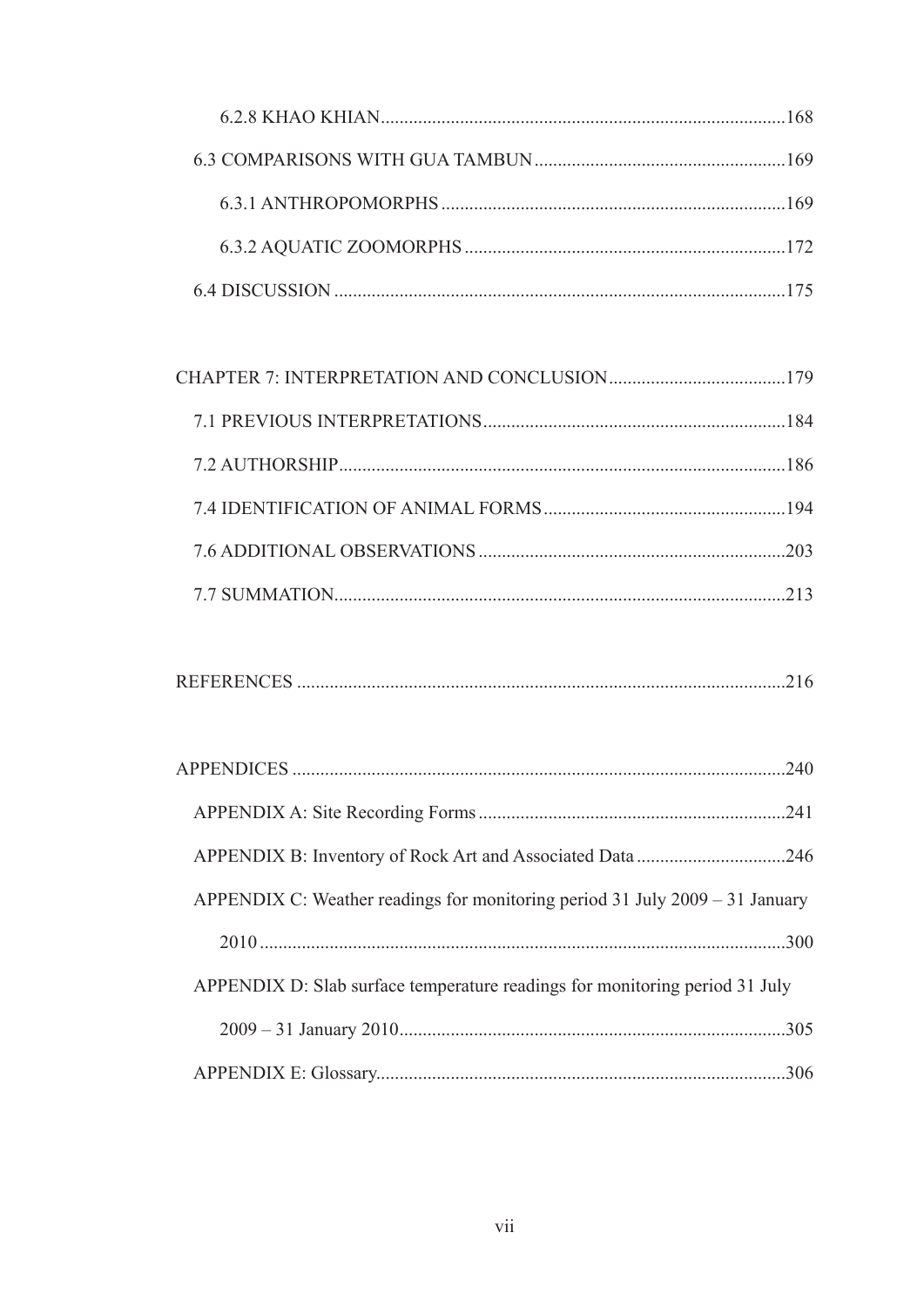# **LIST OF TABLES**

|           |                                                                                                                                                                                                                                       | Page           |
|-----------|---------------------------------------------------------------------------------------------------------------------------------------------------------------------------------------------------------------------------------------|----------------|
| Table 2.1 | Rock art sites in Malaysia, after Mokhtar (2008).                                                                                                                                                                                     | 36             |
| Table 3.1 | Summary of rock art found in Gua Tambun.                                                                                                                                                                                              | 63             |
| Table 3.2 | Rock art damaged by direct human intervention or<br>vandalism.                                                                                                                                                                        | 85             |
| Table 3.3 | Summary of surface finds.                                                                                                                                                                                                             | 86             |
| Table 4.1 | List of rock art attributes for Gua Tambun.                                                                                                                                                                                           | $104 -$<br>106 |
| Table 4.2 | Designation of rock art types at Gua Tambun.                                                                                                                                                                                          | $106 -$<br>108 |
| Table 4.3 | Identification of cultural layers in Panel C.                                                                                                                                                                                         | $110 -$<br>111 |
| Table 4.4 | Superimpositions observed outside of Panel C.                                                                                                                                                                                         | 121            |
| Table 4.5 | Distribution of rock art by colour.                                                                                                                                                                                                   | 122            |
| Table 4.6 | Distribution of rock art by drawing style.                                                                                                                                                                                            | 123            |
| Table 4.7 | Distribution of rock art by category.                                                                                                                                                                                                 | 123            |
| Table 4.8 | Distribution of damage and deteriorative effects<br>observed on the rock art of Gua Tambun. Except<br>for 'None', effects are non-exclusive, i.e., it is pos-<br>sible for a single element to be subject to more than<br>one effect. | 125            |
| Table 5.1 | Samples tested by XRD during the course of this<br>study.                                                                                                                                                                             | 132            |
| Table 5.2 | Summary of SEM-EDX analysis results.                                                                                                                                                                                                  | 137            |
| Table 5.3 | Summary of SEM-EDX analysis results for a<br>purple flake of the 'deer' C084.                                                                                                                                                         | 138            |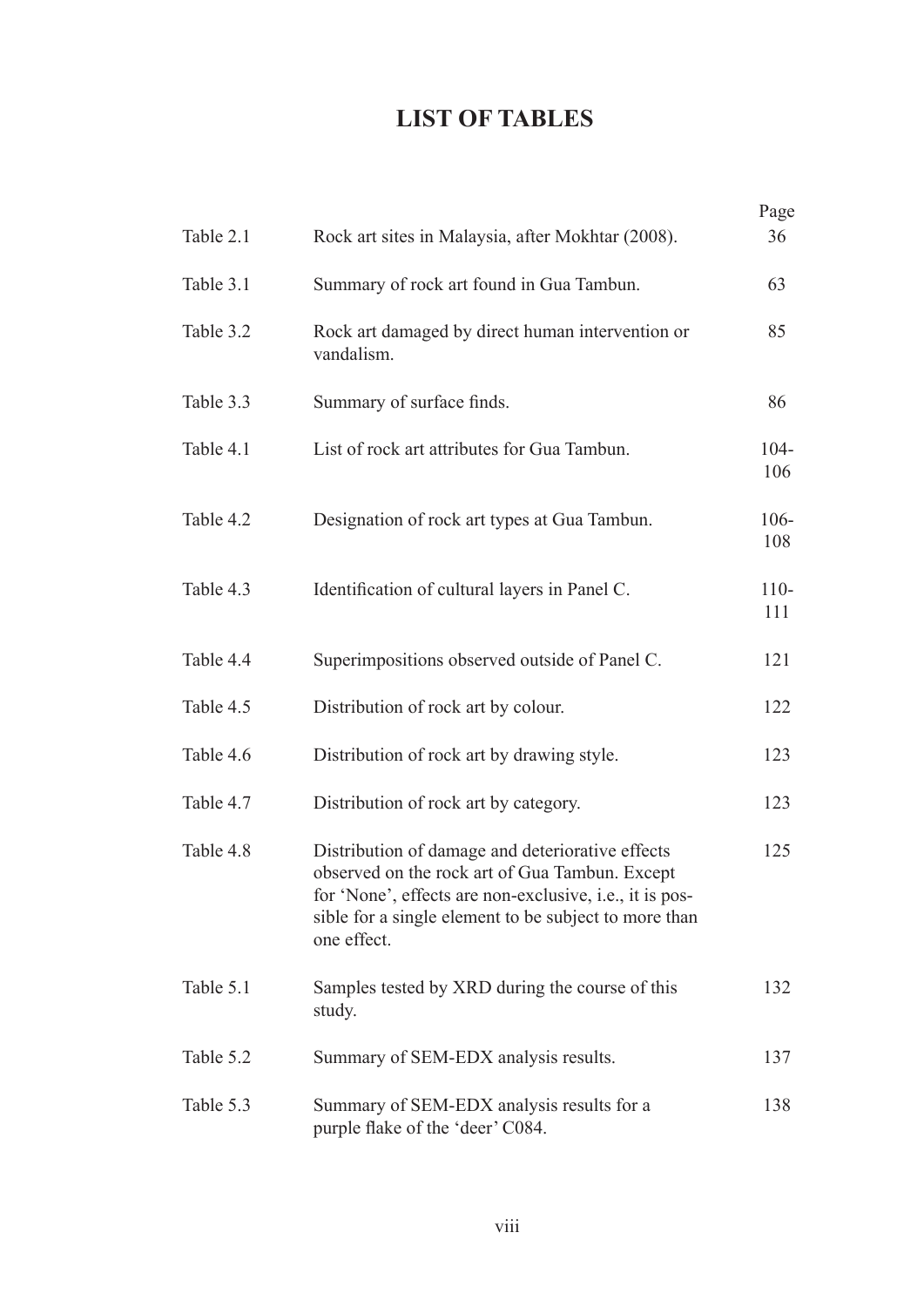| Table 5.4 | Summary of SEM-EDX analysis results for a or-<br>ange flake of the 'tentacled form' C232. | 140            |
|-----------|-------------------------------------------------------------------------------------------|----------------|
| Table 5.5 | Summary of SEM-EDX analysis results from a<br>flake off the grinding stone GT03-03.       | 142            |
| Table 7.1 | Possible identifications of the zoomorphic forms,<br>based on their attributes.           | $195 -$<br>197 |
| Table 7.2 | Chronology of the Gua Tambun rock art.                                                    | 202            |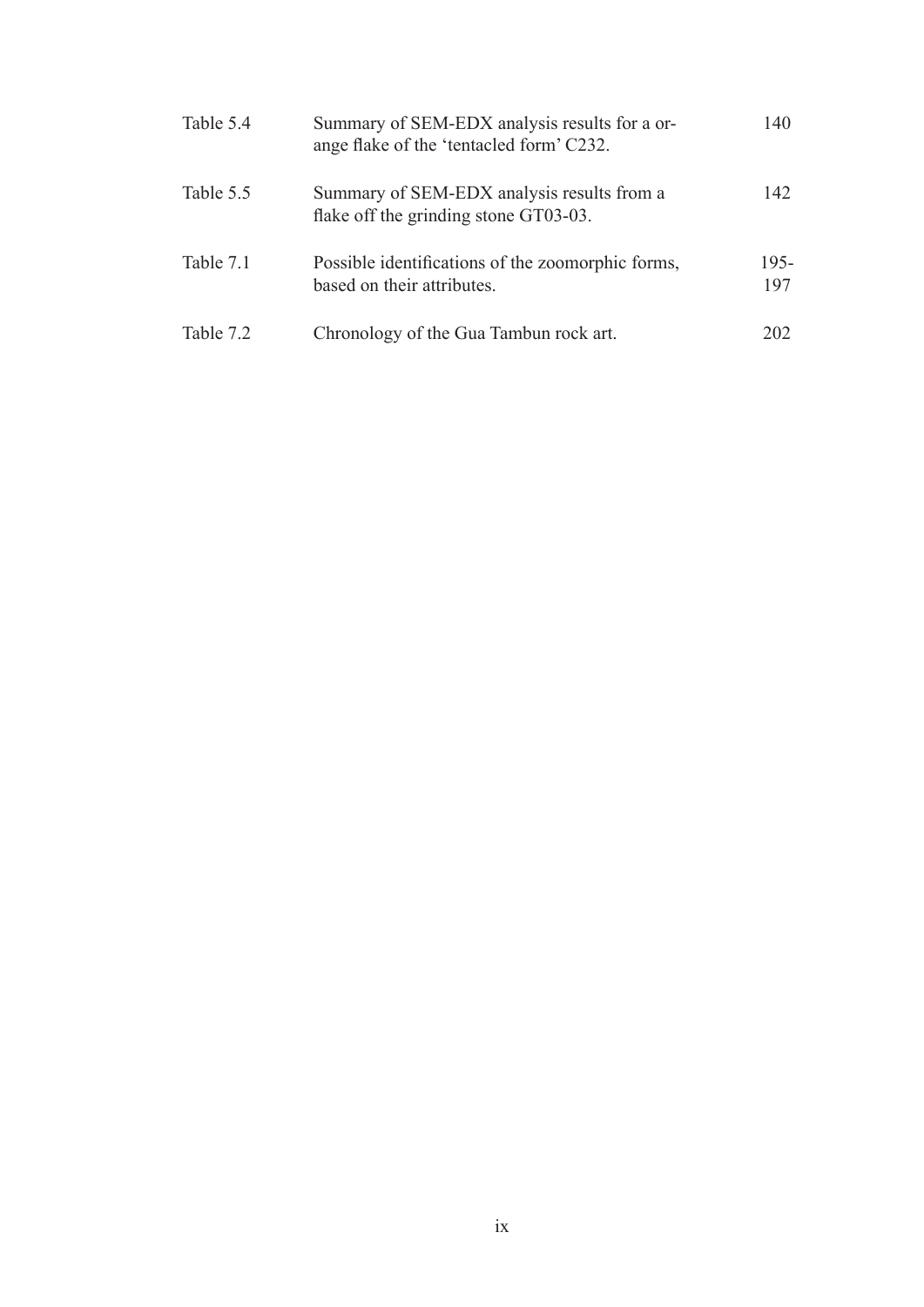# **LIST OF FIGURES**

|             |                                                                                                                                                                                                                                                                                                                         | Page |
|-------------|-------------------------------------------------------------------------------------------------------------------------------------------------------------------------------------------------------------------------------------------------------------------------------------------------------------------------|------|
| Figure 2.1  | Location of rock art sites and regions mentioned<br>in this chapter, and where included, age indicated<br>as years before present. Red dots represent red-co-<br>loured rock painting sites/clusters, grey dots repre-<br>sent black-coloured rock painting sites/clusters and<br>blue dots represent petroglyph sites. | 35   |
| Figure 3.1  | Map of Gua Tambun.                                                                                                                                                                                                                                                                                                      | 62   |
| Figure 4.1  | Digital image processing workflow for this study.                                                                                                                                                                                                                                                                       | 96   |
| Figure 4.2  | A simple image represented in RGB colour space.<br>Correspondingly, the four colours (red, green, blue<br>and white) can be easily seen distinguished from<br>each other.                                                                                                                                               | 97   |
| Figure 4.3  | C407 visualised in RGB colour space. Real-world<br>examples are more complex, and the smearing of<br>colours reflects the poor contrast in the image. The<br>reference colours of the IFRAO scale can be seen<br>towards the four corners of the representation.                                                        | 98   |
| Figure 4.4  | C407 run through a decorrelation stretch in the lre<br>matrix. The element can now be clearly seen as an<br>oval-shaped outline.                                                                                                                                                                                        | 100  |
| Figure 4.5  | Colour space representation of the d-stretched im-<br>age. The ridging seen in the middle of the cube illus-<br>trates that all the colours are now equidistant from<br>each other, indicating maximum contrast.                                                                                                        | 100  |
| Figure 4.6  | Phase 1 of the cultural sequence.                                                                                                                                                                                                                                                                                       | 113  |
| Figure 4.7  | Phase 2 of the cultural sequence.                                                                                                                                                                                                                                                                                       | 114  |
| Figure 4.8  | Phase 3 of the cultural sequence.                                                                                                                                                                                                                                                                                       | 115  |
| Figure 4.9  | Phase 4 of the cultural sequence.                                                                                                                                                                                                                                                                                       | 116  |
| Figure 4.10 | Phase 5 of the cultural sequence.                                                                                                                                                                                                                                                                                       | 117  |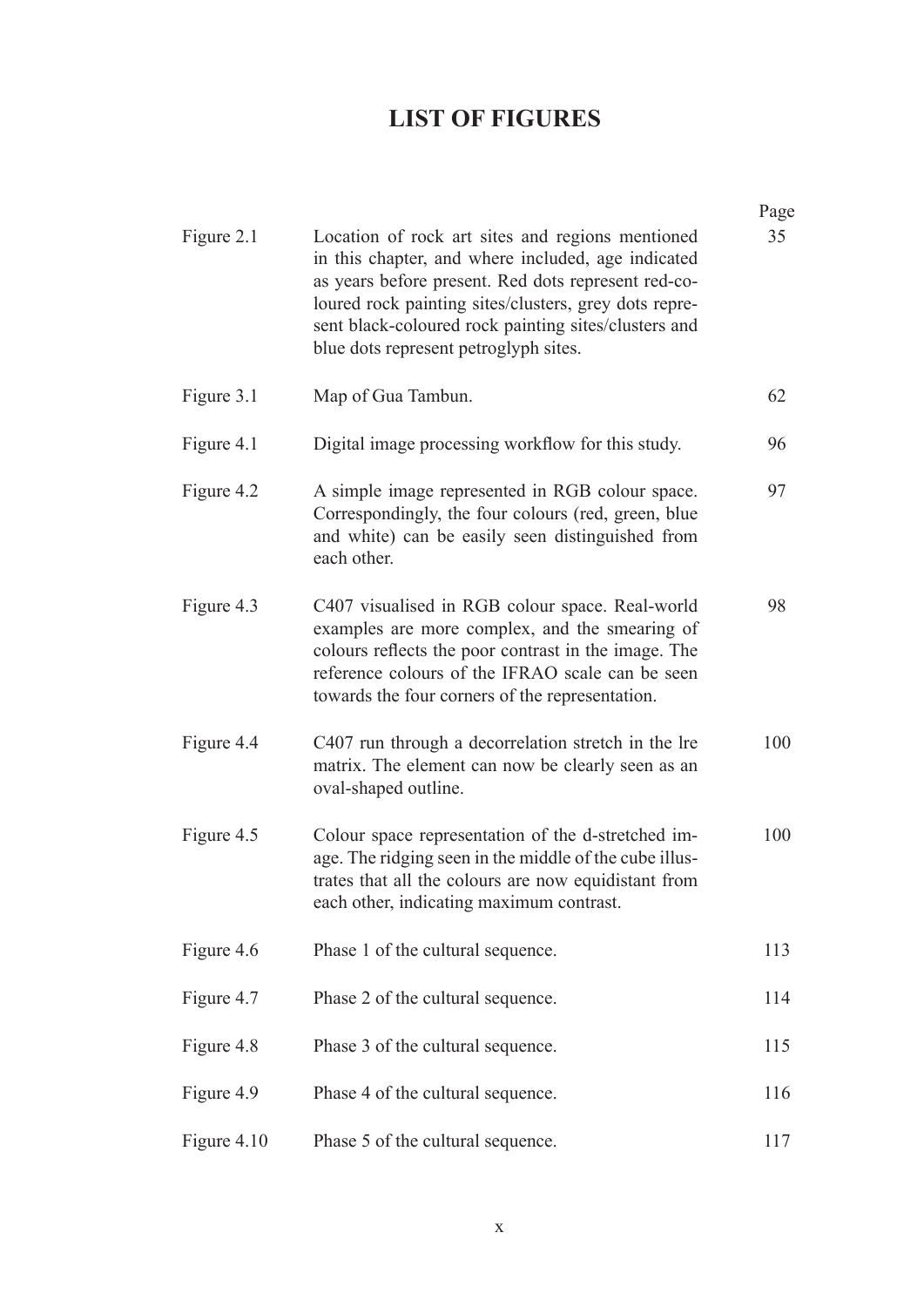| Figure 4.11 | Phase 6 of the cultural sequence.                                                                                                                                                  | 118 |
|-------------|------------------------------------------------------------------------------------------------------------------------------------------------------------------------------------|-----|
| Figure 4.12 | Phase 7 of the cultural sequence.                                                                                                                                                  | 119 |
| Figure 5.1  | Mineral composition of GT01-03, a limestone frag-<br>ment recovered in situ, revealing calcite and mag-<br>nesian.                                                                 | 133 |
| Figure 5.2  | Mineral composition of GT04-05, a fragment of<br>iron ore recovered from a known deposit at the foot<br>of Gunong Panjang, revealing haematite (red) and<br>titanium oxide (blue). | 134 |
| Figure 5.3  | Mineral composition of the pigment from the 'du-<br>gong' C020, indicating haematite.                                                                                              | 134 |
| Figure 5.4  | Mineral composition of the pigment from the C265,<br>also indicating haematite. Both C020 and C265 are<br>purple-coloured elements.                                                | 135 |
| Figure 5.5  | Mineral composition of the pigment from the 'x-ray<br>deer' C293, indicating gypsum.                                                                                               | 136 |
| Figure 5.6  | X-ray spectroscopy readings from the purple 'deer'<br>C084.                                                                                                                        | 138 |
| Figure 5.7  | X-ray spectroscopy readings from the purple 'deer'<br>C084.                                                                                                                        | 138 |
| Figure 5.8  | X-ray spetroscopy readings from Point 1 of C232.                                                                                                                                   | 139 |
| Figure 5.9  | X-ray spetroscopy readings from Point 2 of C232.                                                                                                                                   | 140 |
| Figure 5.10 | X-ray spetroscopy readings from Point 3 of C232.                                                                                                                                   | 140 |
| Figure 5.11 | X-ray spetroscopy readings from Point 1 of the<br>grinding stone tool flake.                                                                                                       | 141 |
| Figure 5.12 | X-ray spetroscopy readings from Point 2 of the<br>grinding stone tool flake.                                                                                                       | 142 |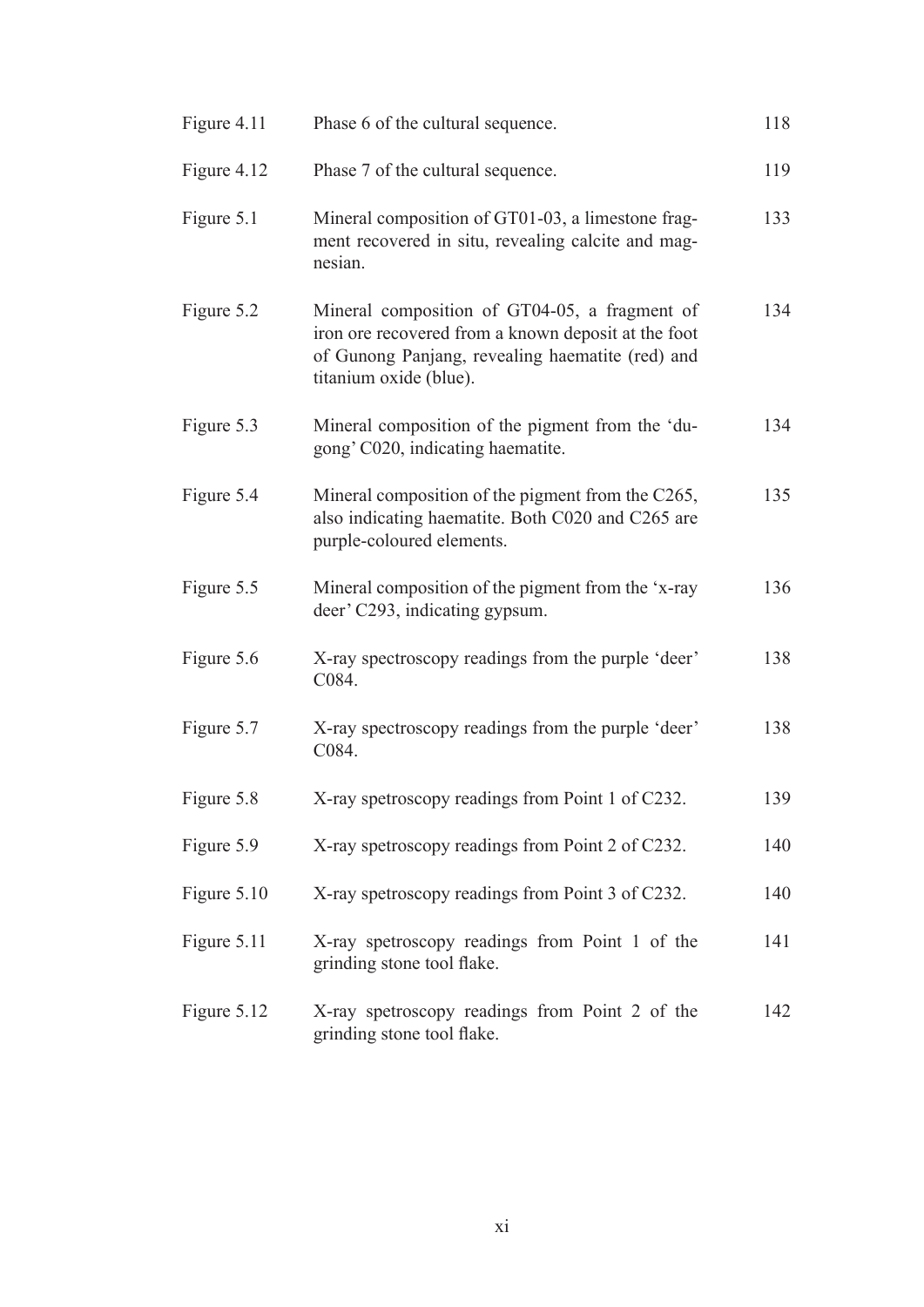| Figure 6.1 | Location of rock art sites in Southern Thailand sur-<br>veyed in this chapter. 1. Khao Raya. 2. Tham Naga.<br>3. Khao Khian. 4. Tham Phi Hua To 5. Laem Fi Mai.<br>6. Tham Chao Lae and Laem Chao Lae. 7. Tham<br>Viking. | 159 |
|------------|---------------------------------------------------------------------------------------------------------------------------------------------------------------------------------------------------------------------------|-----|
| Figure 6.2 | Anthropomorphic forms found in the Southern<br>Thai sites Tham Phi Hua To (a), Laem Fi Mai (b),<br>Tham Chao Lae (c) and Gua Tambun (d). Not to<br>scale.                                                                 | 171 |
| Figure 6.3 | Aquatic and marine zoomorphs found in Khao Kh-<br>ian (a), Tham Phi Hua To (b) Laem Fi Mai (c) and<br>Gua Tambun (d).                                                                                                     | 173 |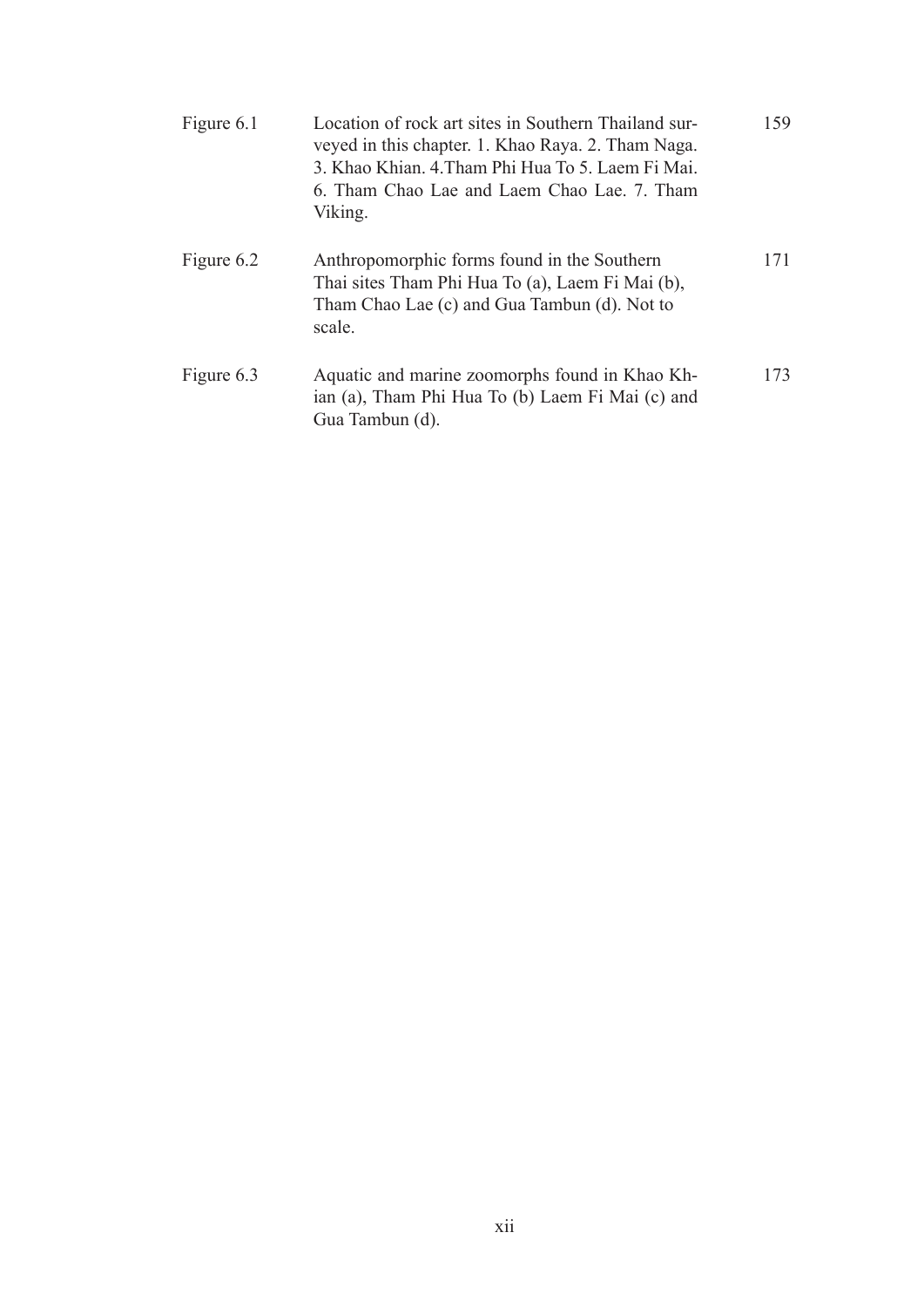# **LIST OF PLATES**

|              |                                                                                                                                                                                      | Page |
|--------------|--------------------------------------------------------------------------------------------------------------------------------------------------------------------------------------|------|
| Plate 3.1    | Brick staircase to Gua Tambun, National Museum<br>photograph dated 1984.                                                                                                             | 57   |
| Plate 3.2    | The same access staircase to Gua Tambun in 2009,<br>now in concrete.                                                                                                                 | 58   |
| Plate 3.3    | Southern end of the Gua Tambun rock shelter,<br>which does not appear to have been quarried. Note<br>the steep elevation of the cave floor.                                          | 59   |
| Plate 3.4    | Large gash underneath Panel C, indicating the lo-<br>cation of the original rock surface. Note the red<br>pigmentation collected at the gash, presumably as a<br>result of rainfall. | 60   |
| Plate 3.5    | Panel A. This small panel is untouched and samples<br>from this panel have potential for future pigment<br>analysis.                                                                 | 64   |
| Plate 3.6    | Panel B. The highest set of paintings in Gua Tam-<br>bun.                                                                                                                            | 65   |
| Plate 3.7    | Panel C. The main panel of rock art in Gua Tambun,<br>containing over 500 paintings.                                                                                                 | 66   |
| Plate 3.8    | Panel D. The most prominent of the surface-level<br>rock art in Gua Tambun.                                                                                                          | 67   |
| Plate 3.9    | Panel E. A small panel consisting of thin zigzag<br>lines.                                                                                                                           | 68   |
| Plate $3.10$ | Panel F. Red colours are enhanced for emphasis.<br>Note grafitti by schoolchildren at the bottom of the<br>photo.                                                                    | 69   |
| Plate 3.11   | Panel G. This stretch of wall contains 14 small<br>paintings. Arrows point to some of the more promi-<br>nent ones.                                                                  | 70   |
| Plate 3.12   | An anthropomorph (G13) sporting some sort of<br>headdress and earrings.                                                                                                              | 70   |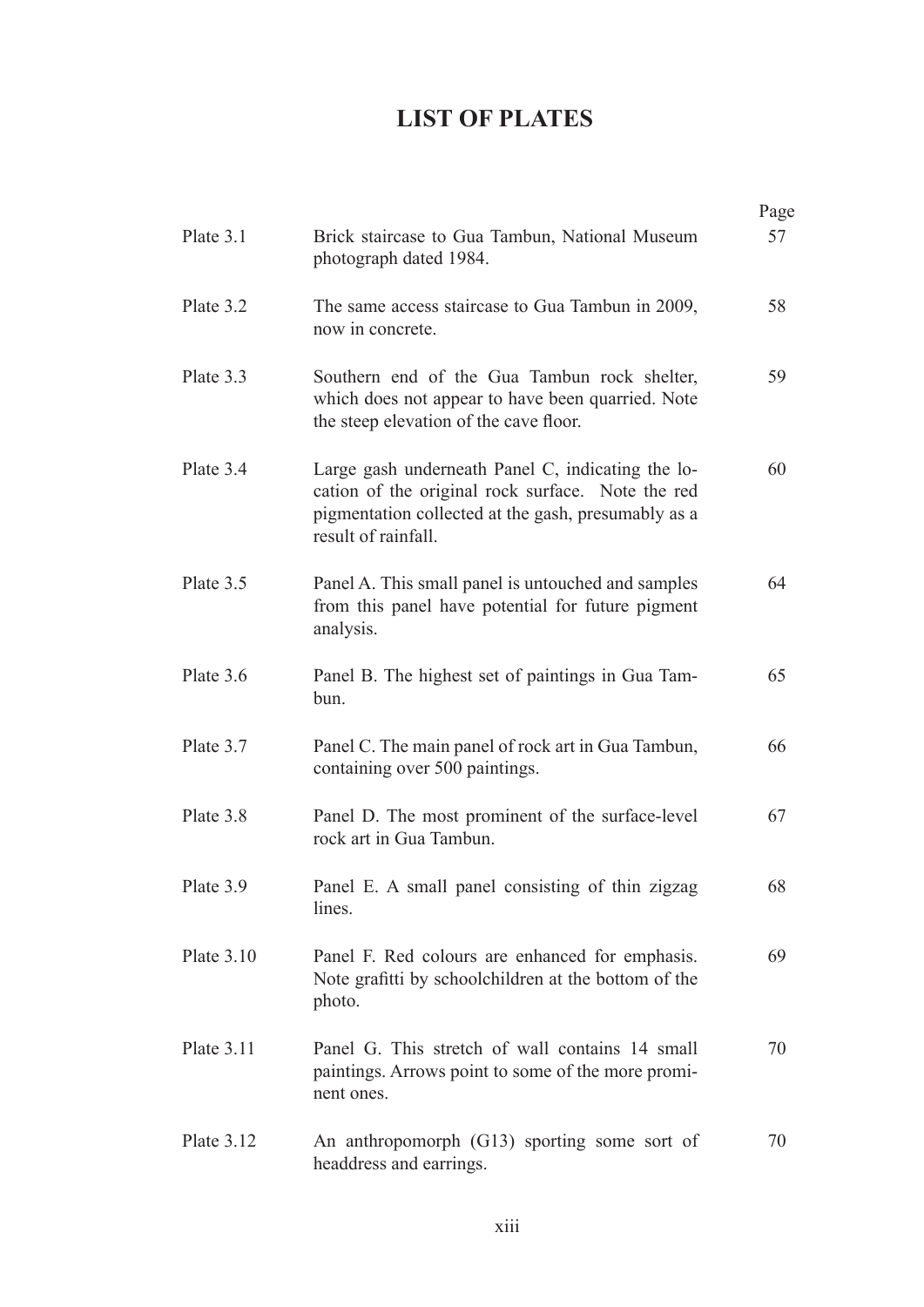| Plate 3.13   | This element $(G02)$ appears to have been painted<br>over.                                                                                                                                                                     | 71 |
|--------------|--------------------------------------------------------------------------------------------------------------------------------------------------------------------------------------------------------------------------------|----|
| Plate 3.14   | Panel H has been severly damaged by spalling and<br>exfoliation.                                                                                                                                                               | 71 |
| Plate 3.15   | Panel I is located at the southernmost end of Gua<br>Tambun, and is untouched.                                                                                                                                                 | 72 |
| Plate 3.16   | Panel J consists mainly of white markings which<br>may be engravings or severely degraded paintings.                                                                                                                           | 73 |
| Plate $3.17$ | Panel K. This vandalised section of wall appears to<br>contain some authentic rock paintings.                                                                                                                                  | 74 |
| Plate 3.18   | A comparison of Panel C from Faulstich's 1984<br>photographs with one taken in 2008. There appears<br>to be no discernible difference, suggesting that the<br>rate of deterioration at the site is extremely slow.             | 76 |
| Plate 3.19   | Spalling damage as seen on C064, caused by the<br>weakening of the rock surface and subsurface from<br>repeated heating and cooling over long periods of<br>time.                                                              | 77 |
| Plate 3.20   | A small cluster of trees growing at the base of Pan-<br>el J, taken in November 2009. The rubbing of the<br>leaves on the rock wall, cause by wind action, is an<br>immediate threat to the paintings on subpanel C-<br>XVIII. | 78 |
| Plate 3.21   | Evidence for birds nest farming near Panel I. Wood-<br>en stakes driven into the wall provide climbing ac-<br>cess to a crevasse filled with bird nests.                                                                       | 79 |
| Plate 3.22   | Evidence for quarrying at the Gua Tambun rock<br>shelter.                                                                                                                                                                      | 80 |
| Plate $3.23$ | Vandalism near Panel D.                                                                                                                                                                                                        | 82 |
| Plate 3.24   | Chalking on the 'dugong' figure.                                                                                                                                                                                               | 84 |
| Plate 3.25   | GT03-03. Fragment of a grinding stone discovered<br>in the large depression under Panel B during the<br>January 2009 fieldwork.                                                                                                | 88 |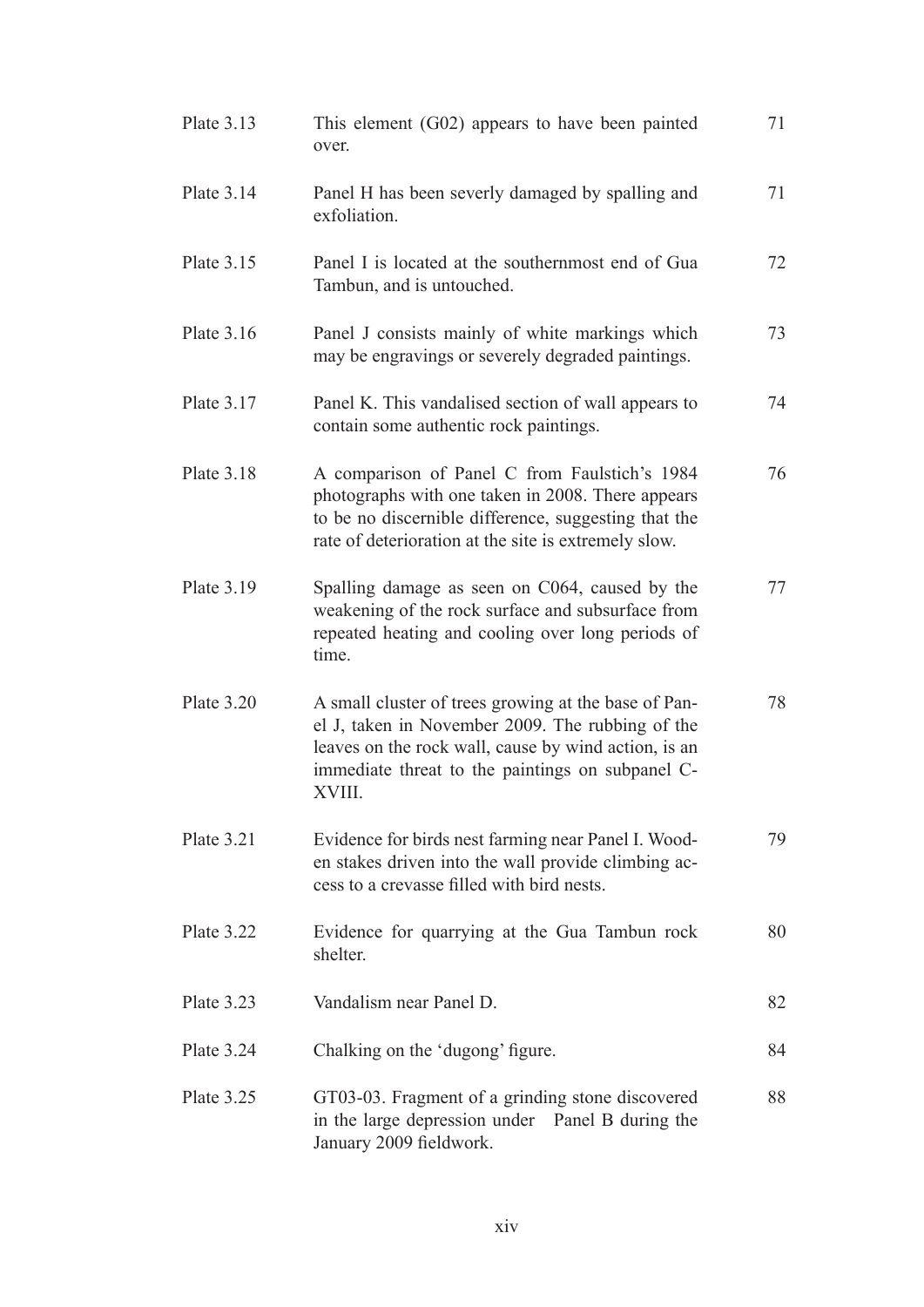| Plate 3.26   | Iron ore samples recovered from GT04, at the foot<br>of the northern tip of Gunong Panjang.                                                                                                                   | 88  |
|--------------|---------------------------------------------------------------------------------------------------------------------------------------------------------------------------------------------------------------|-----|
| Plate 5.1    | Rows of dots on Panel C (C296), suggesting fingers<br>as a medium of application.                                                                                                                             | 128 |
| Plate 5.2    | The fine lines required for the 'triangle-tail' tip of<br>C339 suggests that tools were used for the execution<br>of this painting.                                                                           | 128 |
| Plate 5.3    | Paint splatter observed as part of C286.                                                                                                                                                                      | 129 |
| Plate 5.4    | 1000x magnification of samples of pigment, C033<br>(a) and C265 (b), compared with haematite and<br>iron ore sampes GT02-01 (c) and GT04-08 (d)<br>found in situ.                                             | 130 |
| Plate 5.5    | Slabs A-D prepared for the weathering experiment.                                                                                                                                                             | 144 |
| Plate 5.6    | The experiment in situ.                                                                                                                                                                                       | 145 |
| Plate 5.7    | Slabs after the first rainfall.                                                                                                                                                                               | 148 |
| Plate 5.8    | Test slabs after one week of exposure to the ele-<br>ments.                                                                                                                                                   | 148 |
| Plate 5.9    | Test slabs after one month of exposure to the ele-<br>ments.                                                                                                                                                  | 149 |
| Plate $5.10$ | Month-old Slabs A and B under d-stretch enhance-<br>ment. The original star forms in both slabs can be<br>still detected; along with some of the finger dots no<br>longer visible to the naked eye in Slab B. | 149 |
| Plate 5.11   | Test slabs after three months of exposure to the<br>weather. The painted forms can no longer be per-<br>ceived by the naked eye, and significant fading has<br>occurred on Slab D.                            | 150 |
| Plate $5.12$ | D-stretch enhancement of Slabs A and B at three<br>months. The forms on Slab A are no longer discern-<br>ible, while the star form at Slab B can still be de-<br>tected.                                      | 150 |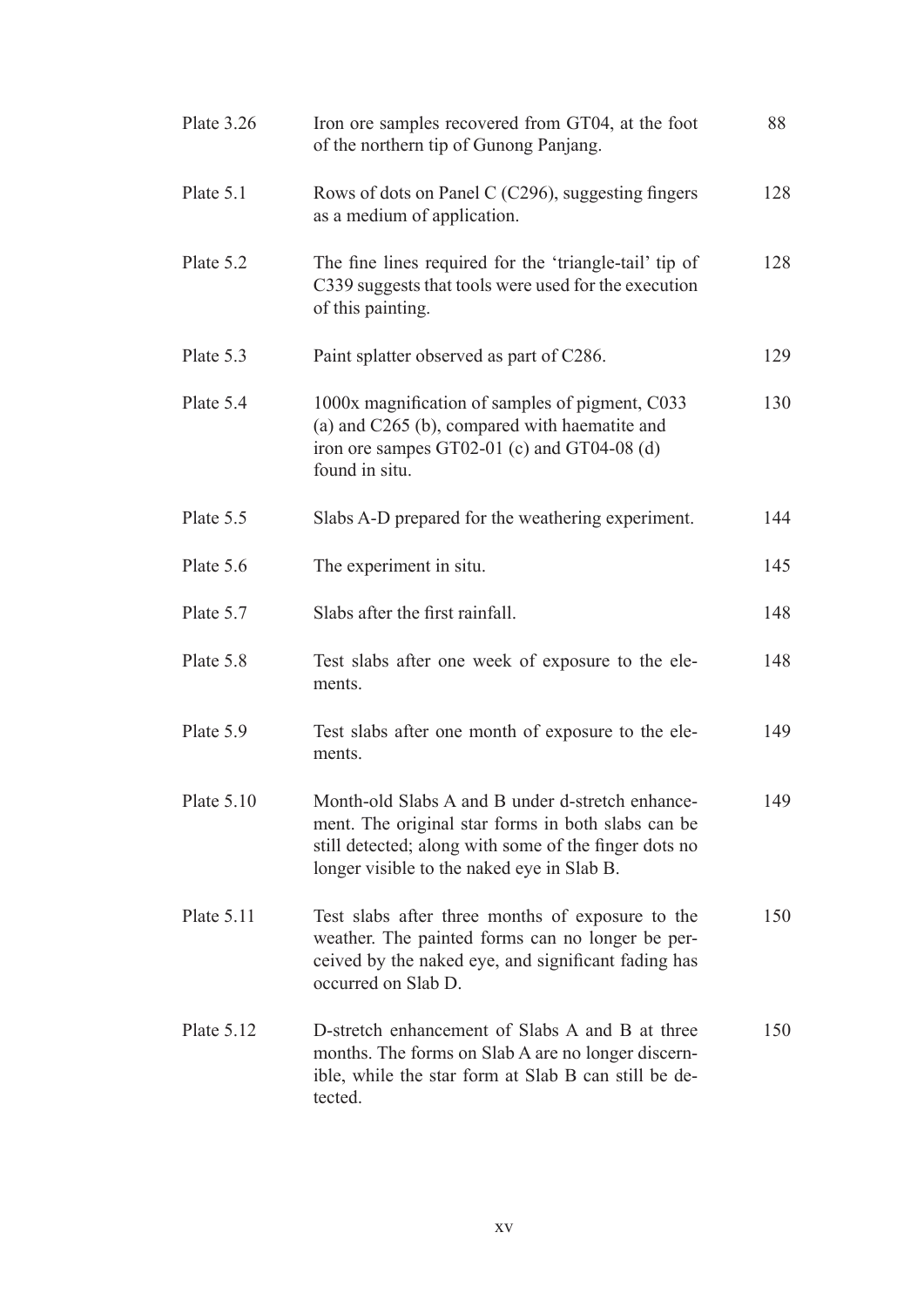| Plate 6.1    | Tham Chao Lae contains many depictions of an-<br>thropomorphs.                                                                                                                                                                                                 | 160 |
|--------------|----------------------------------------------------------------------------------------------------------------------------------------------------------------------------------------------------------------------------------------------------------------|-----|
| Plate 6.2    | Laem Chao Lae. A small rockshelter not far from<br>Tham Chao Lae.                                                                                                                                                                                              | 161 |
| Plate 6.3    | The Laem Fi Mai rockshelter contains numerous<br>depictions of marine animals but are in poor condi-<br>tion due to exposure to the elements.                                                                                                                  | 162 |
| Plate 6.4    | Entrance to Tham Phi Hua To in Krabi Province.                                                                                                                                                                                                                 | 163 |
| Plate 6.5    | Set of handprints found in the ceiling of Tham Phi<br>Hua To.                                                                                                                                                                                                  | 164 |
| Plate 6.6    | Polychromatic painting of a 'bird' in Tham Phi Hua<br>To.                                                                                                                                                                                                      | 164 |
| Plate 6.7    | Tham Viking. The rock art from this site can be dat-<br>ed to the historic period because of the depiction of<br>masted ships.                                                                                                                                 | 166 |
| Plate 6.8    | Khao Raya. The rock art here is only viewable from<br>the boat, and much of it is blocked by foliage.                                                                                                                                                          | 167 |
| Plate 6.9    | The rock art at Tham Naga is confined to a small<br>chamber to the side of a larger cave complex.                                                                                                                                                              | 168 |
| Plate $6.10$ | Khao Khian contains depictions of x-ray art.                                                                                                                                                                                                                   | 169 |
| Plate $6.11$ | Bare cliffs appear to be a common factor among the<br>rock shelter-rock art sites in Southern Thailand and<br>Gua Tambun, and may be a possible indicator for<br>future rock art site surveys. a. Khao Raya. b. Tham<br>Chao Lae. c. Khao Khian d. Gua Tambun. | 175 |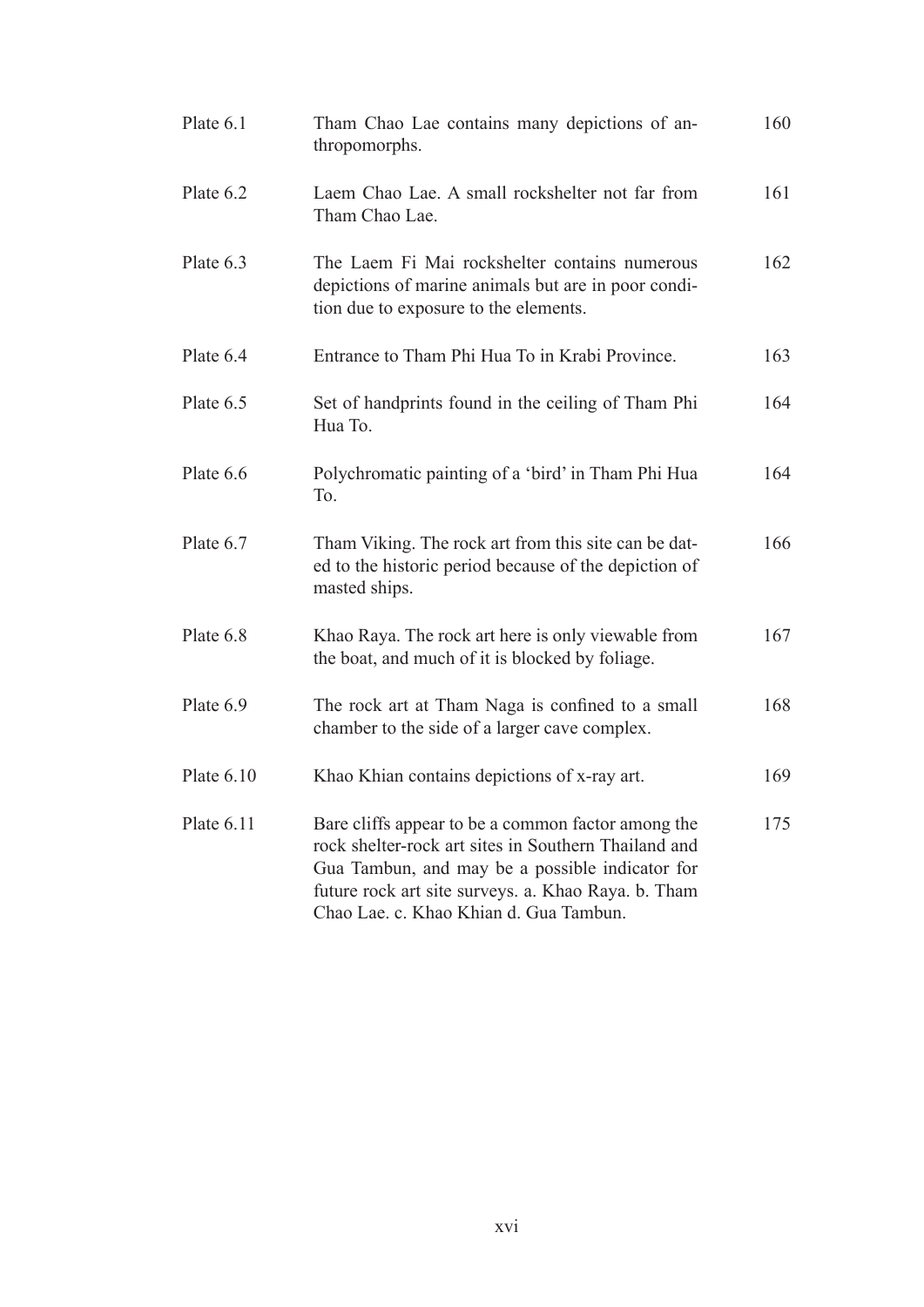## **LIST OF PUBLICATIONS AND CONFERENCE PAPERS**

- Tan, N. H., & Chia, S. (2010). 'New' Rock Art from Gua Tambun, Perak, Malaysia. *Rock Art Research, 27*(1), 9-18.
- Tan, N. H. (2010). Pendekatan Baru Dalam Kajian Lukisan Prasejarah. In Chia & Hamid (Eds.), *Archaeological Heritage of Malaysia* (Vol. 3, pp. 255-262). Penang, Malaysia: Penerbit Pusat Penyelidikan Arkeologi Global.
- Tan, N. H., & Chia, S. (2009, December). *Current research on the rock art at Gua Tambun*. Presented at the 19th Congress of the Indo-Pacific Prehistory Association, Hanoi, Vietnam.
- Tan, N. H. (2009, June). *Revisiting the rock art at Gua Tambun*. Presented at the Centre for Archaeological Research Postgraduate Seminar 2009, Penang, Malaysia
- Tan, N. H. (2008, July). *Shedding new light on old paintings*. Presented at the National Archaeology Seminar, Penang, Malaysia.
- Tan, N. H. (2008, June). *Revisiting the rock art at Tambun*. Presented at the 2nd USM Penang International Postgraduate Convention 2008, Penang, Malaysia.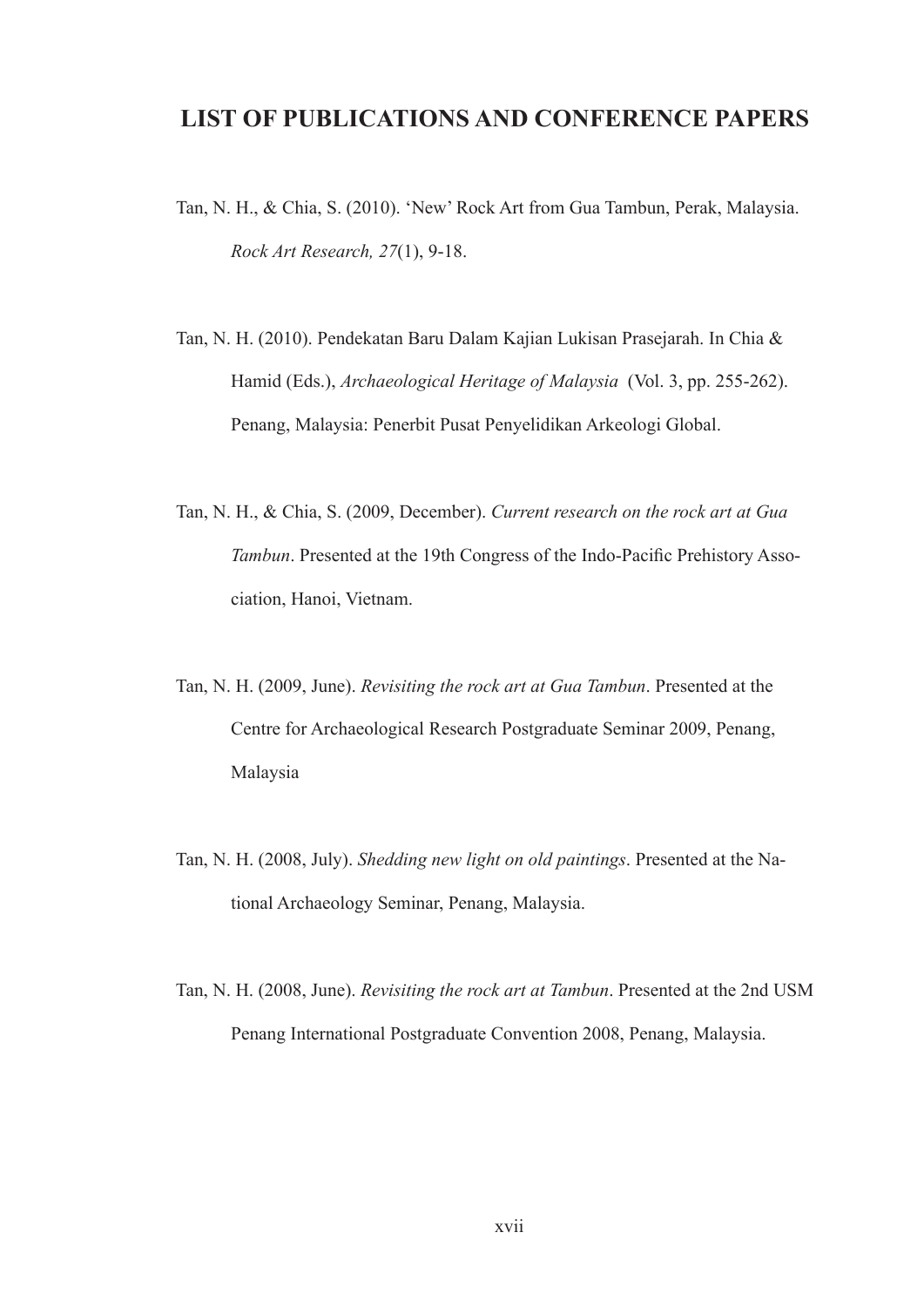# **PENGKAJIAN SEMULA SAINTIFIK LUKISAN GUA DI GUA TAMBUN, PERAK**

### **ABSTRAK**

Kajian ini menelaah penyelidikan terbaru yang telah dijalankan di Gua Tambun, Perak, sebuah tapak lukisan gua di Malaysia. Tapak ini, yang pertama kali dilaporkan pada tahun 1959, merupakan sebuah pelindung gua yang mengandungi beberapa variasi lukisan gua berwarna merah, oren dan ungu. Lukisan-lukisan ini juga menggambarkan pelbagai bentuk manusia dan hidupan liar. Namun begitu, sejak tapak ini ditemui 50 tahun yang lalu, kajian mengenai tapak ini tidak seberapa disebabkan kesukaran dalam menangani masalah-masalah penyiasatan dan pengertian lukisan-lukisan gua ini. Sehubungan itu, tujuan kajian ini dijalankan adalah untuk menghasilkan kajian yang ilmiah lagi mendalam mengenai lukisan-lukisan yang telah dijumpai di Gua Tambun. Di antara kaedah-kaedah yang digunakan untuk merealisasikan matlamat ini adalah melalui penciptaan rekod dan inventori lukisan-lukisan di Gua Tambun, pigmen-pigmen yang telah digunakan agar dapat mentarikh dan menentukan teknologi pelukis-pelukis Gua Tambun serta perbandingan dan penentuan persamaan bentuk lukisan gua yang telah dijumpai di tapak-tapak lukisan gua yang lain terutamanya di Selatan Negara Thai. Melalui kajian ini, sebanyak 640 elemen lukisan gua – kebanyakanya dilihat dengan mata kasar – berjaya direkod and dikatalog berbanding laporan-laporan awal yang hanya menemui 50-80 elemen lukisan gua. Kesemua 640 elemen ini telah diperincikan di dalam jilid 2 kajian ini. Di sampling itu, banyak lagi lukisan berpanel kecil telah dijumpai tersebar di sepanjang dinding gua yang sebelum ini tidak pernah dilaporkan. Analisis pigmen-pigmen lukisan ini turut mengesahkan andaian awal bahawa sebahagian daripada lukisan-lukisan gua ini telah menggunakan hematit tem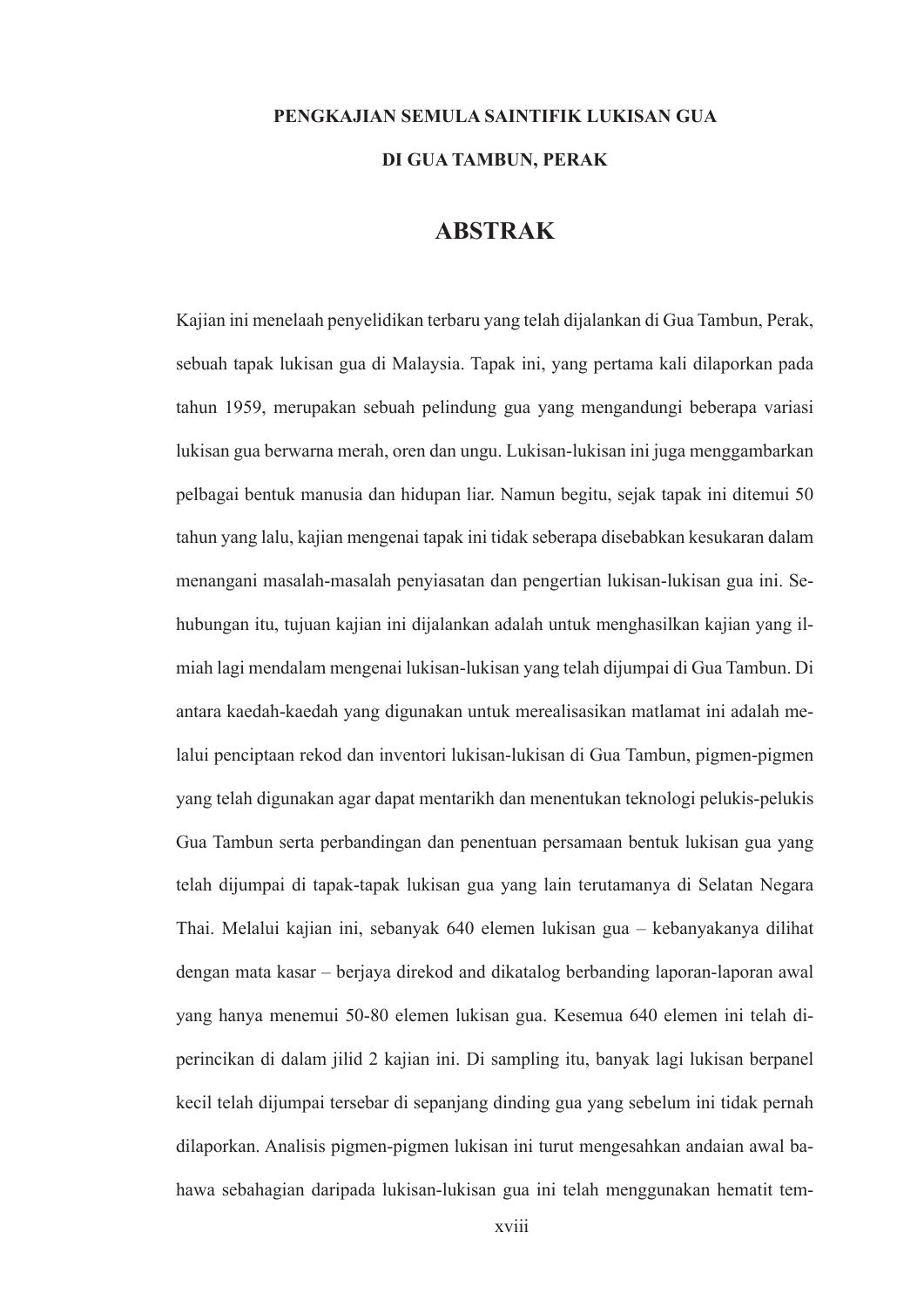patan sebagai cat lukisan. Gipsum - sebuah bahan baru – juga berjaya dikesan di atas beberapa lukisan gua ini walaupun asal usulnya tidak dapat dikenal pasti. Sementara itu, perbandingan lukisan di antara Gua Tambun dan kelompok lukisan gua yang lain di kawasan Phang Nga, Selatan Negara Thailand, tidak mununjukkan hubungan di antara kedua-dua kawasan ini. Sebaliknya, kajian ini telah mengesahkan anggapan penyelidik awal di Gua Tambun dan mencadangkan beberapa teori baru yang dapat menentukan pentarikhkan lukisan Gua Tambun, identiti pelukis-pelukisnya serta identifikasi yang tepat berkenaan bentuk dan rupa lukisan-lukisan yang terdapat di tapak itu. Di dalam kajian ini, saya juga berhujuh bahawa untuk lukisan gua pada zaman Neolitik adalah lemah kerana terdapat ciri-ciri lain yang mencadangkan bahawa pentarikhan lukisan gua dersebut adalah lebih tua. Selain itu, kajian ini mencadangkan bahawa berdasarkan lokasi Gua Tambun, pelukis-pelukis asal kemungkinan besar berasal dari suku kaum Senoi atau Negrito (Semang) yang telah lama mendiami kawasan ini di antara 2,000 hingga 50,000 tahun dahulu. Walau bagaimanapun terdapat penunjuk yang mencadang bahawa lukisan ini kemungkinan dilukis oleh suku-suku kaum yang lain kerana terdapat beberapa variasi besar berbentuk antropomorfis yang dilukis merentangi fasa-fasa budaya yang berlainan. Melalui pengunaan sistem kriteria yang diperolehi daripada penggambaran ciri-ciri haiwan seperti tapak kaki, tanduk dan ekor, kajian ini menyelidik semula interpretasi awal Matthews yang mantafsir bentuk-bentuk haiwan seperti 'dugong', 'harimau' dan 'tapir'. Saya turut mendebat bahawa ciri-ciri fizikal ini tidak semestinya muktamad seperti yang dinyatakan oleh Matthews; sebagai contoh, lukisan 'rusa' sinar X yang dijumpai di tapak ini lebih tepat ditafsir sebagai 'Southern Serow' atau kambing gurun (*Mountain Goat*). Tambahan pula, analisis-analisis penindihan lukisan gua ini menunjukkan kehadiran sekurangkurangnya tujuh fasa budaya yang berbeza pada panel lukisan gua yang utama (Panel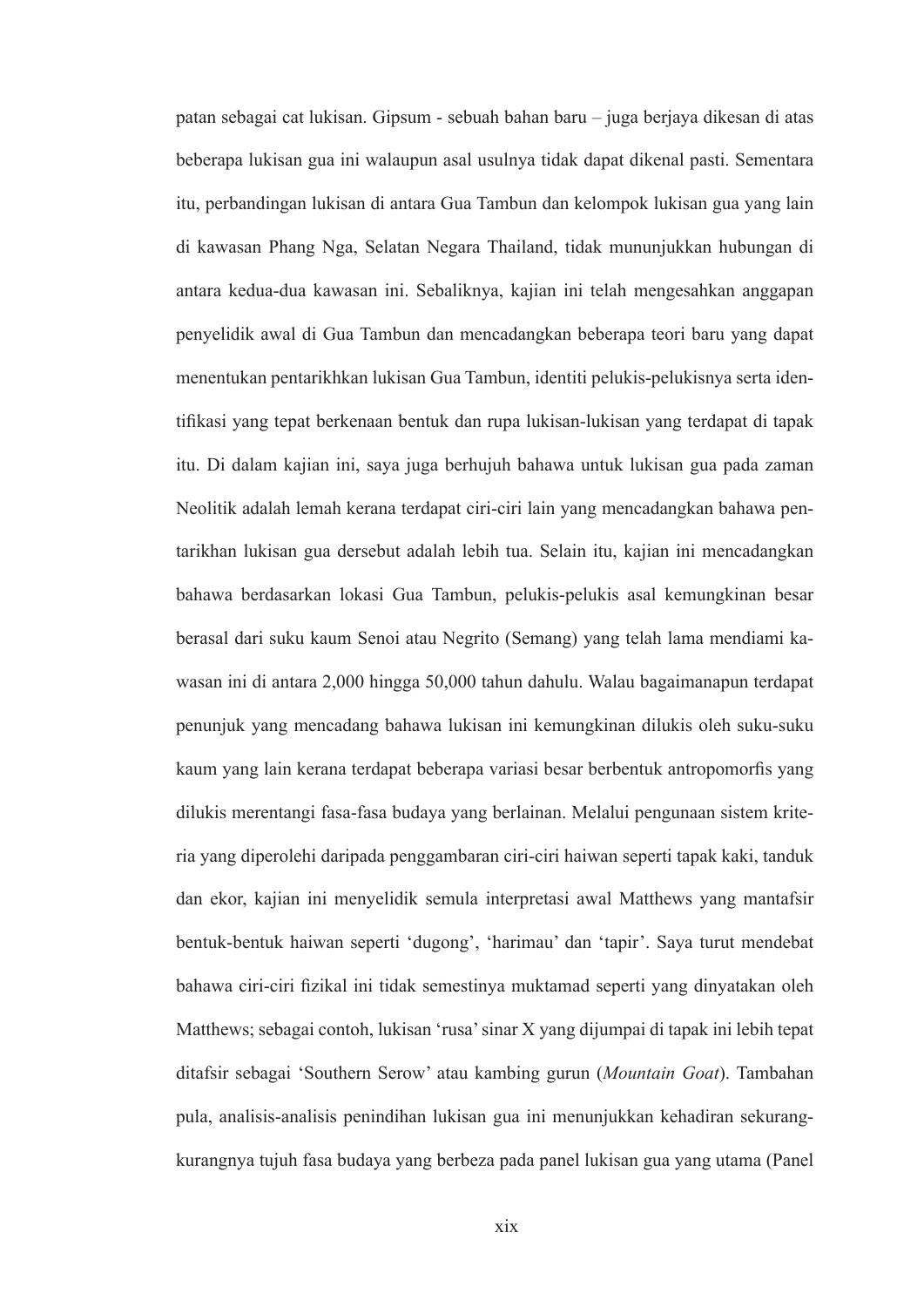C), yang mencadangkan bahawa Gua Tambun pernah digunakan pada tempoh yang panjang. Justeru, penemuan-penemuan kajian ini mencadangkan bahawa hasil lukisan gua di Gua Tambun merupakan sebuah proses kompleks yang pada tahap logistik pernah melibatkan berbagai-bagai pelukis yang memerlukan perancangan yang teliti pada tempoh masa yang berlanjutan.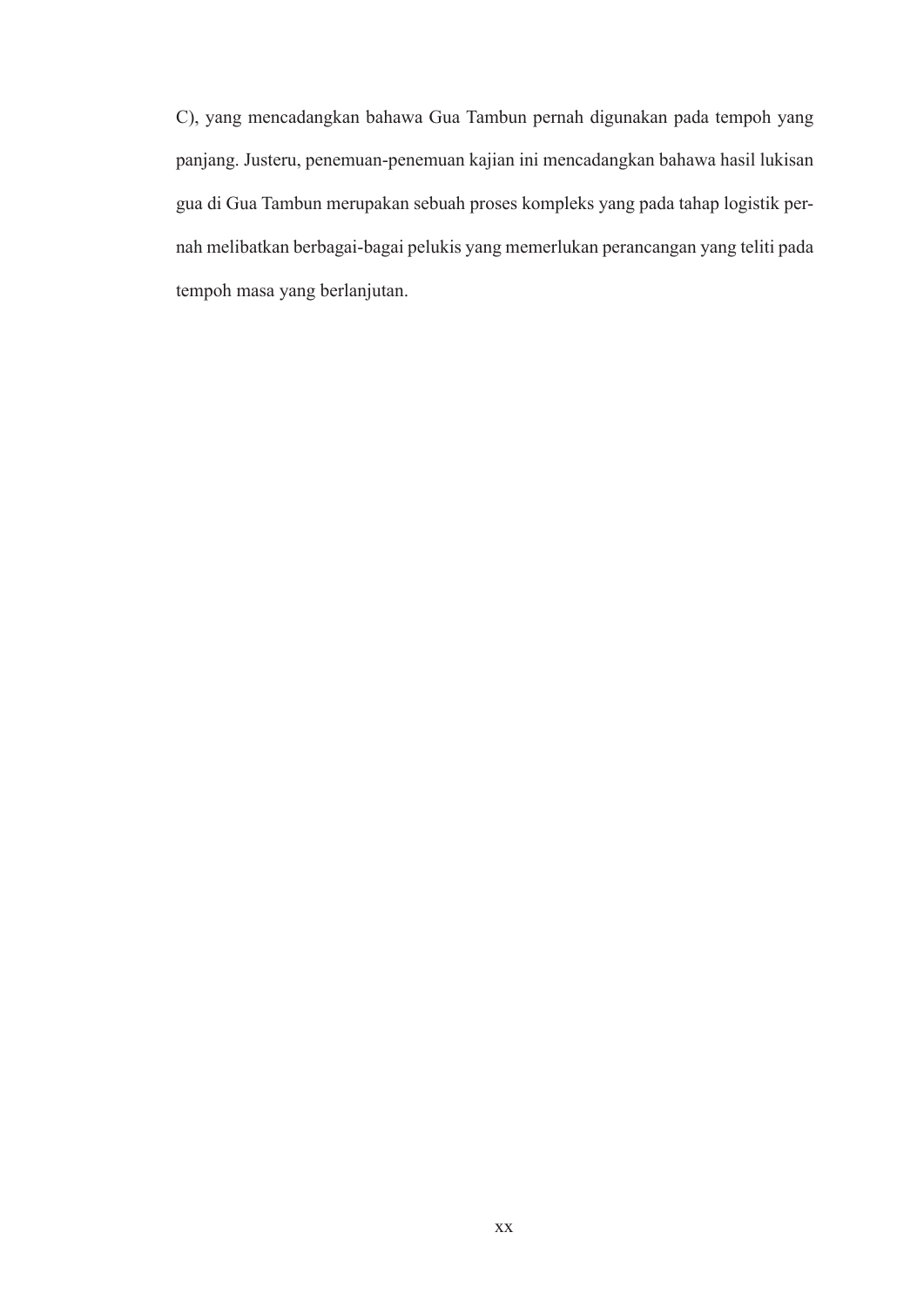# **SCIENTIFIC REINVESTIGATION OF THE ROCK ART AT GUA TAMBUN, PERAK**

## **ABSTRACT**

This study presents the findings of the latest research conducted at the rock art site of Gua Tambun, in Perak, Malaysia. Gua Tambun is a rock shelter overlooking the city of Ipoh and it contains numerous paintings including depictions of wildlife and human forms in various shades of red, orange and purple. However, since its initial 'discovery' some 50 years ago, little research has been carried out at Gua Tambun because of the traditional difficulties in investigating and understanding rock art. The aims of this study is to expand the current knowledge about the rock art at Gua Tambun by creating a record and inventory of the site; conduct investigations into the nature of the rock pigments used to create the paintings; make comparisons with other rock art in the region, particularly in Southern Thailand to seek similarities in form; and to determine the date, technology and authorship of the rock art. Where early reports have estimated the number of 50-80 paintings present at the site, a staggering 640 individual rock art elements were recorded and catalogued, many of which were barely visible to the naked eye. Data on each of the 640 elements is presented in Volume 2 of this study. In addition, rock art was also found in many other smaller panels distributed along the walls of the shelter that were previously not reported. Analysis of the pigments confirmed an early assumption that at least some of the rock art were painted using haematite of local origin. Gypsum was also detected in some samples but its origin is uncertain. Comparisons with the nearest cluster of red-hued rock art in the region, in the Phang Nga region of Southern Thailand, revealed no significant similarities to Gua Tambun. This study confirms some of the initial assumptions made about the rock art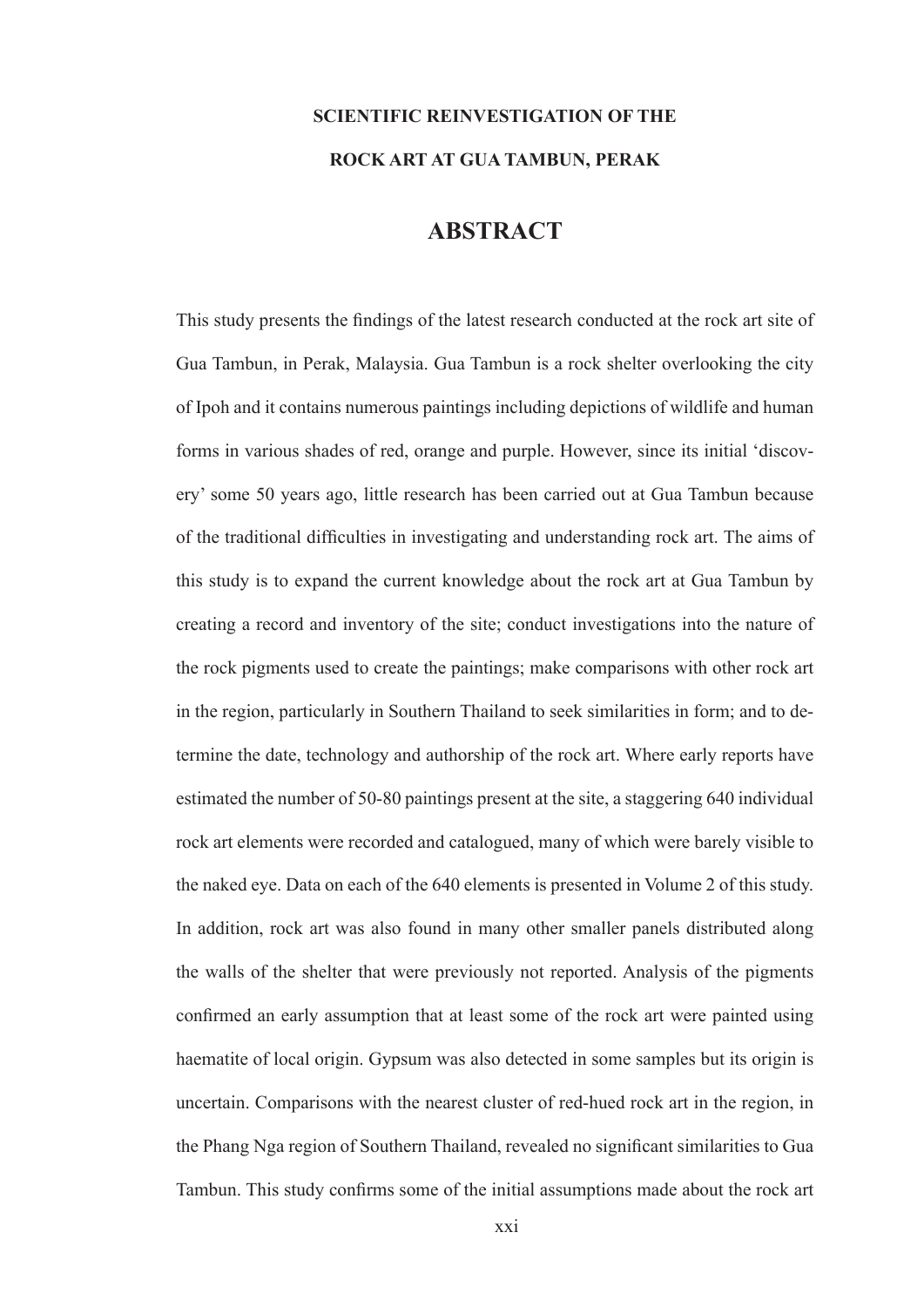by earlier researchers, such as the composition of some of the paint pigments and the effects of weathering on the rock art and proposes several new theories about the age of the rock art at Gua Tambun, their authorship and the identification of animal forms. I argue that the existing reasoning for the site's Neolithic dating is weak, and that there are indicators that the site may be older. Related to the question of age is the authorship of the site; the location of Gua Tambun suggest a Senoi or Negrito (Semang) *Orang Asli* group authorship, and these peoples are estimated to have inhabited this region for at least 2,000 and 50,000 years respectively. Complicating the question of authorship are indications that the rock art appears to have been painted by multiple culturally-distinct groups of authors, because of the large variation in the anthropomorphs depicted over different cultural phases. Using an criteria-based system derived from the depiction of animal attributes such as hooves, horns and tail embellishments, I also revise some of the initial animal interpretations offered by Matthews: figures interpreted as the 'dugong', 'tiger' and 'tapir' do not reflect the physical characteristics of actual dugong, tiger and tapir; while the embellishments depicted on the x-ray 'deer' suggest that the Southern serow, or mountain goat, may be a better fit instead. Analysis of the superimpositions observed in the rock art indicated the presence of at least seven distinct cultural phases on the main panel of rock art (Panel C), which suggests that Gua Tambun was used over a long period of time. The findings in this study suggest that the creation of the Gua Tambun rock art was a complex process that on a logistical level involved multiple artists and required a degree of planning over an extended period of time.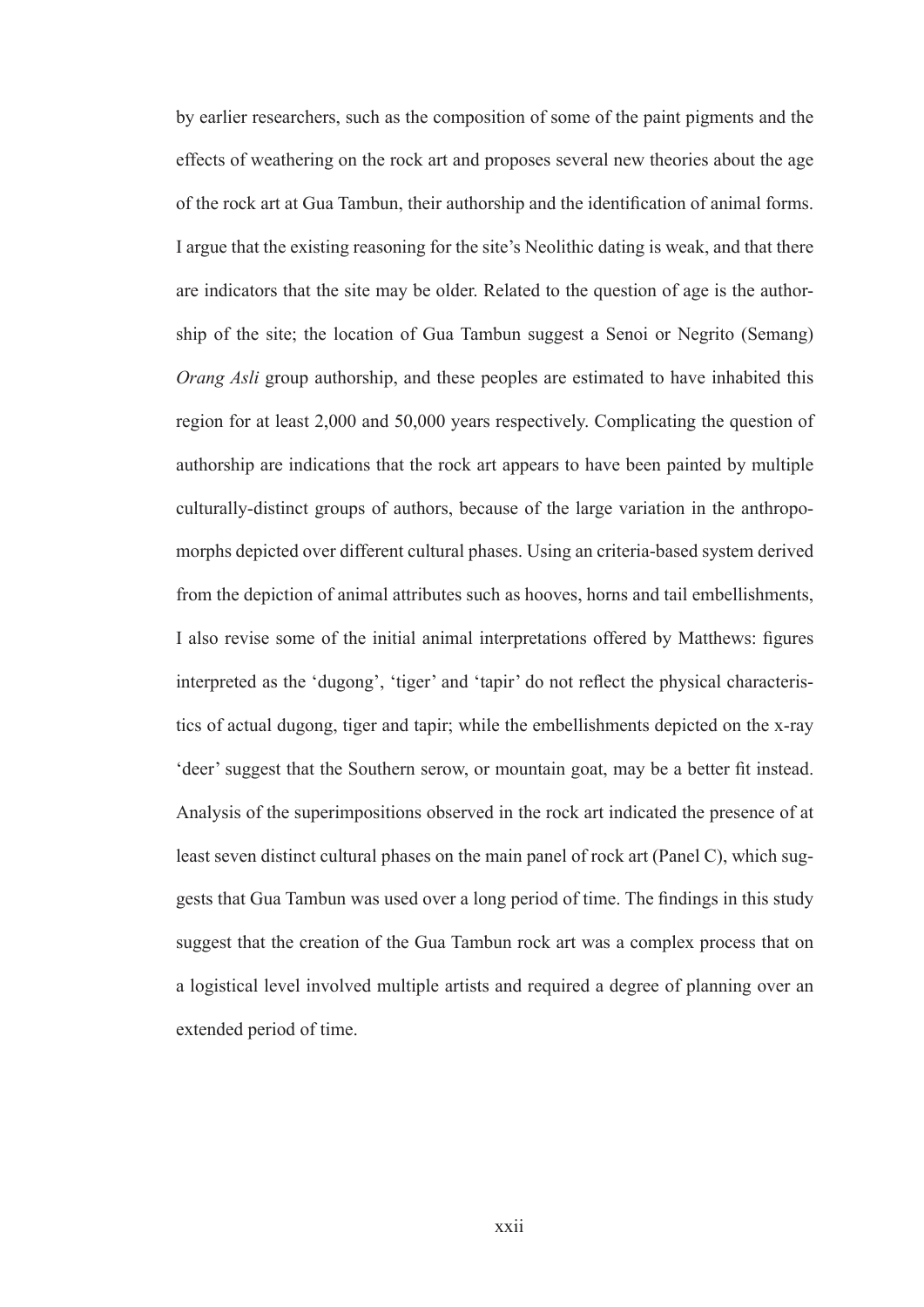### **CHAPTER 1**

### **INTRODUCTION**

In 1959, the rock art site of Gua Tambun was reported by Matthews, then-curator of the National Museum in Kuala Lumpur, in the journals Malaya in History (Matthews, 1959) and anthropological journal Man (Matthews, 1960). Up until then, most of the rock art sites known in Southeast Asia were situated in the eastern Indonesian islands of Borneo and Sulawesi. The discovery of rock art in Perak was hailed as a 'missing link' between the rock art sites found in India and Australia. While the Gua Tambun discovery was reported in the midst of other similar discoveries such as the Painted Cave in Niah, Sarawak and Tham Roob in Thailand, rock art rarely piqued the professional interest of early antiquarians and archaeologists. To that extent, while rock art in Southeast Asia continued to be reported in different parts of the region, it was rarely studied in detail. This study is an attempt to make a systematic study of one rock art site, that of Gua Tambun in Perak, using archaeological method and theory to expand the field of rock art research in Southeast Asia. As an introduction, this chapter will discuss the history and literature of Gua Tambun, overview the research questions and methodologies used for the study, and outline the general shape of this study.

The term 'rock art' is fairly new to the archaeological lexicon and also misleading, particularly, the usage of 'art' carries a connotation of visual aesthetics; the material form of expression meant for public display and consumption. Anthropologically, however, definitions of art are not so clear-cut, and many artefacts defined as 'artistic' do not have an aesthetic purpose as much as a ritual or communicative function.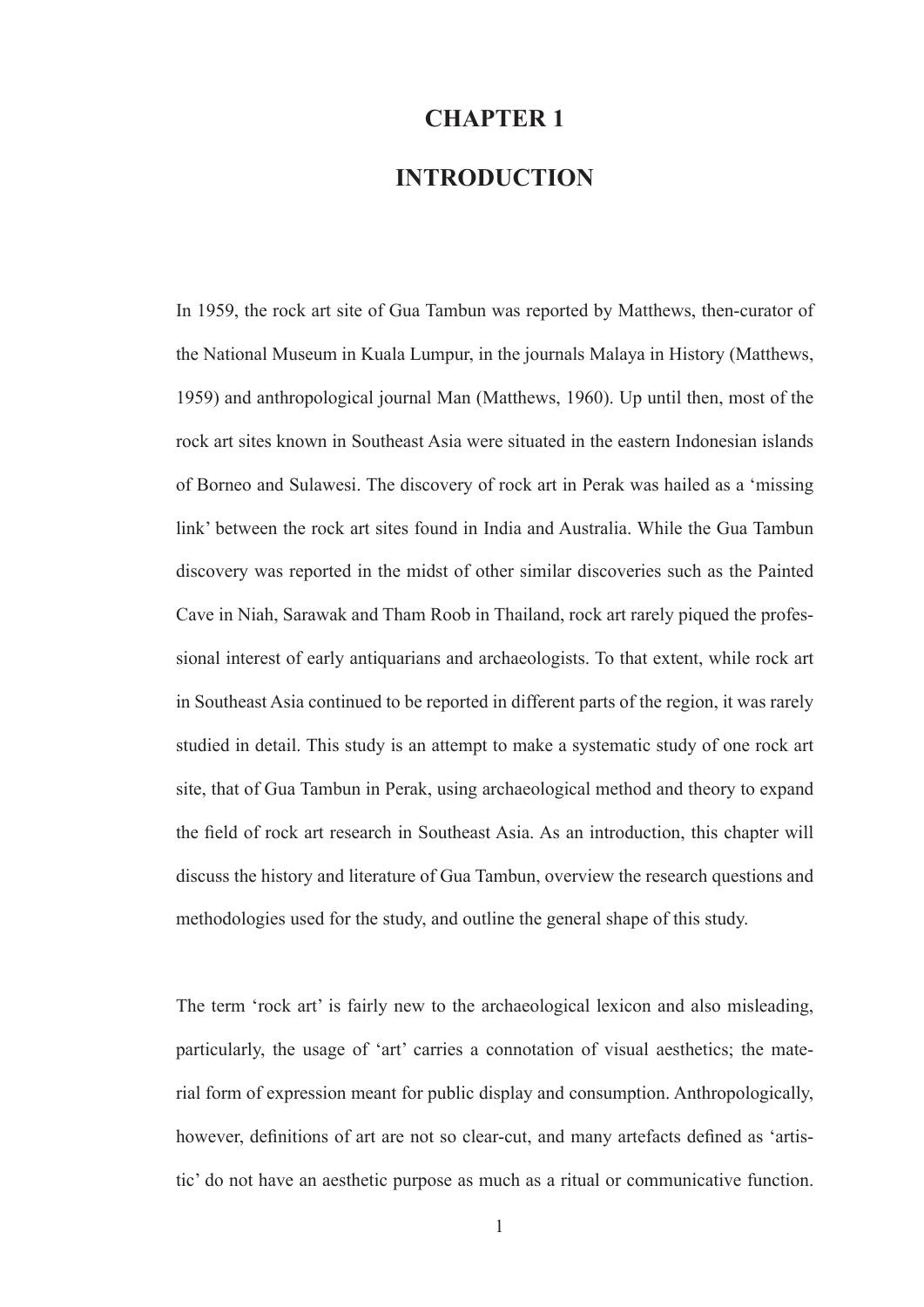Descriptions of rock art have been variedly named in Southeast Asia to include rock paintings, cave paintings and local translations thereof. Some scholars (Chippendale & Taçon, 1998a:6; see also Chippendale & Taçon, 2006) have proposed the adoption of the term 'rock-art' to symbolise the nuanced view of this material; such a term has not yet achieve wide usage yet and the term 'rock art' (without the hyphen) is used in this thesis. This study also follows the terms of reference used by the International Federation of Rock Art Organizations (IFRAO), which defines rock art as "non-utilitarian anthropic markings on rock surfaces, made either by an additive process (pictogram) or by a reductive process (petroglyph)" (Bednarik 2007:209). Implied from IFRAO definition are two broad classes of rock art – pictogram and petroglyph. Due to the nature of the Gua Tambun rock art, I will also refer to them as 'rock paintings', which is defined as a class of pictogram whose creation involves the addition of some other materials such as paint.

#### 1.1 GUA TAMBUN

Early references to Gua Tambun do not refer to the rock art site itself, but to Gunong Panjang ('The Long Mountain'), the limestone massif in which it sits. Ingham and Bradford (1960:289) note that the iron ore in Gunong Panjang was known as early as 1921 and was considered to be of high grade, consisting of 68-69% metallic iron. Malayan Geological Survey Geologist Paton (1957) also conducted a survey of the iron ore deposits at Gunong Panjang and noted the mining works by the Malaya Mining Company at Gunong Panjang. A map of mineral resources in the Ipoh region (Scrivenor *et al*, 1957) shows five iron ore deposits surrounding Gunong Panjang, while Bean (1969:25) notes only two major deposits: the larger deposit is located in the northern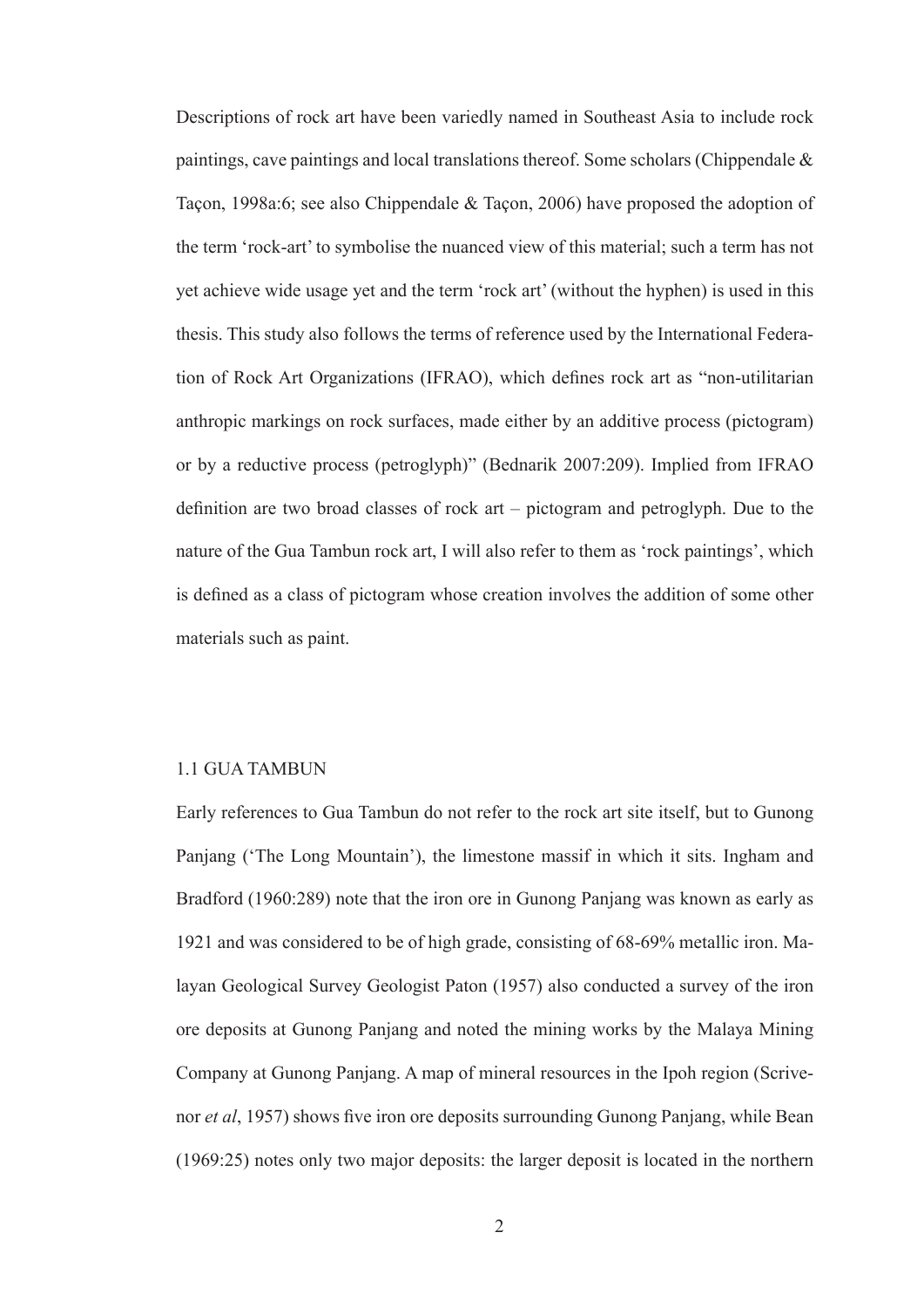part of the mountain, while a smaller one is located in the western side. The reference to iron deposits at Gunong Panjang is significant because it becomes relevant during the analyses to determine the composition of the paints.

Mention of the rock art first appears in 1959, in a report by Matthews in the journal Malaya in History. There, he published a preliminary report about the discovery of the site. His initial identifications of the figures portrayed in the paintings include a 'dancing man', 'tiger', 'tapir', 'dugong' and 'sambur deer' (Matthews, 1959). Matthews noted the scarcity of rock-paintings known in Southeast Asian during that time, mentioning in particular the examples in New Guinea, Celebes and the lesser Sundas (van Heekeren, 1957), as well as Evans' (1937) earlier reports of the Negrito rock art in Lenggong, Perak. Matthews (1959:25) also mentions the existence of haematitestained granite grinding stones on a ledge underneath the paintings, which remains the only mention in any of the related literature about such tools. The next year, Matthews' published a slightly longer report in Man (Matthews, 1960), which remains the primary source of information about the site. Some of the more salient details are outlined here.

Attributing the discovery of the rock shelter to Rawlings of the 2nd Battalion Gurkha Rifles, Matthews notes that the original floor of the rock shelter was extensively quarried by Chinese cultivators harvesting guano for fertilizer. Matthews (1960:5) indicates the presence of smaller paintings towards the northern and southern ends of the shelter, and although there were no accompanying pictures, he suggested that these paintings "may indicate the limits of an extensive and continuous mural which has partly disappeared".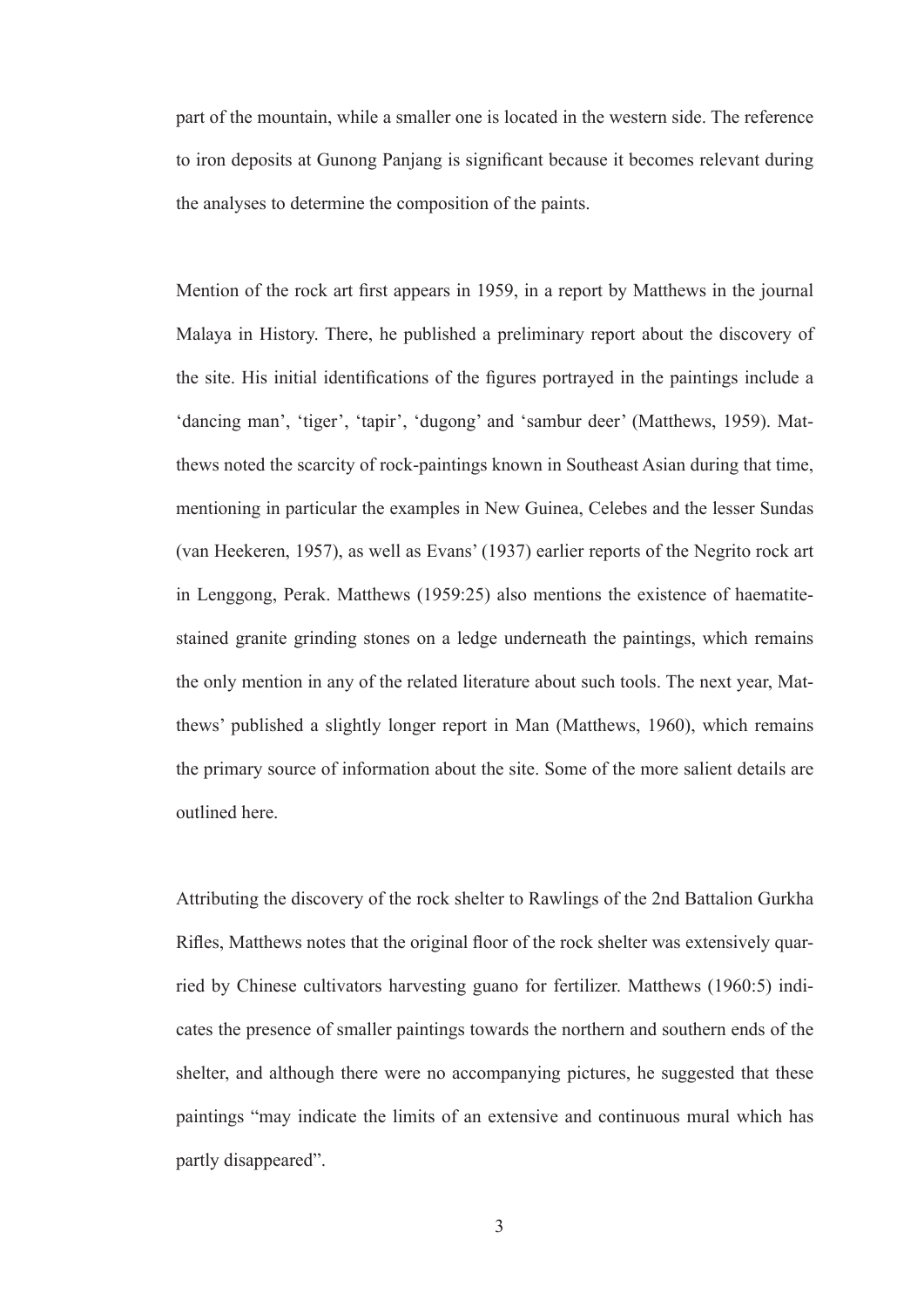Stylistically, Matthews identifies three distinct aesthetic styles utilised in the art, which are painted using haematite and rendered as various shades of red, orange and purple. The first style identified is outlined animals filled with lined or striped design; the second style is figures in solid silhouette, while the final is a stippled silhouette. Matthews singles out an anthropomorphic figure whose headdress closely resembles a kind of headdress worn by Harun the Aboriginal Negrito observed by Williams-Hunt (1952, Figure 3 & Plate 3). Consultations with other scholars in the region yielded stylistic similarities with rock art in Australia, South and Central India, and the South Celebes in Indonesia (Matthews, 1960:5). However, Matthews did not suggest a uniform stylistic tradition with these regions.

Slightly north of the main painting cluster, Matthews mentions a tree whose root system possibly lies at the original level of the cave where excavations were conducted. Stone flakes were found, along with the bone and shell fragments from assorted wildlife. A number of these bones were observed to be burnt, and the collective artefact assemblage was said to be strongly associated with the Hoabinhian industries found in Malaya. The material culture associated with Gua Tambun, which was reported by Matthews, includes a collection of 49 granite and quartz river stones, eleven worn by apparent grinding while 32 have been stained by haematite. However, Matthews reported that there was no positive association between the artefacts found and the paintings themselves. Besides the foreign granite and quartz stones, five flakes and flaked artefacts of hornsfel schist were identified and associated in a Hoabinhian context. There is no mention as to where these excavated remains are stored currently, as well as the granite grinding stones mentioned in the 1959 report. To date, only three artefacts have been traced to the National Museum, but these were recovered in 1984.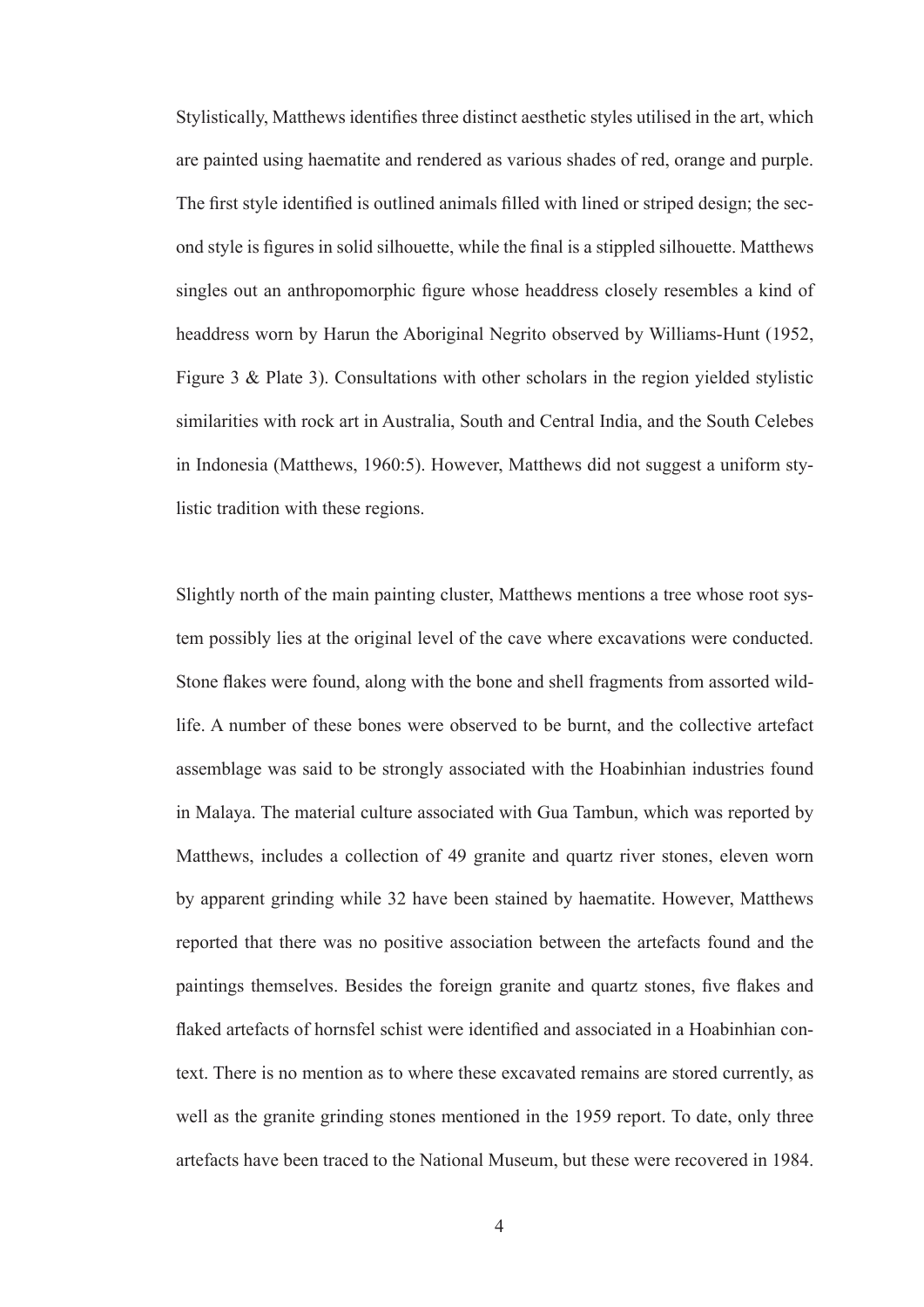Enquiries to the Perak Museum in Taiping and the Heritage Conservation Centre in Singapore have also thus far proved fruitless.

According to Haji Jalil Osman (personal communication, February 11, 2009), a former museum staff who accompanied Matthews to Gua Tambun in 1959, there was no investigation into the role of the aboriginal population, or *Orang Asli*, with regards to the rock art due to threat of communist insurgents who waged guerrilla warfare from the jungles of Perak. Time in the field was limited because of safety concerns, especially since Matthews, being a Caucasian member of the team, was a security risk as he presented an obvious target for abduction or attack. The location of *Orang Asli* settlements were also not known at the time, as thus the team were unable to question any local *Orang Asli* about the rock art. It appears that *Orang Asli* settlement patterns have since changed a great deal, with rapid modernisation leading many aboriginal groups to live in permanent settlements. However, Faulstich (1984:141) reports that the area is traditional lands of the Semai *Orang Asli* group.

In 1962, the famed Danish explorer Count Eigil Knuth published a paper making comparisons between Gua Tambun and Tham Roob, the site discovered by Knuth during the Thai-Danish survey. Tham Roob is situated in Northwest Thailand near the mountains bordering Myanmar, some 1,000 km north of Gua Tambun. Knuth postulated a significant relationship between Tham Roob and Gua Tambun because of their geographical position – in that they were the two rock art sites known within the Southeast Asian mainland at the time and made an assumption that their antiquity was the same, or at the very least that the people who were responsible for Tham Roob "must have made it an advanced station for such southbound migrations" (1962:3).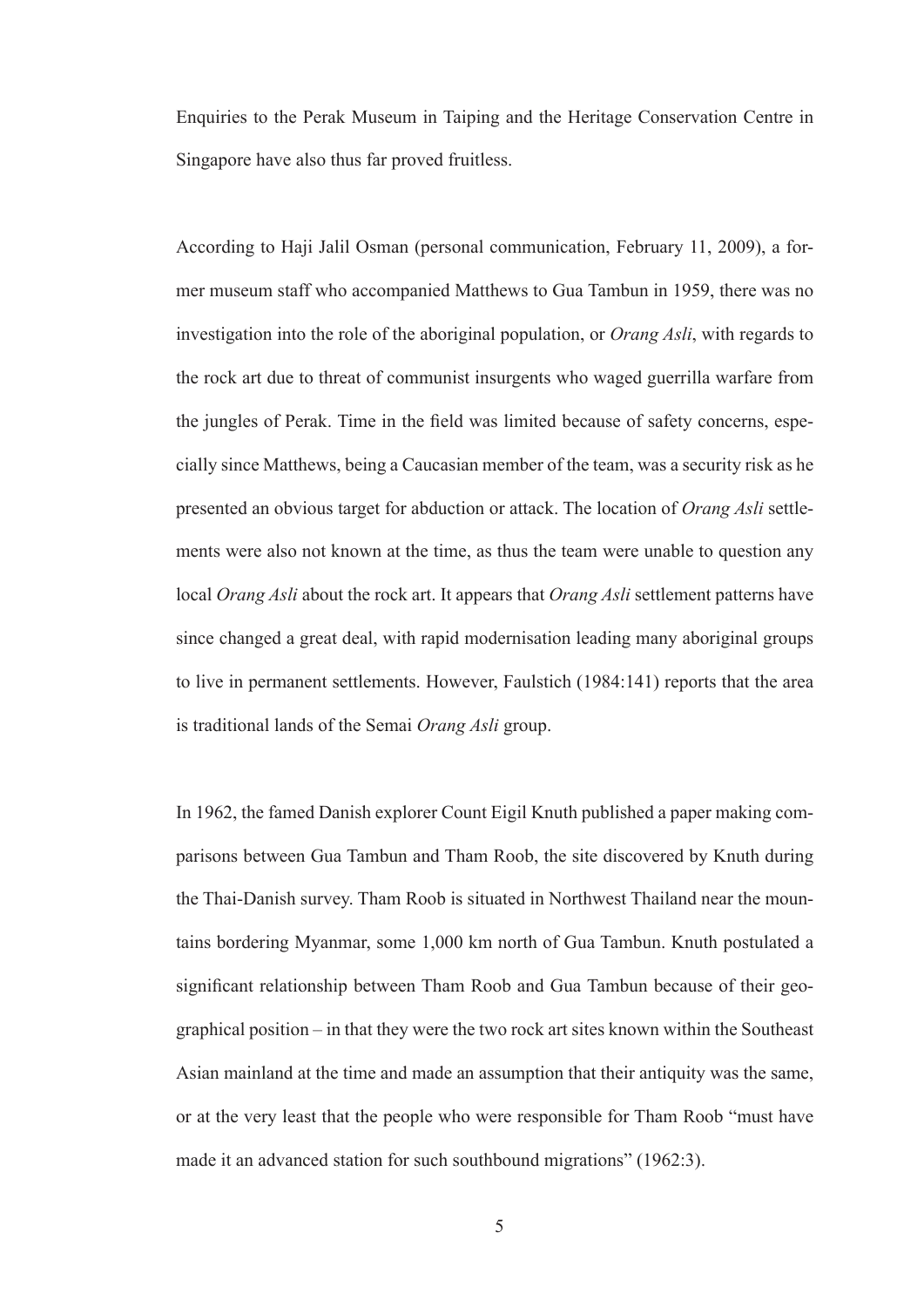Knuth (1962:3) drew striking similarities over the physical qualities of both sites, in that they were situated on cliff-faces with their rock paintings exposed over tree-tops – thus lending both sites an air of "monumentality". To that extent, Knuth was inclined to interpret Gua Tambun and Tham Roob as "oracle" sites. Tham Roob has since not appeared anywhere else in the English-language rock art literature, although since Knuth's discovery many more rock art sites have been discovered in Thailand. Most of the literature about Thai rock art has been written in Thai, however, and remains inaccessible to the author.

It is significant to note that the name 'Gua Tambun' does not appear in the reports by Matthews and Knuth, who both referred to the limestone mountain formation Gunong Panjang. However, by the late 70s the name 'Gua Tambun' had been in use and was gazetted and protected under the Antiquities Act 1976, and is currently in the process of being gazetted as a heritage site under the National Heritage Act 2005.

New research at Gua Tambun emerges some 20 years later in 1984, when Paul Faulstich wrote a preliminary report on the rock art at Gua Tambun for a proposed study. Faulstich (1984:141) makes first mention of the possible link between Gua Tambun and the aboriginal Semai tribe who fall under the Senoi culture subdivision. This link is on the basis that the site is located along the traditional inhabitation boundaries of the Semai, but there has yet been any effort to make direct connections or ethnographic studies with the Semai (or any other aboriginal group) to the rock art. Faulstich associates the 'squatting' figure with similar ancestor cult rock art by agriculturalists from Southern China, which in turn suggests that the creators of the rock art at Gua Tambun were agriculturalists. While this hypothesis fits in nicely with earlier position of Senoi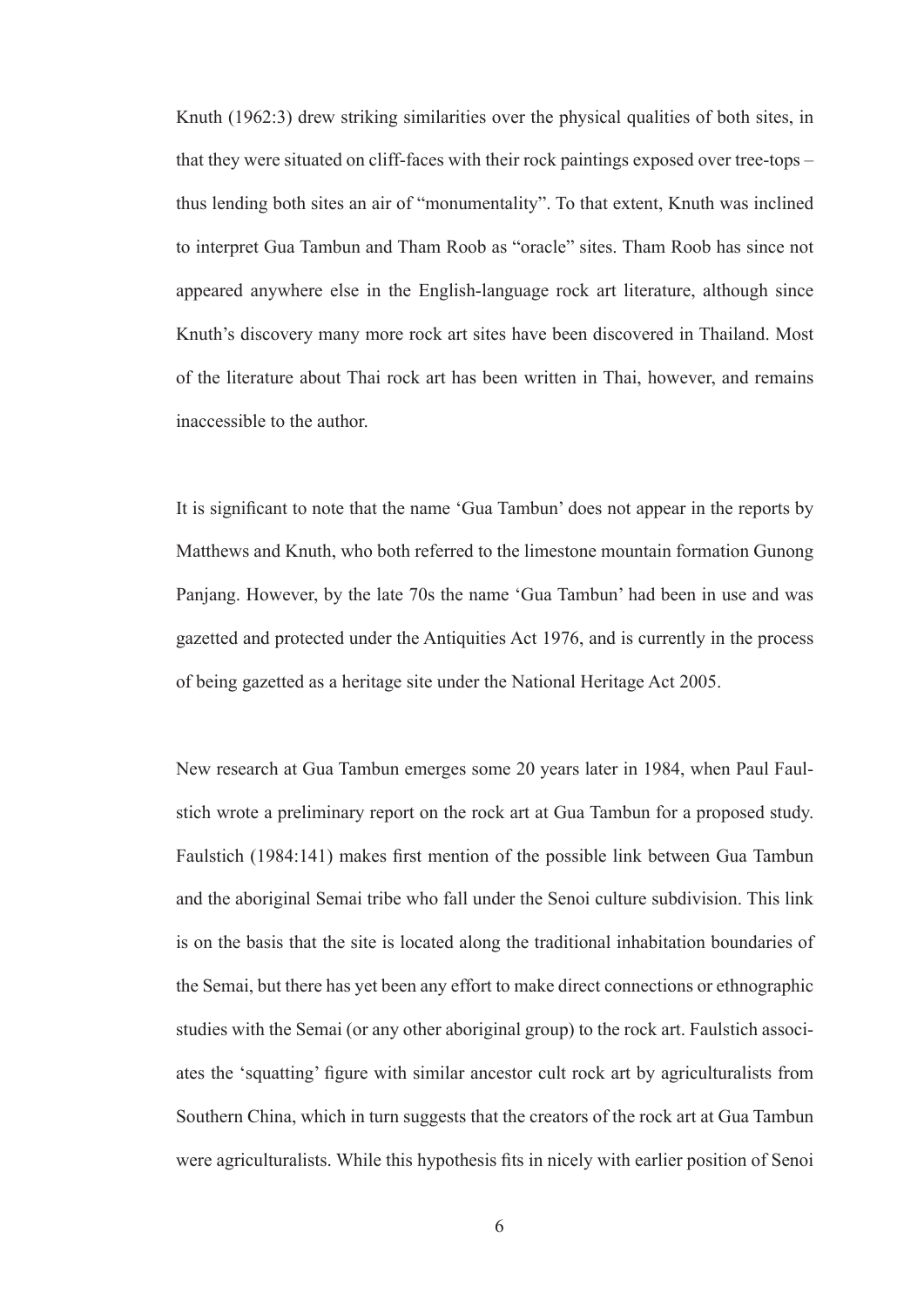authorship, since the Senoi also practice shifting cultivation, Faulstich writes that the link is so far conjectural.

Faulstich also writes about the x-ray style paintings, which can be found in India and Australia, but is not well-known in Southeast Asia, and thus may be a marker for cultural transmission. Lommel (2000) suggests that x-ray style rock art is a shamanistic motif that has reached Northern Australia by way of Asia through Siberia. His conclusions seem to be based more on stylistic similarity rather than archaeological evidence. Faulstich (1990:125) further expanded his ideas on the x-ray style art in a paper in the Bollettino del Centro Camuno di Studi Prehsitorici, noting that the x-ray style art is only a small proportion of the paintings at Gua Tambun – no more than a dozen – and only the image of the 'pregnant' deer contains an actual depiction of x-ray art. Comparing the x-ray style rock art of India, Australia and Gua Tambun, Faulstich concludes that the lack of chronological development in Gua Tambun indicates that the x-ray art was not developed *in situ* but probably introduced, and that the flow of diffusion, if indeed the style was imported from Australia or India, remains unclear because of the lack of secure dates in all three regions. However, he notes that the poor state of conservation of the rock art suggests that they are of considerable age.

The result of Faulstich's 1984 survey culminated in a report deposited a year later at the National Museum in Kuala Lumpur, which details recommendations for the conservation and management of the site (Faulstich, 1985). The possible options for conservation and preservation were reviewed; many of the newer "high-tech" solutions such as the treatment of the rock surface with moisture barriers and chemical treatment of the paintings were not recommended because of the lack of research into the long-term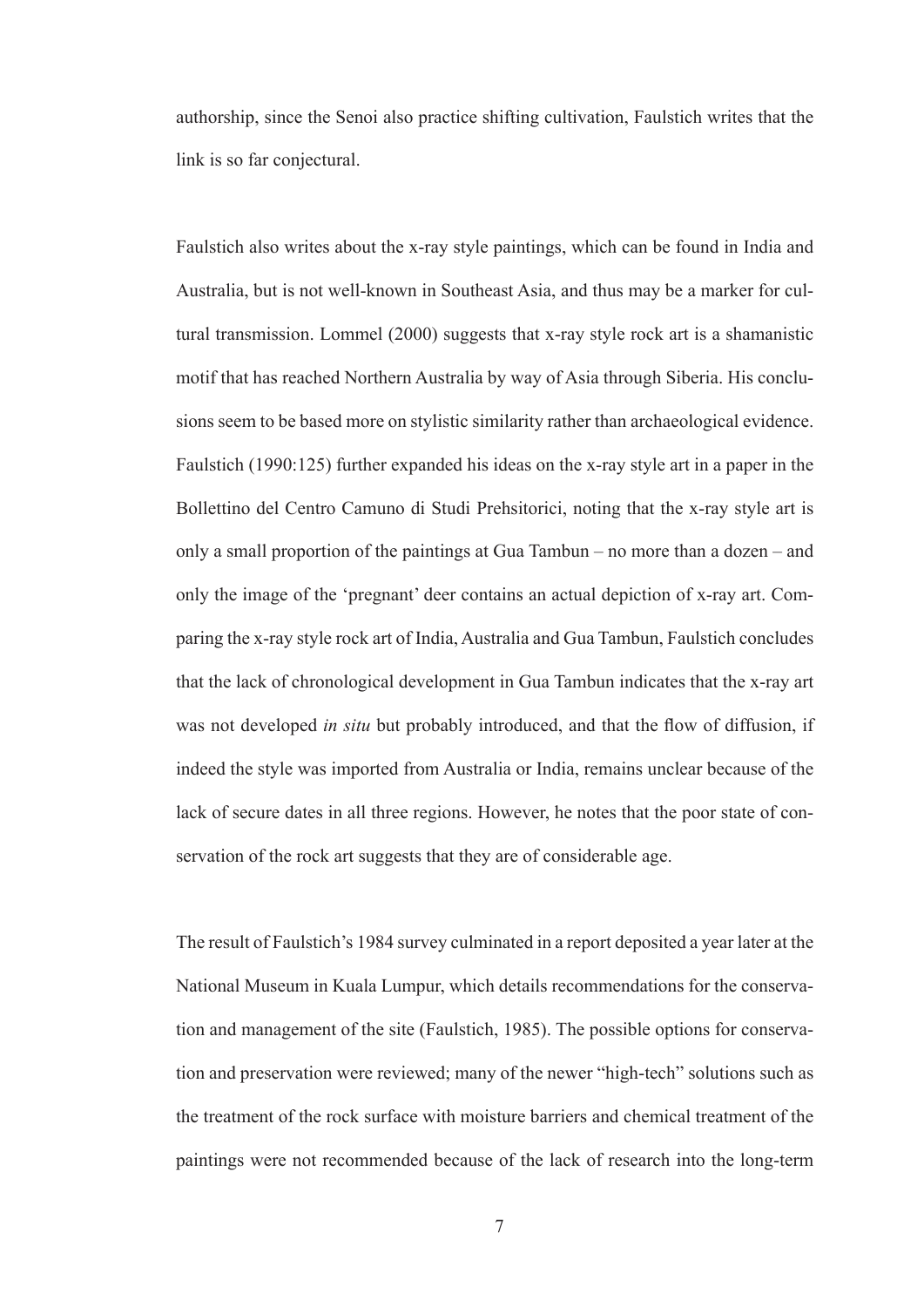effects of such treatment. Options to restrict access such as closing the site to visitors and erecting fencing at the base of the rock wall were also not recommended because they were deemed unfeasible. Other recommendations such as graffiti removal and the construction of walkways were carried out, but incorrectly or incompletely implemented. For example, Faulstich recommended that graffiti should be removed instead of painted over (1985:5) but there is evidence at the site that patches of the rock wall near the floor have been painted over with grey paint contrary to the recommendations. One notable recommendation that seems to have been ignored is the establishment of an archival record for the site, particularly since conservation practices only serve to delay, but not reverse, the eventual deterioration of the site. It is hoped that this study will provide the necessary baseline documentation for the Gua Tambun rock art.

The same year that Faulstich's conservation and management recommendations were deposited with the National Museum, the museum embarked on a project to preserve the rock art. The national daily newspaper New Straits Times quoted curator Paiman Keromo saying that the team's goal was to make tracings for documentation, as well as make grooves on the rock surface to run off flowing water (Kam, 1985). The team also reportedly cut some of the stalactites that were deemed to pose a danger to visitors and the article carried a photograph of one of the museum staff tracing outlines of the rock paintings with chalk. These tracings and the results of the National Museum study do not appear to have been made publicly available.

While the site has never been dated, a general consensus seems to have emerged that the paintings of Gua Tambun were of the Neolithic period (Nik Hassan & Moore, 1998; Zulkifli, 2003; Adi & Zulkifli, 2004). Adi and Zulkifli (2004) mention that Mat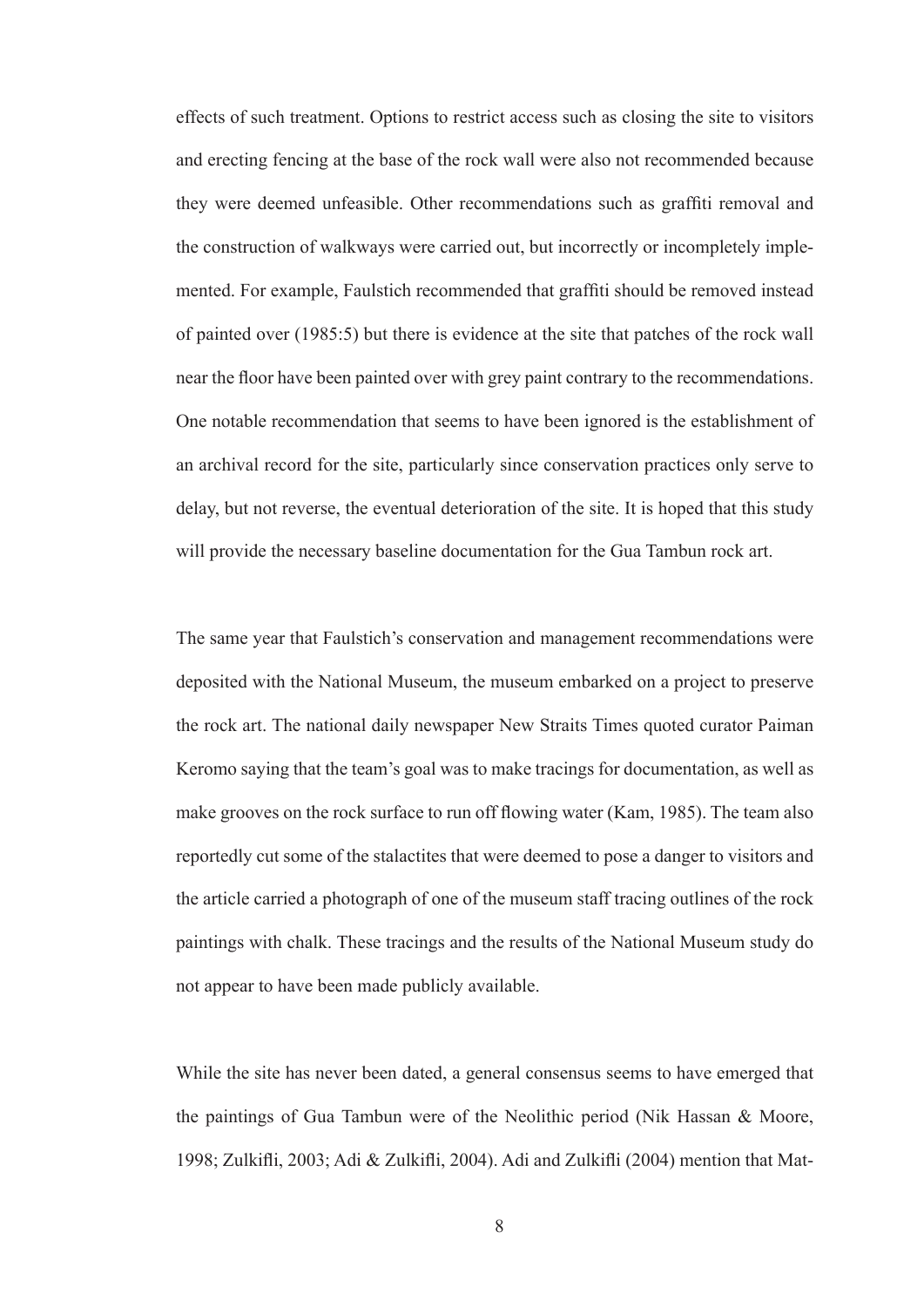thews attributed the site to the Neolithic, although my reading of Matthew's material reveals no such assertion. It may be possible that the Neolithic date may have arisen from the surface finds of cord-impressed pottery recovered from the site in 1984 (Adi, 1992; Faulstich, 1990). Furthermore, Zulkifli (2003:141) suggests that the paintings are evidence for a "more sophisticated Neolithic society", reflecting the life and economic activity of past people.

Another general belief concerning the age of the paintings involves the fact that Gua Tambun is the main red-coloured rock art site in Peninsular Malaysia - besides Gua Cerita in Langkawi, which is dated to the historic period - while the other sites are rendered in black, probably from charcoal. Given that there have been ethnographic examples for some of the black-coloured sites (Evans 1927; Williams-Hunt 1957; Sanim, 2006), the general assumption is that red-coloured sites are older than the blackcoloured ones. This assumption has also not been tested as there are no absolute dates published for any black-coloured rock art site in Peninsular Malaysia.

Despite being more recent, Faulstich's work seems to be cited less in recent literature due to the poor availability of rock art research and literature in this region. It was only because I was in direct contact with Dr. Faulstich that I was able to access his work. Literature pertaining to Gua Tambun produced in the last two decades tends to re-state the initial observations made by Matthews. Despite Matthews' (1960:2) caution that any attempt to identify the animals "specifically" would be "unwise", the more recent work of Yong (1989), Datan (1998), Ahmad (1998), Chen, (2001) and Adi & Zulkifli, (2004) perpetuate the tentative identifications of 'tapir', 'deer', 'tiger', 'wild boar', 'dugong' as actual interpretations. Chen (2001:768) even makes a curious mention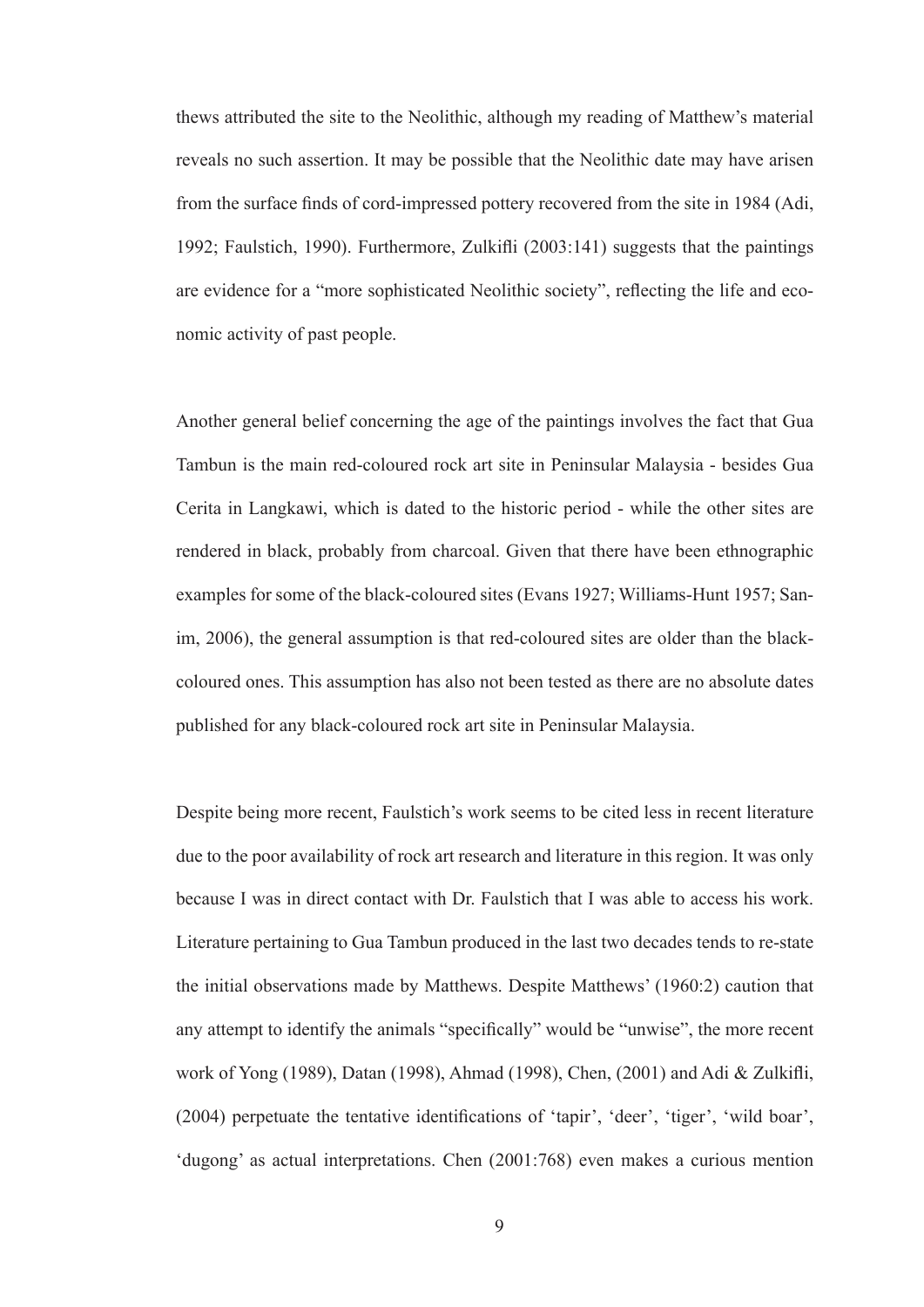about the presence of positive handprints, which has never been observed, but this may be a misreading of Matthews' description of a "five-fingered drooping design" (Matthews, 1960:1). This author does not share the same identification, nor sees any design that can be described as a positive human handprint in the Gua Tambun corpus. Thus, it can be argued that little new information or understanding has been developed on the Tambun paintings since Matthews first wrote about it 40 years ago.

Recent literature, both academic and popular, has also tended to highlight the need for conservation and further study at Gua Tambun (Yong, 1989; Adi 1992; Datan, 1998). Newspaper articles occasionally highlight the poor state of preservation of the site (Gua Tambun berbahaya, 1996; Lim, 2001; Prehistoric drawings risk being lost, 2006; Koh, 2006), which raises some short-term interest about the site but no long-term action from the authorities. This may be because of the early observations by Matthews (1960) and Faulstich (1985) that the rock art is relatively secure because of its height and inaccessibility.

In summary, the literature about Gua Tambun has tended to be based largely on the initial observations by Matthews (1959, 1960) and supplemented by a secondary, but never fully published study conducted by the National Museum in 1984 and 1985. Despite Matthews' caution about the unreliability of his interpretations of the forms on the rock wall, his identifications of animals have endured in subsequent literature without reference to their speculative nature. No study has been performed on the artefacts retrieved from the site in 1959 and 1984, the majority of which cannot currently be traced within the National Museum. Nothing is known about the exact number and nature of the rock paintings at the site, and the basis for the Neolithic dating of the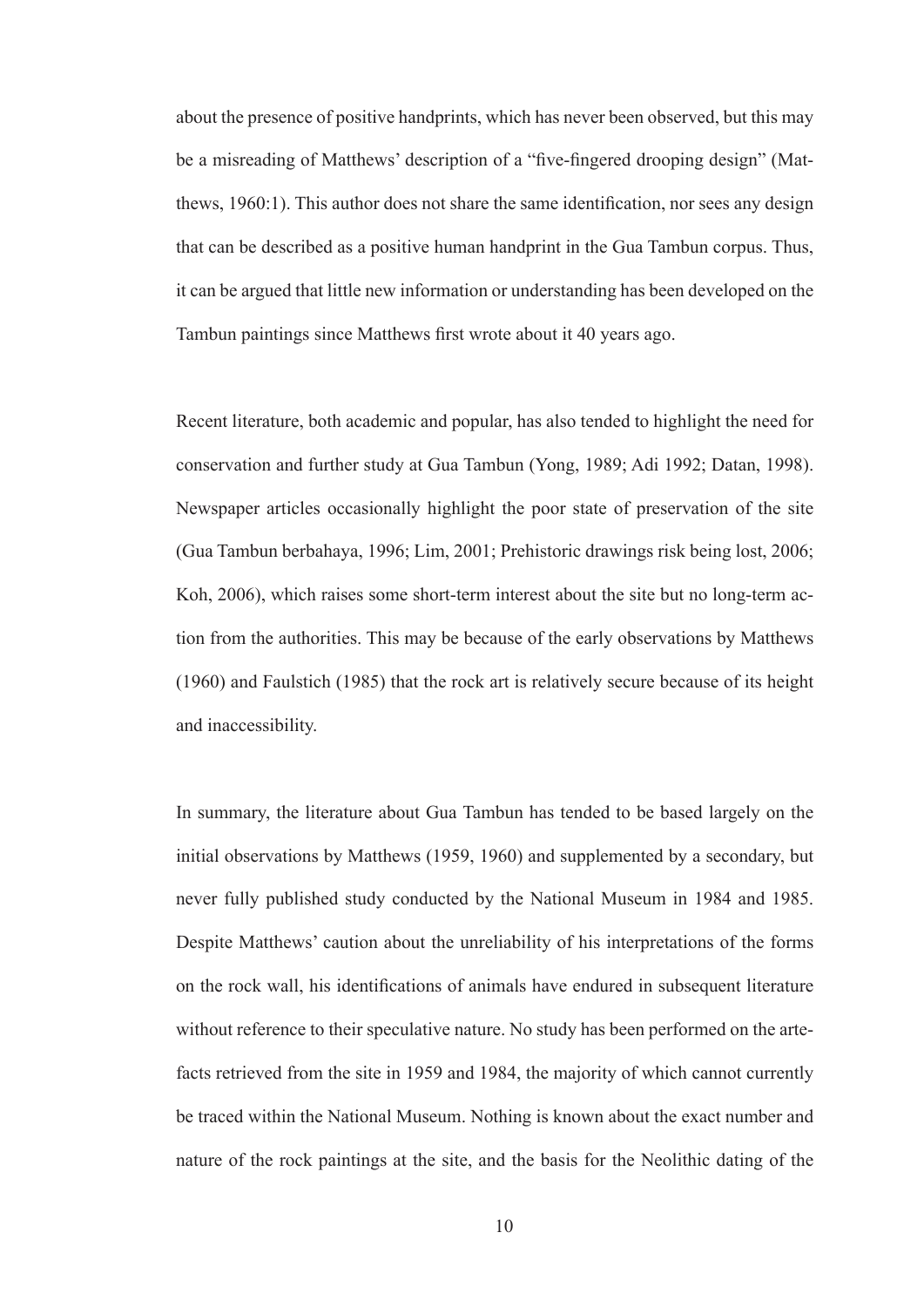site rests on the unsupported assumption of an agricultural society and the discovery of a cord-impressed pottery sherd recovered from the highly-disturbed archaeological context. Finally, conservation and preservation remains a critical issue, as existing conservation and management recommendations by Faulstich (1985) have not been properly executed.

### 1.2 OBJECTIVES OF RESEARCH

From the reading of literature of the past 50 years since the modern 'discovery' of Gua Tambun, it appears that many of the assumptions and interpretations posited by Matthews (1959, 1960) have been taken at face value, particularly on the interpretation of the animal forms. However, data such as records of the rock paintings and details of the exact number and distribution of the paintings do not exist, and hence it appears that a basic level of research has not been carried out. The aims of this study can be organised into five main themes: Documentation, Physical and Chemical Analysis, Comparison, Dating and Interpretation.

a. Documentation: Documentation plays a primary role in this study as the exact number and the forms of each rock art element was not known at the start of the study. Estimates vary in number, as Matthews (1960:1) writes that "over 50 can be seen clearly", while a brochure by Yayasan Perak (n. d.) estimates the number of paintings to be "more than 24". A detailed inventory of the rock art will help establish a permanent record and provide a basis for comparison for future researchers especially to trace the effects of deterioration on the rock art over time. The documentation of the rock art answers the following questions: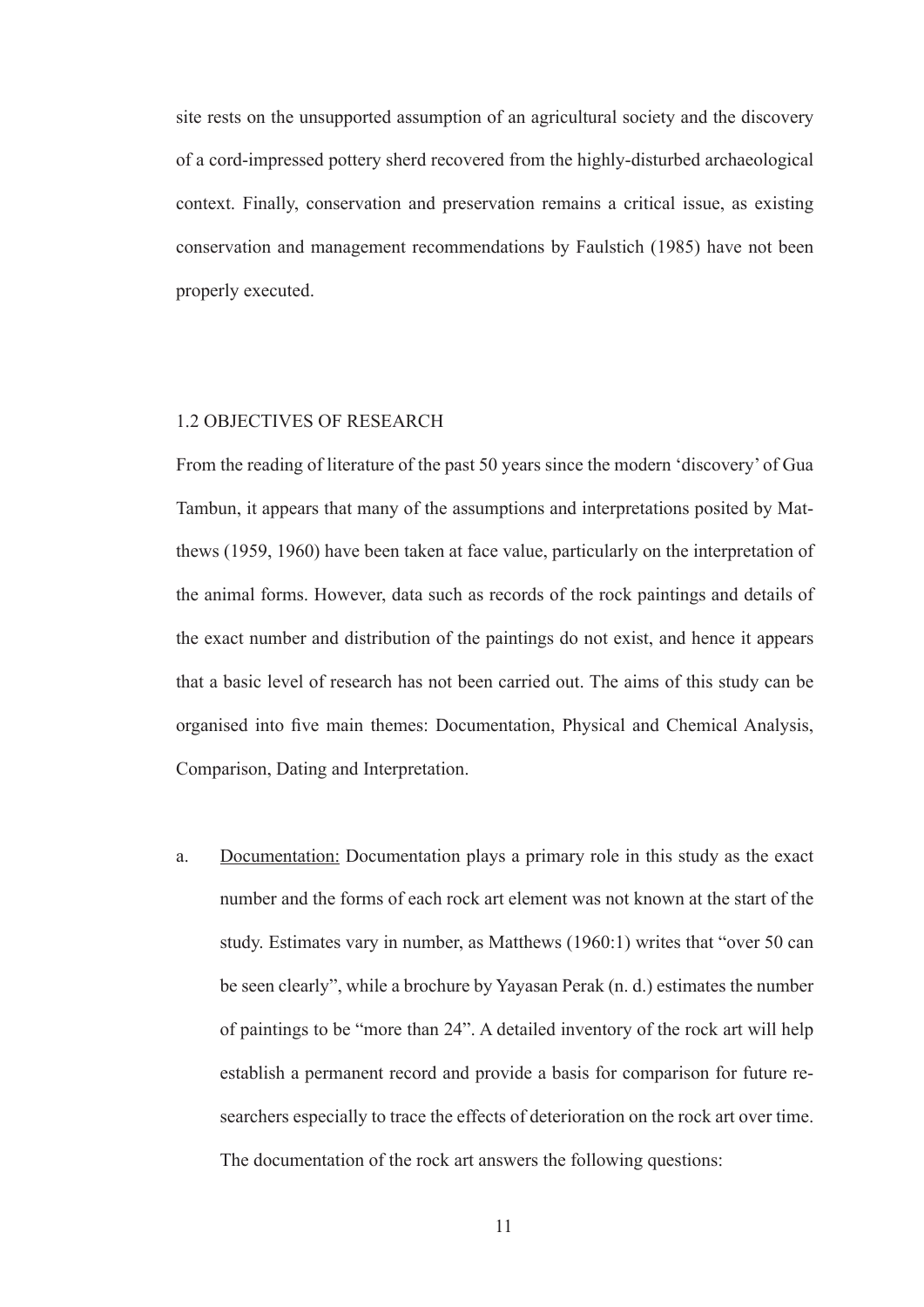- How many rock art elements are present in the site?
- What does each element look like at this point of time?
- What are their dimensions?
- How can we best organise the rock art data?
- What patterns can be detected from the rock art?
- b. Physical and Chemical Analysis: There is a need to test the assumptions that have been made about the nature of the rock art pigments. In particular, the physical and chemical analysis of the rock art may provide clues into what the pigments were used and their methods of production. The first assumption, which can easily be examined, is the composition of the pigments used in the rock art. While Matthews (1959) initially stated that the pigments and the staining on the associated tools were haematite, there seems to be no indication in past literature that compositional studies were ever conducted. A similar assumption was made of the red-coloured paints of Gua Niah in Sarawak, which was reported around the same time of Gua Tambun (Harrisson, 1959). It was not until very recently when Pyatt *et al* (2005) proved through chemical analysis that the rock paintings were made from tree resin rather than inorganic iron oxides. This local example is immediately relevant to one of the lingering assumptions of the rock art at Tambun: are the paintings really composed from haematite? Indeed, while haematite is indeed a common colouring material used in rock paints, it is premature to take Matthews' initial assumption for granted. Furthermore, analysis of the paint residues might point to new insights into the composition of the paint, and perhaps the manufacturing process behind the paint. Analysis of the material recovered from Gua Tambun will answer: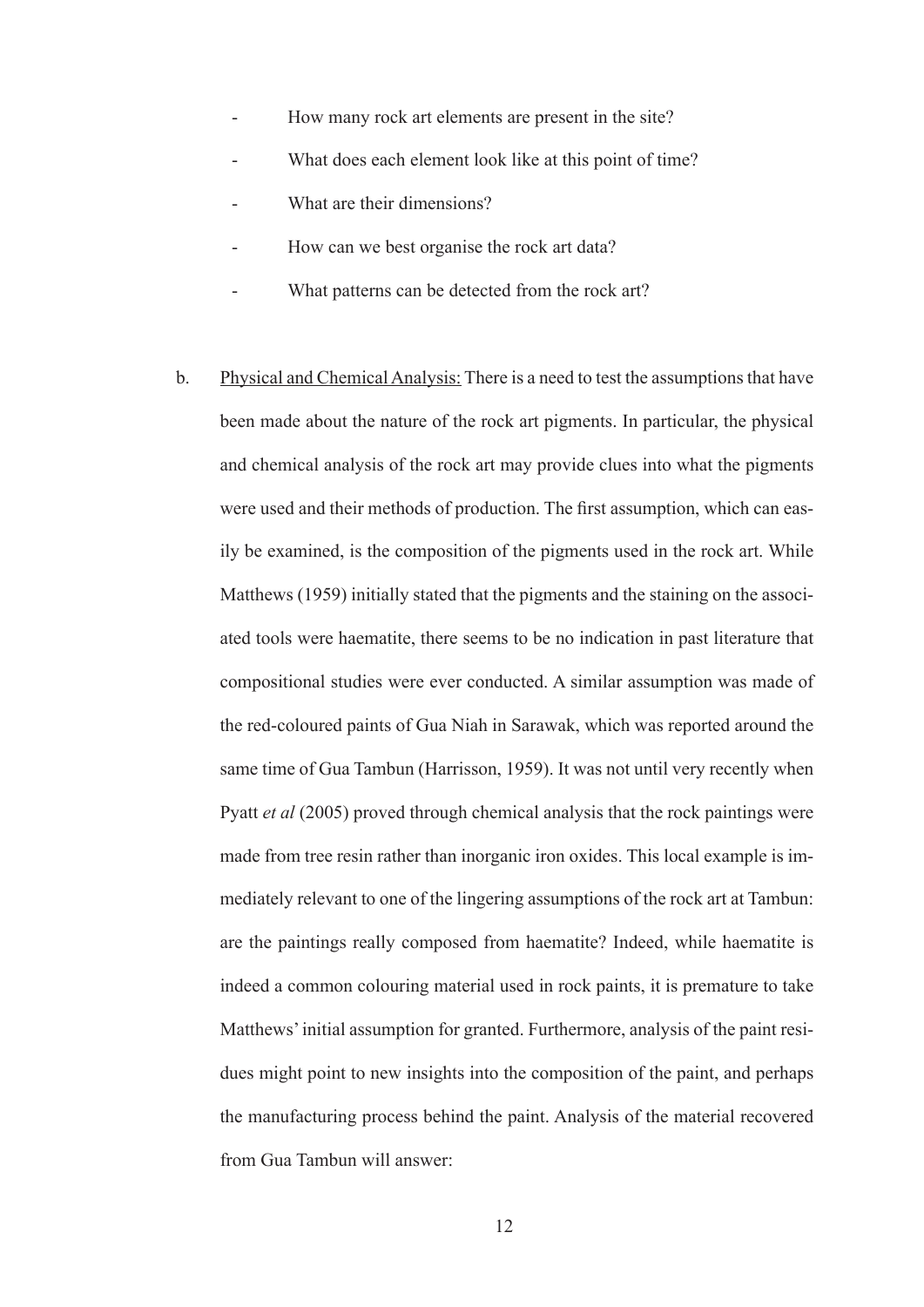- What were the materials used to produce the rock art at Gua Tambun? Are the paints haematite as originally assumed?
- How was the rock art produced?
- How were the paints produced?
- How did they deteriorate?
- c. Comparison: Over the last 50 years, the amount of known rock art sites in Southeast Asia has skyrocketed. From the three sites known in Malaysia in 1959, the current count today is 22 (Mokhtar, 2008). In neighbouring Thailand, over 200 rock art sites have been found in clusters to the north, north-eastern and southern parts of the country (Srisuchat, 1996). Where Matthews (1960) and Faulstich (1990) have sought to make stylistic comparisons of rock art with those found in India as well as Australia, we now have plenty of examples which are geographically nearer to make comparisons with. In the comparative analysis of this study, the research questions were:
	- What other rock art sites are there in Southeast Asia that may be compared to Gua Tambun?
	- Does the nearest cluster of rock art sites, especially in Southern Thailand share any similarity with Gua Tambun?
- d. Dating: The chronology of the site is not well understood. While Accelerator Mass Spectrometry (AMS) radiocarbon dating has successfully been used in other rock art context, this author feels less confident in this method because of the documented contamination of the site's walls with chalk, as well as the question of whether carbonaceous material were even used in the pigments in the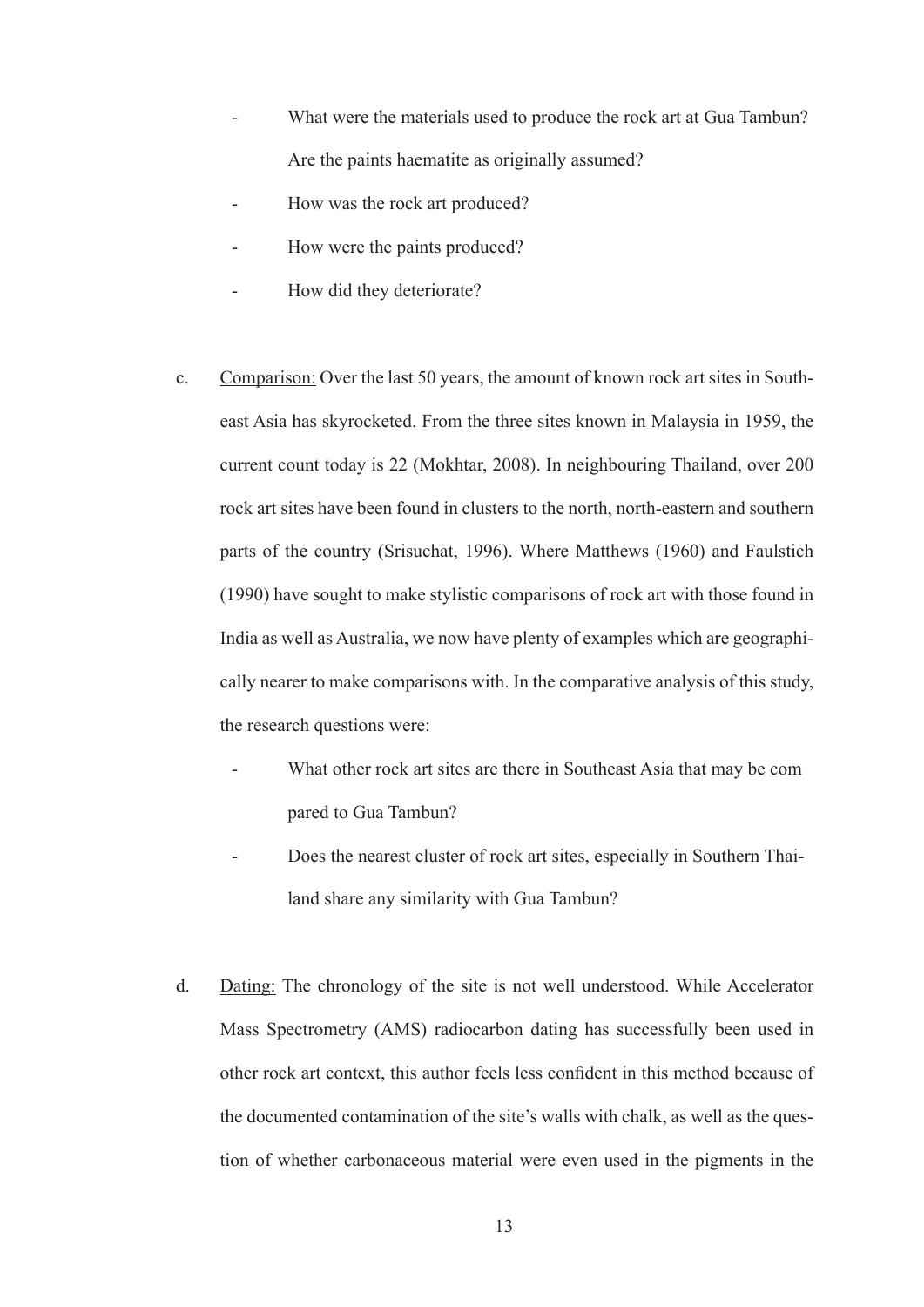first place. However, the complex arrangement of superimpositions present in the Gua Tambun rock art has been pointed by previous scholars (Faulstich, 1984; Paiman, in Kam, 1985). Because of the detailed documentation this research will conduct, a relative chronology can be established based on the superimpositions and level of fadedness present on the rock art. Research into the dating of the rock art deal primarily with a few basic questions:

- Are there discernible cultural phases reflected in the Gua Tambun rock art?
- Is the assumption that the Tambun rock art is of the Neolithic period acceptable?
- Can we date the rock art of Tambun using absolute and relative methods?
- e. Interpretation: Current identifications of the rock art rest in the eye of the beholder, and require a more self-reflexive, nuanced and criteria-based approach to properly classify the rock art into meaningful terms. Besides identifying the images on the rock wall, there is also the question of interpreting Gua Tambun as an archaeological site, which can be derived from the results of the current and previous research. Interpretive questions will help us to understand:
	- How may we systematically make sense of rock art whose authors and intentions are unknown to us?
	- What identifiable forms can be depicted on the walls of the rock art?
	- What can similar rock art sites in the region tell us about the rock art of Gua Tambun?
	- Who painted the rock art at Gua Tambun?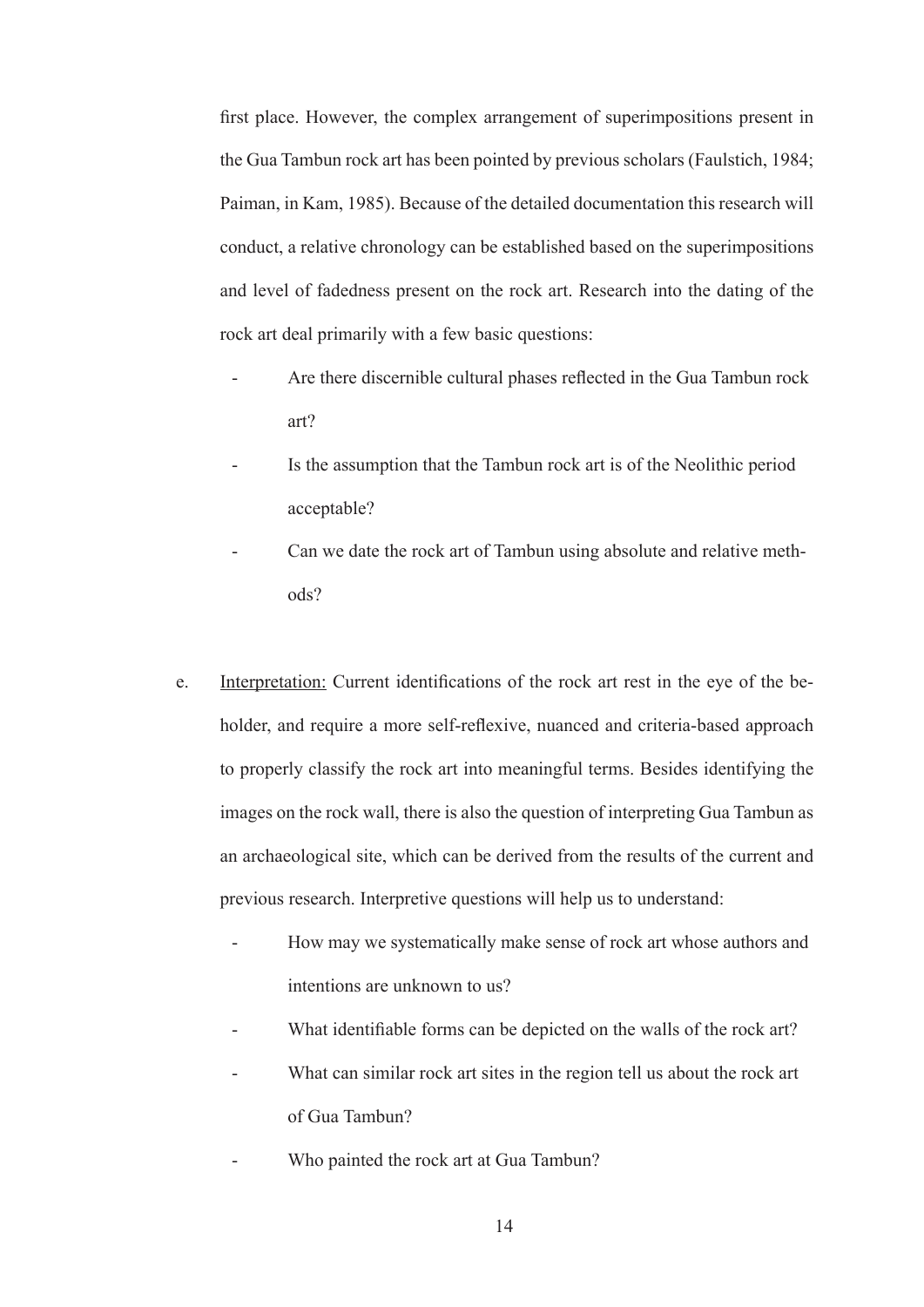### 1.3 RESEARCH METHODOLOGY

In the last 30 years, rock art research has shifted from discerning meaning and making interpretations to the use of scientific methodologies and more rigorous recording and analyses. In effect, rock art research has begun to look at rock art less as 'art' but as a class of material culture by itself. Because rock art is not well studied in Southeast Asia, the methods used reflect the experiences and methodologies of researchers in other parts of the world, as well as the more traditional methods used in archaeology. The data collected and interpretations formed for this research used six main methods: Literature review, fieldwork and recording, digital image analysis, laboratory analysis, dating, experimental archaeology and interpretation. A brief overview of each process is presented in this chapter here, while greater detail is discussed in the corresponding chapters.

#### 1.3.1 LITERATURE REVIEW

As little rock art research has been conducted in Southeast Asia, a review of the existing rock art literature was essential in determining the appropriate methodologies and theories for this study. The literature reviewed broadly cover three areas of interest: the recent history of Gua Tambun, the archaeology of rock art in Southeast Asia, and the theories and methodologies used in current rock art research that are applicable to the rock art of Gua Tambun.

While the prehistoric past is the focus of this research, understanding the recent history of Gua Tambun – since its modern discovery in 1959 – provides better understanding into how the site has changed since it became open to public, and more importantly how the disturbed context of the site limits this and future research; additionally, I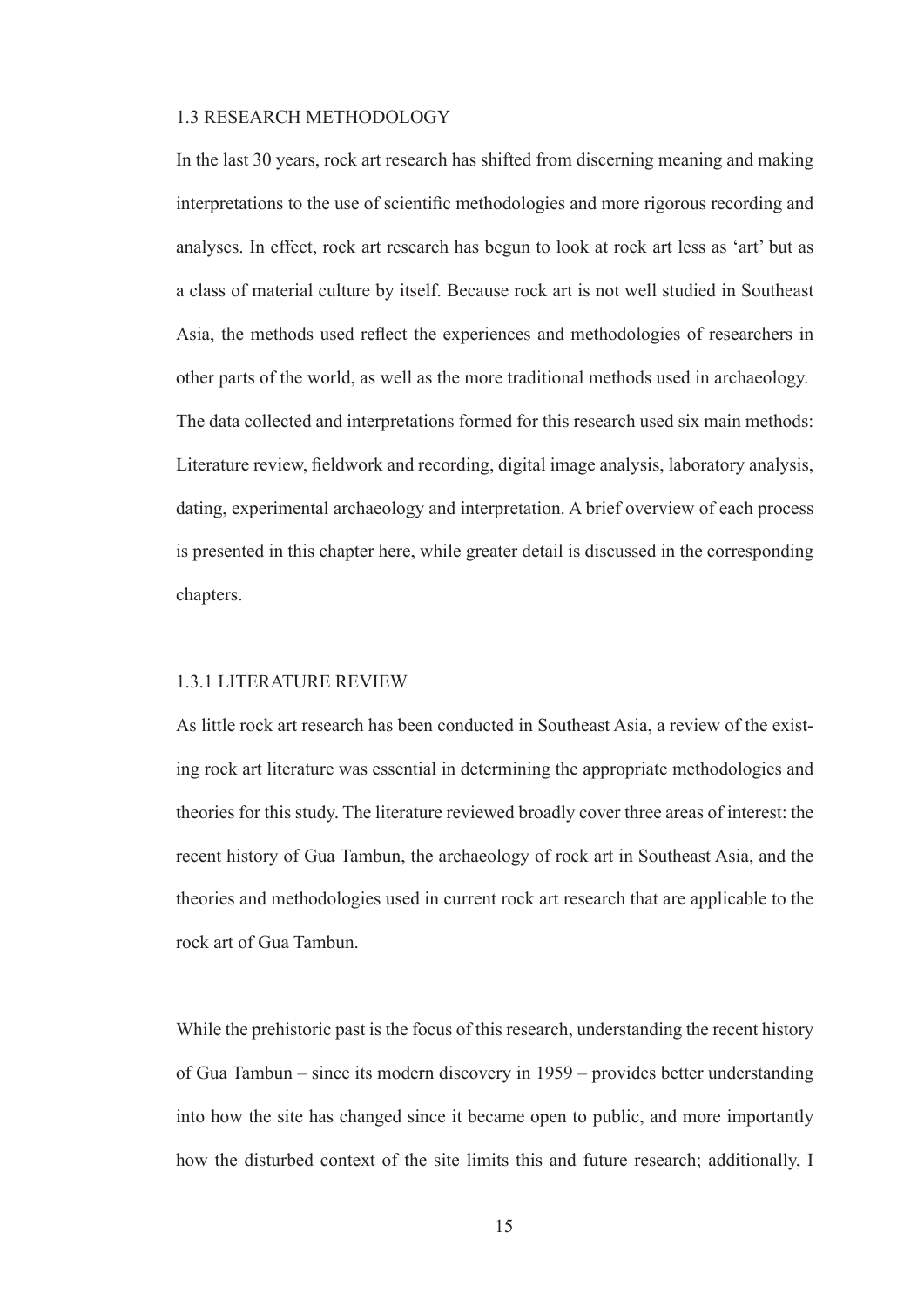relied on interviews with people who had worked at the site previously to gain their insights into Gua Tambun. The literature and recent history of Gua Tambun has already been reviewed earlier in this chapter.

A closer look at the existing literature originating from Southeast Asia indicates that there are a significant number of rock art sites in this region despite recent claims to the contrary. Rock art, ranging from the prehistoric to the recent ethnographic past, has been documented within the boundaries of almost every modern nation-state of Southeast Asia, notably in Malaysia, Philippines, Thailand and Indonesia and with the exceptions of Cambodia and Singapore. Some research of the literature was also devoted into the rock art of India, Southern China and Northern Australia, the regions adjacent to Southeast Asia where connections to Gua Tambun have been alluded to. The literature of rock art research in Southeast Asia and beyond is reviewed in greater detail in Chapter 2.

#### 1.3.2 FIELDWORK AND FIELD RECORDING

For many years, antiquarians and archaeologists operating in Southeast Asia have been content with mentioning rock art as an aside to the material finds – indeed, most of the rock art sites described in Chapter 2 reveal little detail about the actual art themselves besides some photographs or sketches and preliminary observations. Current archaeological thought (see Bednarik, 2007; Whitley, 2005; Loendorf, 2001) prescribe treating rock art sites as archaeological sites. Thus, proper rock art recording is essential to meet the requirements for archaeological study and interpretation, and also as a tool for conservation and cultural resource management (Wainwright, 1990:56). Where an archaeological site is the boundary in which data is collected, and the pit is the basic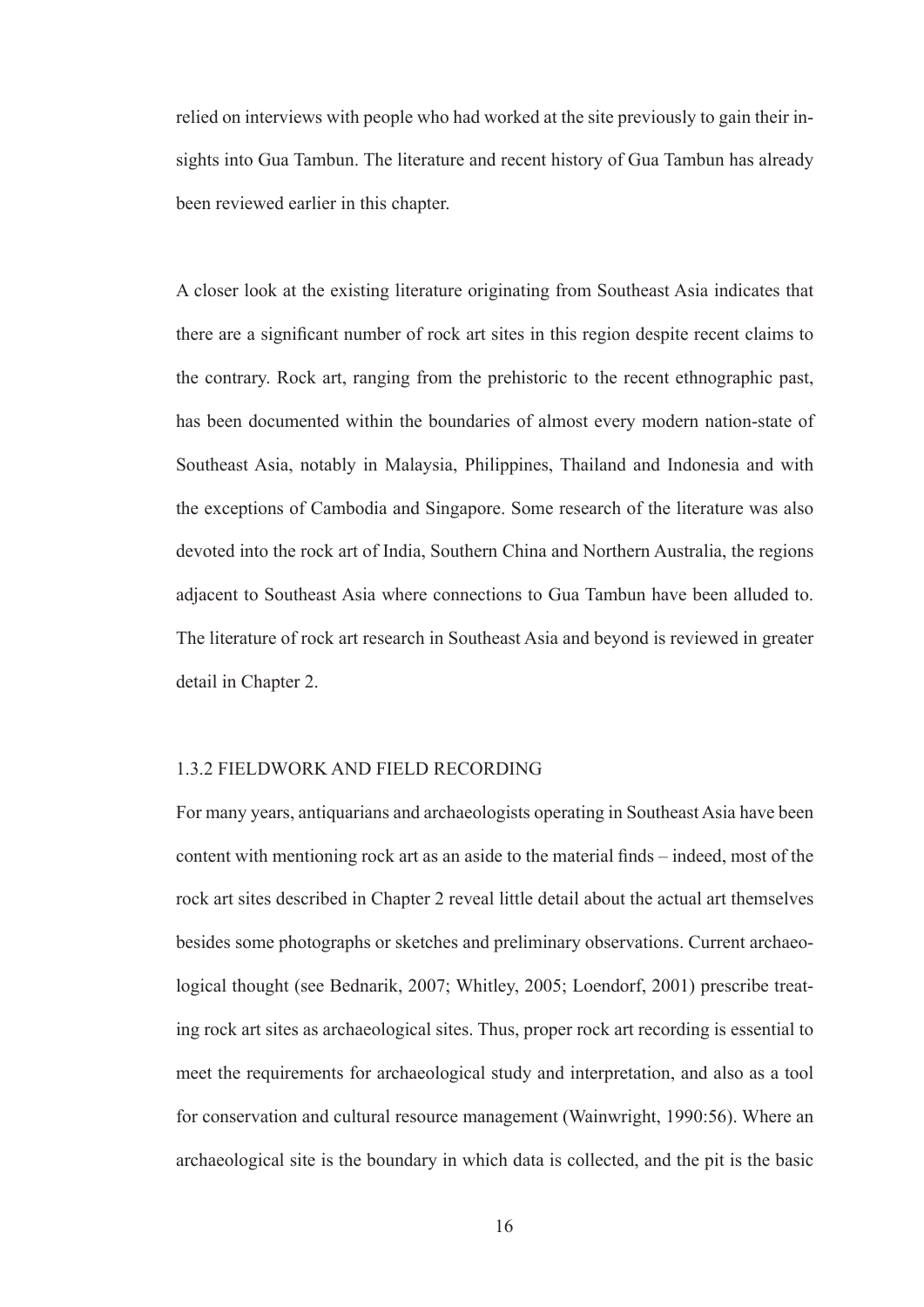unit for data collection, the parallel for basic unit of data is in the panel, as defined as "a group of rock art motifs occurring in very close proximity, on a rock surface of reasonably uniform orientation" (Bednarik, 2007:208). Rock art is typically recorded on a panel-by-panel basis.

It is also important to note that despite numerous calls over the years, there is currently no standardised method for recording rock art other than the broad principles summarised here. In the case of America, where rock art is often located in national parks and Native American ancestral lands, rock art recording documents vary from state to state (Loendorf, 2001:59). Bednarik (2007:58) seems to eschew the use of standardised forms, arguing that rock art is not "particularly suited to adequate characterisation on a standard form" and not a reliable source for statistical data.

Whitley (2005:18) outlines data collection in rock art research as three primary tasks: site mapping, narrative recording and graphic documentation, which are ordered in according to the resolution in detail. Mapping of the rock art sites is the first and basic objective, to provide detailed and standardised measurements of the site and to mark the relative positions of the rock art panels.

Narrative recording is the second layer of documentation that requires descriptive field notes of the site in whole, and for each panel. The name Gua Tambun is fairly deceptive in that the site hardly qualifies as a cave, and perhaps more accurately described as a rock shelter resting some five storeys above ground level. The main panel of rock art rests some 6 to 20 metres above the current surface, while a number of modern graffiti has been etched on the wall at floor-level.

17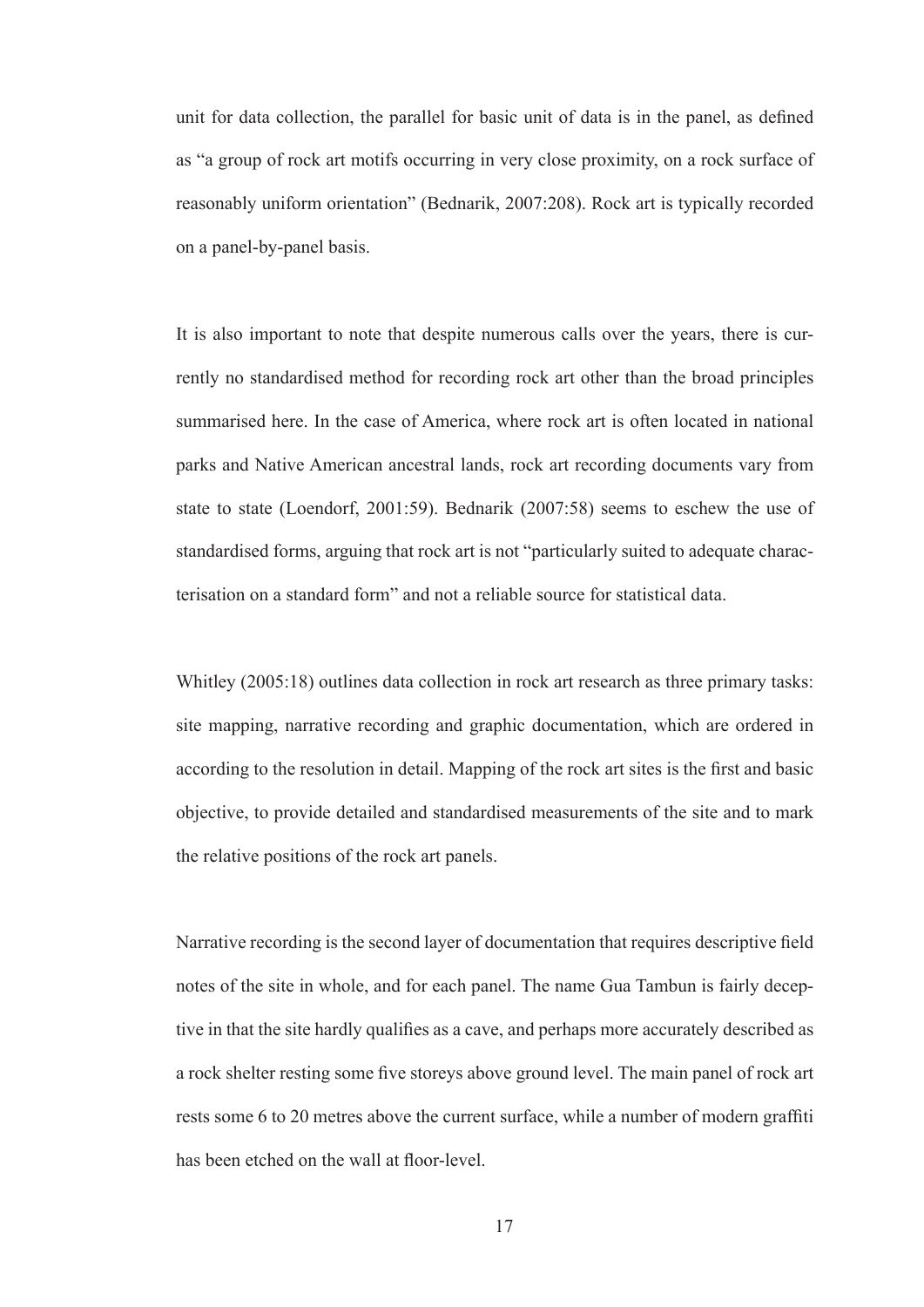The final level of data collection is the graphic documentation of the rock art. While the site map and narrative site descriptions mainly aid in documentation for administrative and macro-level purposes, the graphic documentation of each element is intended to be the most detailed form of recording used in rock art research. However, Bednarik (2007:59) has pointed out that the methods used to derive detailed graphic documentation of rock art panels are extremely subjective, and can range from freehand drawings on the least accurate scale to micro-topographic and laser microscopic scans, currently the most accurate and precise way to record rock art technologically possible.

In Malaysia, direct tracing methods have been used previously to record rock paintings, where a plastic sheet is placed over the rock surface and then the rock art is traced with a permanent marker. However, direct tracing risks incurring damage to the rock surface because of pressure applied by the pen tip as well as the danger of the plastic sheet being in constant direct contact to the rock art. Balancing the needs for noninvasive methods of recording with accuracy and budgetary constraints, photographic documentation is currently the most tenable means of graphic documentation available. Up until recently, cameras were constrained by the limited number of exposures (usually 36 for a 35mm camera) in film and the fees incurred for processing film. Today, a single memory card can record hundreds, if not thousands, of photographs. Because of advances of technology in digital photography and photographic enhancement methods, very high-quality photographs of rock art can be captured using fairly inexpensive equipment that is widely available on the consumer market (see Bednarik, 2007; Mark & Billo, 2006, Chandler & Fryer, 2005). In addition, digital media is immensely scalable and portable; at the time of writing, 2-4 GB storage cards are common for digital cameras, while portable hard drives have reached the 1 TB range. In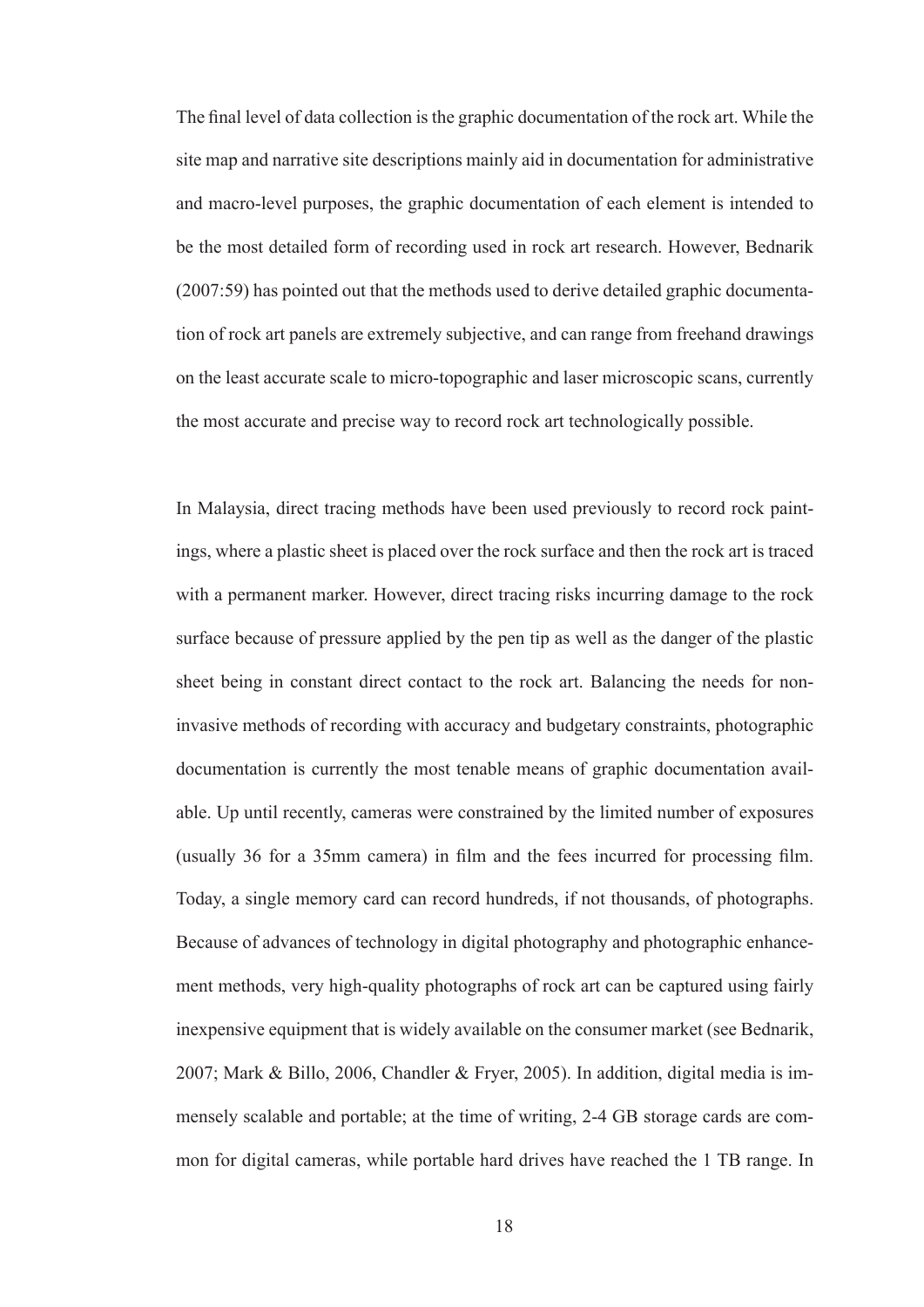comparison, a high-resolution JPEG is about 4 MB, while the TIFF formats used in this study are around 35 MB each. These images can be scaled down to lower than 100 KB without any drastic loss in picture quality.

An important trend seen in the recording of rock art, as a by-product of being able to examine rock art on a microscopic and molecular level, is an emphasis on non-invasive methods. Earlier rock art researchers made no second thought over coming in physical contact with the rock art by way of tracing the paintings over transparent sheets or by spraying distilled water onto rock paintings and engravings to increase the contrast for better recording on film. It is now known that such contact can be detrimental to rock art research, as even the use of distilled water has been known to render radiocarbon readings inaccurate (Chaffee *et al*, 1994).

The primary documentation conducted at Gua Tambun was carried out in the first two weeks of January 2009. The site was mapped using a theodolite and a laser distance measurer. A 35ft high by 30ft wide scaffolding was specially constructed in front of Panel C, where the largest concentration of paintings were located, which enabled the research team to examine the rock surface and paintings up close and record approximately 80% of the rock paintings at the same height. The results of fieldwork are presented in Chapter 3.

### 1.3.3 DIGITAL IMAGE ANALYSIS

As noted earlier, photographic documentation is the primary method of recording and analysing data because rock art is largely immovable. The evolution of digital photography has greatly reduced the cost of recording rock art without a corresponding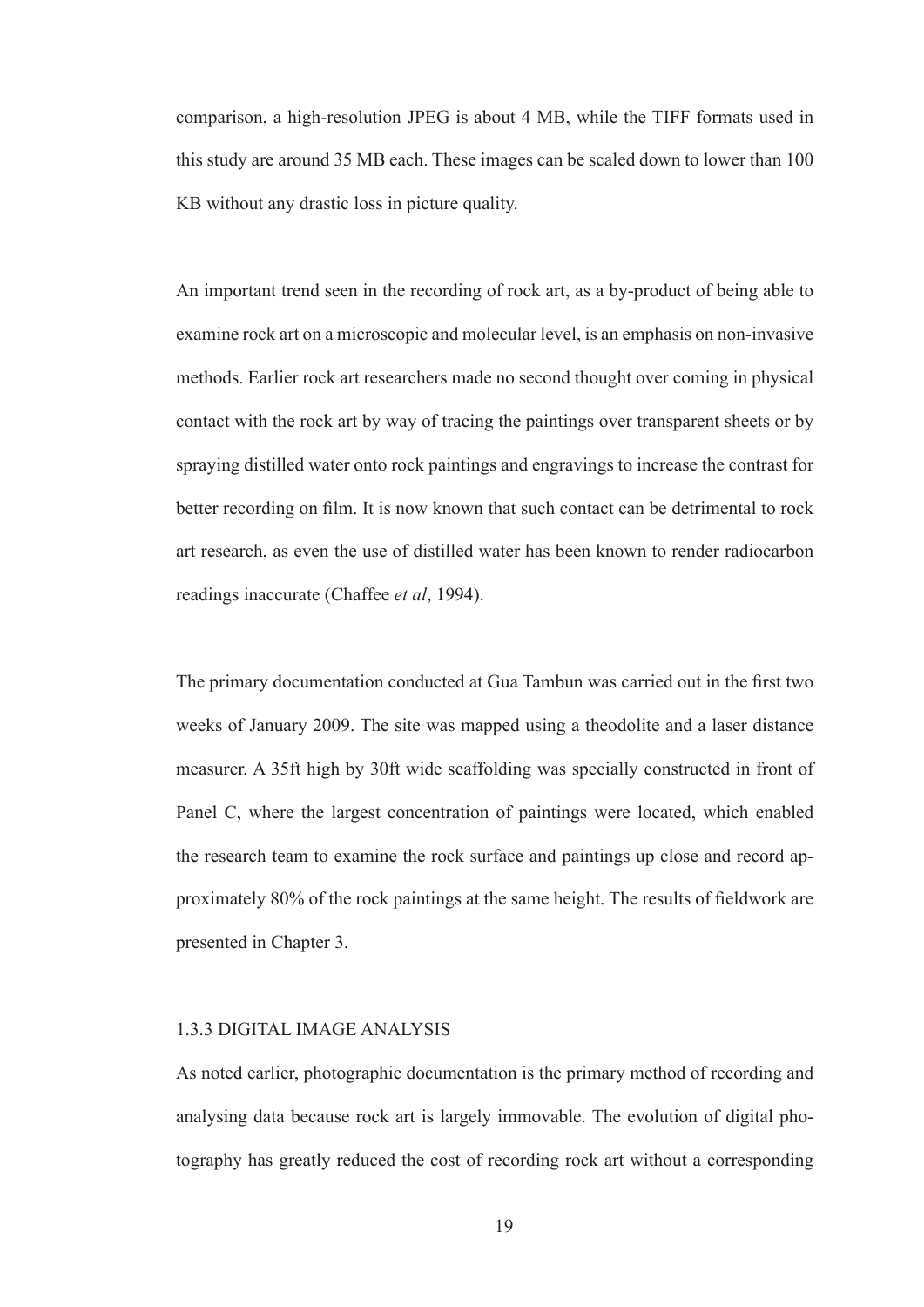reduction in quality. Digital photographs form the bulk of archaeological data from this research, and digital image analysis is primarily used in rock art research to enhance rock images that have faded or obscured (David *et al*, 2001; Mark & Billo, 2000, Clogg & Diaz-Andreu, 2000). The methods used in digital image analysis are outline in this section and discussed in greater detail in Chapter 4.

There are three general classes of image enhancements that can be used on rock art: greyscale images, full-colour and false colour (Mark & Billo, 2000). The eventual aim of all image enhancements is to allow the viewer to see the rock art clearer, by reducing the background noise of the image, increasing the colour intensity of the rock art element, isolating the shape of the rock art or using a combination of such techniques. Greyscale enhancements were performed on the black-and-white archival photos acquired from the National Museum and used to compare the rock art of today with those taken 25 years ago. Full-colour enhancements were generally used to give rock paintings richer saturations of colour so that they can be more visible without actually interfering with the rock art. Digital tracings of the rock art were also made in order to determine the shape of the rock art and establish their spatial relationship to one another on the rock wall. The ability of Adobe Photoshop to create virtual layers over images also meant that it was possible to mark out the stratigraphic order of rock art and establish a relative chronology of the paintings. The ability to dynamically manipulate digital tracings was also far less time-consuming than working with traditional pen-and-paper tracings.

Digital methods of recording and analysis provide four distinct advantages over traditional methods: non-invasiveness, accuracy, portability and scalability. Firstly, they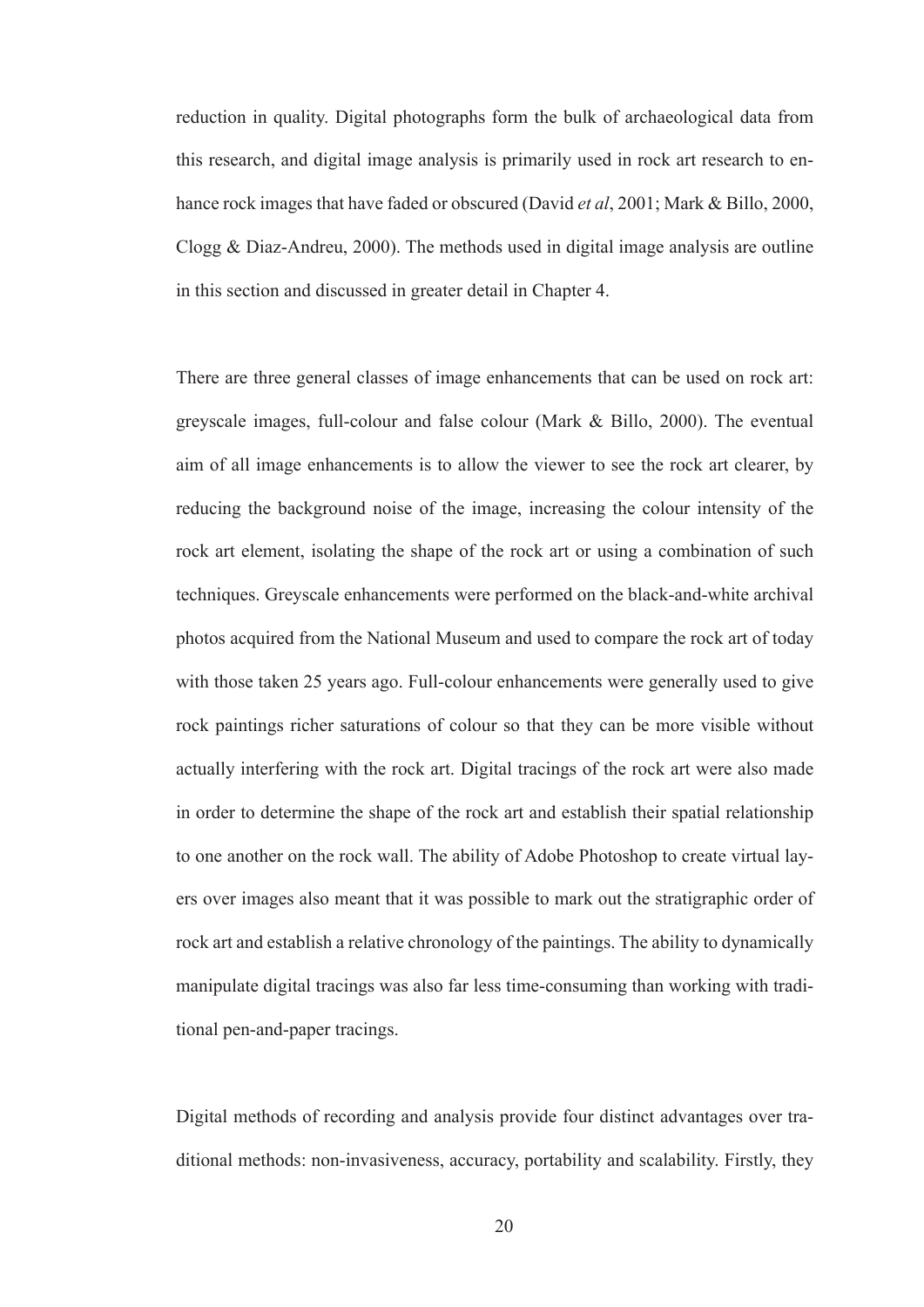are non-invasive - even tracings on plastic sheets have a danger of causing abrasive damage to the rock surface, while contact is not required for digital photography. The use of flash photography, which may hasten the deterioration of pigments, was also sidestepped by using a combination of camera settings (longer exposure times or increasing the sensitivity of the light sensor) and post-processing techniques in the computer. In addition, digital manipulations of rock art are fully reversible.

Secondly, digital recordings and analysis provide a greater degree of accuracy in determining the shape and colour of rock art than traditional methods. Digital photographs produce more accurate reproductions of rock art compared to sketches, scale drawings and tracings because they are direct recordings of the light reflected off the rock art. Because colours on digital images can be numerically quantifiable, contrast adjustments can be precisely measured and adjusted, taking the guesswork out of determining boundaries of individual elements and eliminating the need for contaminative contrasting techniques such as chalking and liquid spraying.

Thirdly, data is much more manageable in digital format than the traditional pen-andpaper medium. Both methods were used in this study, and the data that was recorded in forms took up the space of a thick telephone directory – in contrast, a portable hard disk with a relatively meagre 80 GB of memory was able to keep over 6,000 highresolution photographs, digital scans of the physical forms, and all the drafts, research papers and administrative documents related to this study into a package that was the size and thickness of my hand. By the end of this study, the data has expanded to twice its size, but with no corresponding increase to the physical medium. While Bednarik (2007:71-72) has pointed out that no storage medium is infallible or perpetual,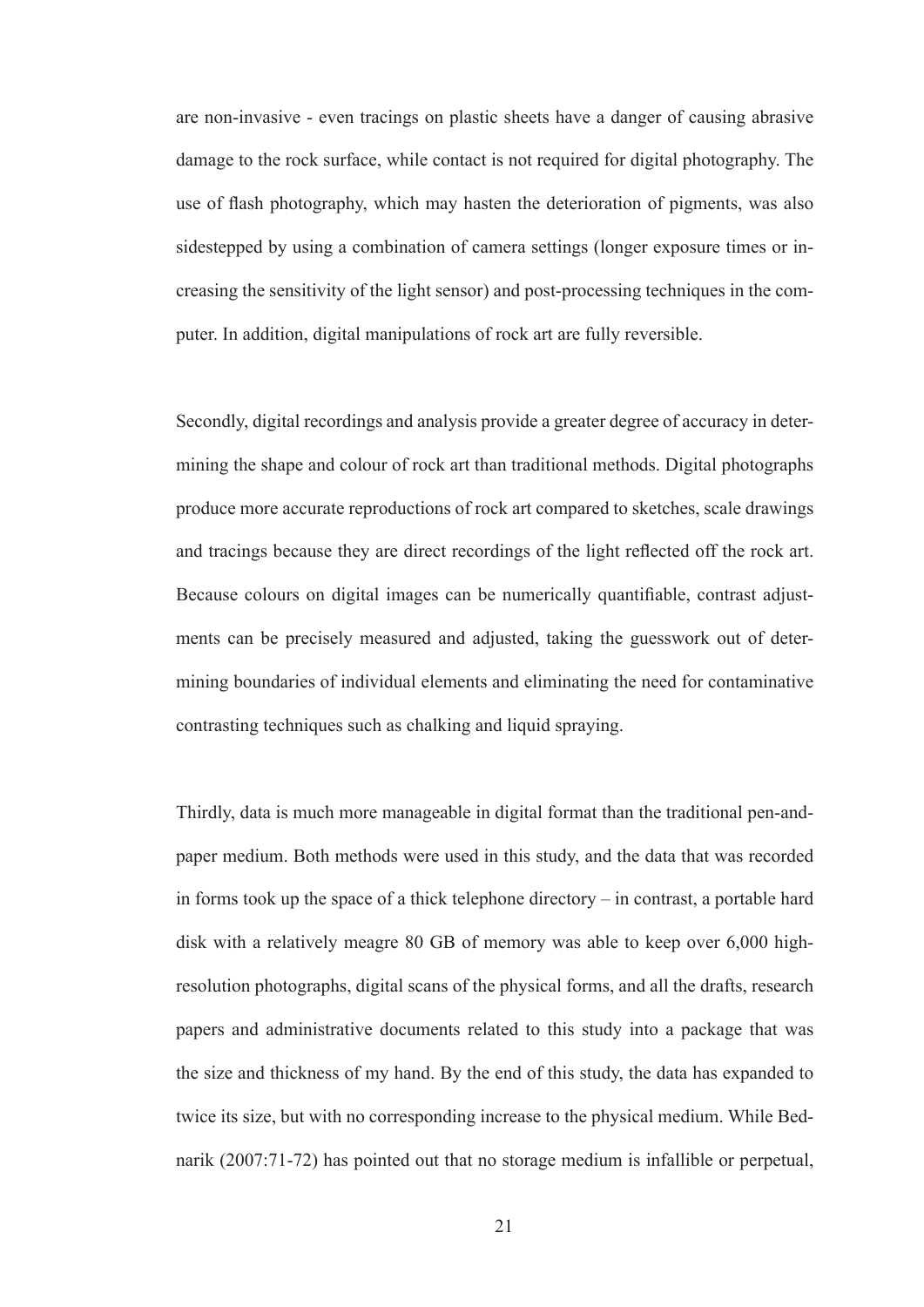digitised data can theoretically be longer-lasting and more space-efficient than photographs and slides.

Finally, digital recordings and manipulations of rock art are scalable, so that data than is spread over metres of rock wall can be easily worked with on a desktop. Scalability becomes evident when working with panels of rock art exceed a metre in height or width, as physical tracings are recorded on a 1:1 scale. High-resolution digital images can also be scaled down without noticeable degradation of image quality for distribution over the internet and email. It should be noted that scalability in this case is only downwards – a high-resolution image can be scaled down to a low-resolution one but the reverse is not true.

While digital image recording and analysis provide a number of advantages over traditional pen-and-paper methods, it is premature to say that digital methods are absolutely better than traditional ones. The relative fragility of storage media necessitates the need for adequate backup protocols – one can hardly damage a physical photograph or tracing by dropping it on the floor, but one can jeopardize entire years of work if the same happened to a storage medium such as a hard disk. The issue of colour calibration and accurate colour representation is something that has not yet been resolved even through digital methods. Technological knowhow is another factor for successful application of digital imaging techniques to rock art. The software and techniques used in this study has only been around for a decade, and undoubtedly new software and techniques can and will be developed in the future.

22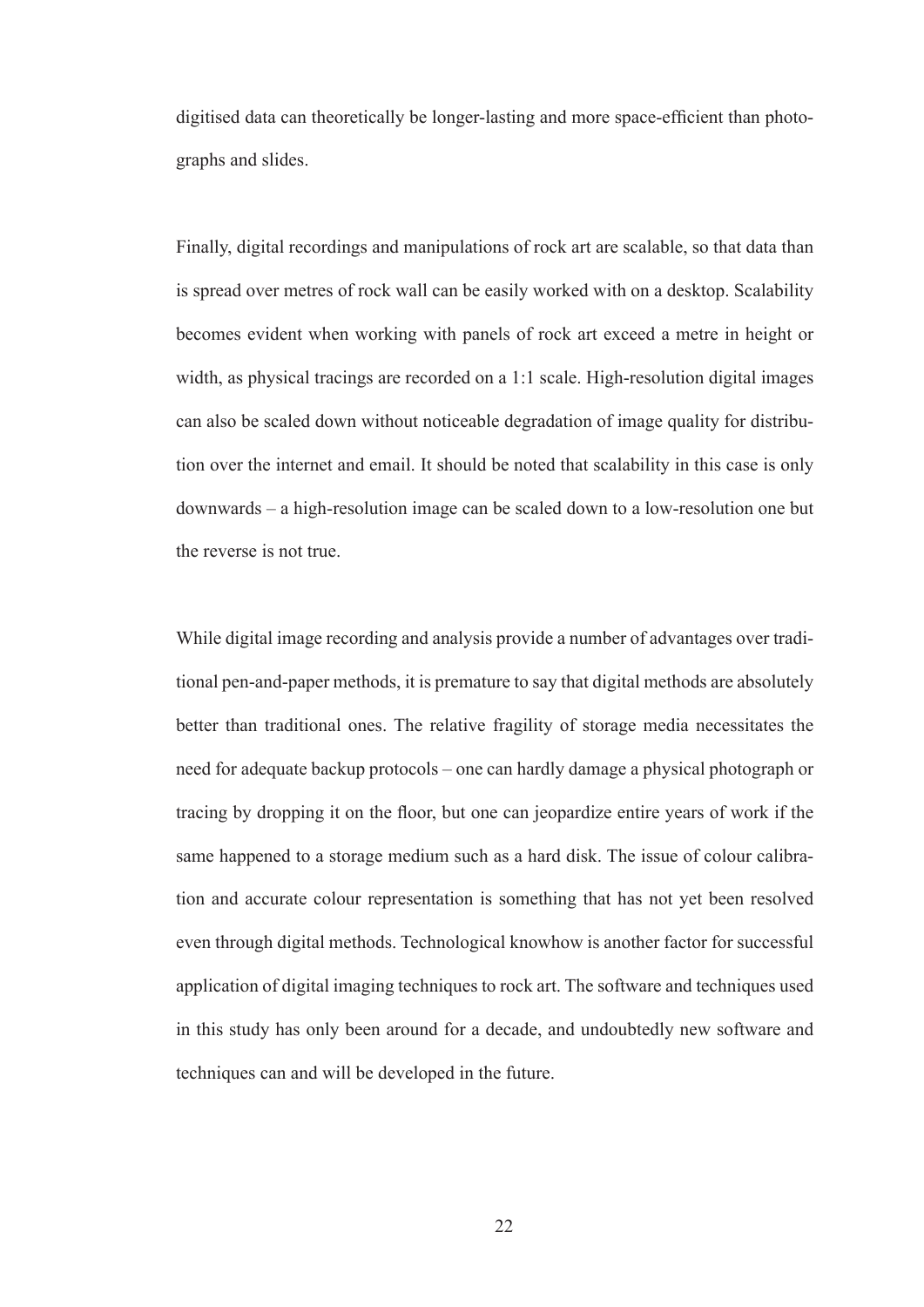#### 1.3.4 LABORATORY ANALYSIS

The examination of paint residues, particularly in the case of rock paintings, has been particularly beneficial to the study of rock art. A number of physical and chemical analysis methods have been used in rock art research, X-Ray Diffraction (XRD), Scanning Electron Microscopy-Energy Dispersive X-ray (SEM-EDX) and experimental archaeology.

The primary question to be answered in the analysis of pigments is their composition and their method of manufacture. It has long been assumed that the rock paintings were created using haematite, and thus analysis of pigment samples would held prove or disprove this assumption. An experiment was also designed to replicate and observe changes in the rock paints as it is exposed to the weather in order to understand how the rock art at Gua Tambun could have deteriorated over time. The results of the pigment analysis are discussed further in Chapter 5.

#### 1.3.5 DATING

As archaeology deals with the understanding of human pasts through their material culture, the question of age plays an integral role in archaeological investigations. However, rock art as a class of material culture is notoriously hard to date. There is a notable lack of chronometric dates from rock art sites in Southeast Asia, and most rock art sites have been dated on the basis of associated finds, iconographic and stylistic analysis, and ethnographic accounts. The main dating approaches are considered here: chronometric dating, dating by association, relative dating of the superimposition of the rock art and by comparison with other rock art sites.